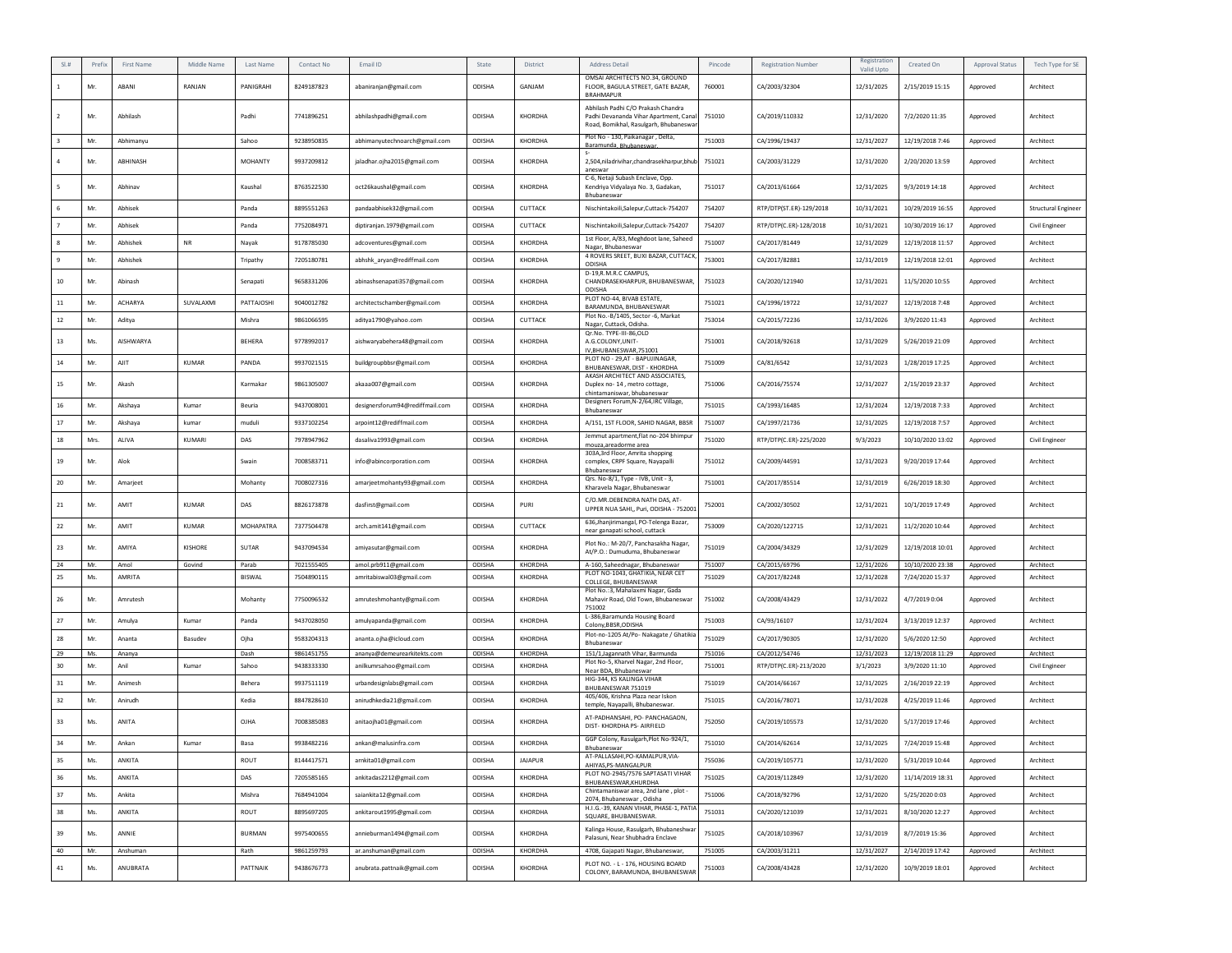| BDA Housing project phase-I,Block-B,Flat<br>8018612995<br>KHORDHA<br>755026<br>12/31/2022<br>7/24/2019 16:46<br>42<br>Mr.<br>Kar<br>anup.ar86@gmail.com<br>ODISHA<br>CA/2011/51890<br>Architect<br>No-103. Near D.A.V.<br>Approved<br>Anup<br>Kalinganagar, Bhubaneswar<br>43<br>Mr.<br>Mandal<br>7978320249<br>anupam_office@yahoo.co.in<br>ODISHA<br>KHORDHA<br>KIIT Square, Patia, Bhubaneswar<br>751021<br>CA/1995/18044<br>12/21/2021<br>12/19/2018 7:42<br>Architect<br>Anupam<br>Approved<br>Plot No. - 1944, Chintamaniswar Lane<br>Mr.<br>9777177010<br>ODISHA<br>CA/2014/64846<br>12/31/2026<br>44<br>ar.anuragdeyzz91@gmail.com<br>KHORDHA<br>751006<br>12/19/2018 11:33<br>Architect<br>Dey<br>Approved<br>Anurag<br>Bhubaneswar, Odisha<br>29/153, Aum Gardens, Maitree<br>45<br>9437005031<br>ODISHA<br>CA/1993/16490<br>12/31/2022<br>Mr.<br>Arabinda<br>Prasad<br>Das<br>info@architectscombine.com<br><b>KHORDHA</b><br>751023<br>12/19/2018 7:34<br>Approved<br>Architect<br>Vihar, Cspur, Bhubaneswar<br>AT- OM VIDYA MANDIR CAMPUS, NEAR<br>46<br>Ms.<br>ARADHANA<br>SAHU<br>9438033142<br>aradhanasahu1994@gmail.com<br>ODISHA<br>ANUGUL<br>759122<br>CA/2018/97455<br>12/31/2019<br>3/3/2019 18:40<br>Approved<br>Architect<br>PUMP HOUSE, SIMILIPADA, ANGUL.<br>B-305, BHARATI TOWER, FOREST<br>47<br>Mr.<br>Arnab<br>Biswal<br>8763837512<br>arnab.biswal@yahoo.com<br>ODISHA<br>KHORDHA<br>751009<br>CA/2019/107956<br>12/31/2020<br>8/25/2019 18:28<br>Approved<br>Architect<br>PARK, BHUBANESWAR-751009<br>hig-76, k-5, kalinga vihar, patra pada,<br>48<br>Mr.<br>ASHISH<br>KUMAR<br>SATAPATHY<br>9658590061<br>ODISHA<br>KHORDHA<br>12/31/2028<br>11/10/2020 17:25<br>751019<br>CA/2007/40656<br>Architect<br>newurbanconcepts@gmail.com<br>Approved<br>bhubaneswar<br>At- chhakadipur po-biribadi dist -<br>49<br>Mr.<br>7008686625<br>ODISHA<br>KHORDHA<br>752027<br>RTP/DTP(C.ER)-034/2017<br>10/15/2020<br>8/2/2020 1:38<br>Ashok<br>Kumar<br>Harichandan<br>ashokharichandan@gmail.com<br>Approved<br>Civil Engineer<br>khordha Pin-752027 Odisha<br>29/153, AUM GARDENS, MAITRI VIHAR,<br>50<br>Mr.<br><b>ASHOK</b><br><b>KUMAR</b><br>ROUT<br>9437045799<br>ashok@architectscombine.com<br>ODISHA<br>KHORDHA<br>CHANDRASEKHARPUR, BHUBANESWAR,<br>751023<br>CA/1995/19314<br>12/31/2021<br>9/14/2020 17:06<br>Approved<br>Architect<br>ODISHA<br>E-1, H.B.Colony, Baramunda<br>51<br>Mr.<br>Ashok Kumar<br>Sethi<br>9937344779<br>ku.ashok@ymail.com<br>ODISHA<br>KHORDHA<br>751019<br>CA/2015/70690<br>12/31/2020<br>12/19/2018 11:44<br>Approved<br>Architect<br>Bhubaneswar-03<br>52<br>RANJAN<br><b>MOHANTY</b><br>9861142192<br>CA/2002/28800<br>12/31/2029<br>ASHU<br>ODISHA<br>KHORDHA<br>Siddha Bakula Lane, Bali Sahi, Puri,<br>752001<br>12/19/2018 9:29<br>Mr.<br>mohantyassociates@gmail.com<br>Approved<br>Architect<br>N4-197, 1ST FLOOR, I.R.C<br>53<br>Mr.<br>Ashutosh<br>Sahoo<br>9437732435<br>ashutoshsahoo@hotmail.com<br>ODISHA<br>KHORDHA<br>751015<br>RTP/DTP(C.ER)-083/2018<br>5/8/2021<br>9/1/2019 11:09<br>Civil Engineer<br>Approved<br>VILLAGE, NAYAPALLI, BHUBANESWAR<br>N3/436 IRC Village, Nayapally,<br>54<br>Mr.<br>Asif Ali<br>Khan<br>8458030553<br>ODISHA<br>KHORDHA<br>751016<br>12/31/2021<br>12/19/2018 12:12<br>asifdesign@gmail.com<br>CA/2010/48280<br>Approved<br>Architect<br>Bhubaneswar<br>Plot no-270, Madhusudan Nagar, Unit-<br>55<br>Mr.<br>Asish<br>Parida<br>9861043625<br>asish_parida@rediffmail.com<br>ODISHA<br>KHORDHA<br>751001<br>CA/2001/27397<br>12/31/2023<br>2/18/2019 12:49<br>Architect<br>Approved<br>4.BBSR<br>Plot 87. Sector 4. Niladrivihar<br>56<br>Mr.<br>Ashish<br>8376930036<br>ODISHA<br>KHORDHA<br>751021<br>CA/2015/72485<br>12/31/2026<br>11/28/2019 23:21<br>Ghosh<br>Architect<br>auroashishghosh@gmail.com<br>Approved<br>Auro<br>Chandrasekharpur Bhubaneswar<br>C/O-Mr.BINOD AGRAWAL, MAA<br>TRADERS.NEAR TASHIL CHOWK.<br>57<br>768029<br>Ms.<br>Avilasha<br>7978682240<br>ODISHA<br>BARGARH<br>CA/2018/91316<br>12/31/2020<br>9/27/2020 14:09<br>Architect<br>Agrawal<br>agrawalavilasha@gmail.com<br>Approved<br>BARGARH ROAD, BARPALI. DIST-<br><b>BARGARH.</b><br>Plot-1044, Gadasahi, Nayapalli,<br>58<br>Mr.<br>BISWAL<br>9040151079<br>ODISHA<br>KHORDHA<br>751012<br>RTP/DTP(C.ER)-105/2018<br>7/19/2021<br>11/6/2019 13:05<br>AVINASH<br>Civil Engineer<br>aseodisha@gmail.com<br>Approved<br>Bhubaneswar<br>59<br>Mr.<br>ayaskanta<br>behera<br>9178696734<br>consultantab@ymail.com<br>ODISHA<br>KHORDHA<br>A/346,SAHIDNAGAR,BHUBANESWAR<br>751021<br>CA/2005/36050<br>7/12/2029<br>12/19/2018 10:08<br>Approved<br>Architect<br>Plot no<br>60<br>7978883475<br>ODISHA<br>12/31/2020<br>Mr.<br>Sahoo<br>KHORDHA<br>751003<br>CA/2019/118056<br>2/26/2020 16:02<br>Ayush<br>Kumar<br>ayushsahoo100@gmail.com<br>Approved<br>Architect<br>130.paikanagar.delta.baramunda<br>N-6/515, IRC Village, Nayapalli,<br>61<br>Mr.<br>ODISHA<br>KHORDHA<br>751021<br>CA/1998/23578<br>12/31/2026<br>12/19/2018 8:07<br>Basanta<br>Kumar<br>Behera<br>9040007835<br>designtechno1999@gmail.com<br>Approved<br>Architect<br>Bhubaneswar.<br>62<br>Mr.<br>BASANTA<br><b>KUMAR</b><br>NAYAK<br>9437891451<br>NBASANTANAYAK06@GMAIL.COM<br>ODISHA<br><b>JAJAPUR</b><br>AT-ALATIRI PO- PANIKOILI DIST-JAJPUR<br>755043<br>CA/2007/40436<br>12/31/2026<br>1/22/2019 11:16<br>Approved<br>Architect<br>232-A, POCKET-C, MAYUR VIHAR PHASE-<br>63<br>110091<br>12/31/2024<br>Mrs.<br><b>BEDAMATI</b><br>SAMANTRAY<br>9811081986<br>DELHI<br>EAST<br>CA/2003/30822<br>9/17/2020 13:39<br>adhishacreations@gmail.com<br>Architect<br>Approved<br>2, DELHI-110091<br>Plot No- 485 D, Kargil Road, Bhimpur,<br>64<br>Mr.<br>BHABANI<br>SHANKAR<br>MISHRA<br>9437051835<br>spacecubeindia@gmail.com<br>ODISHA<br><b>KHORDHA</b><br>751020<br>CA/1990/13075<br>12/31/2020<br>12/19/2018 7:23<br>Architect<br>Approved<br>Bhubaneswar<br>19 Star City KIIT University Sub Post<br>65<br>Mr.<br>Bhagabati<br>Manas<br>Misra<br>9437182627<br>ODISHA<br>KHORDHA<br>Office, Patia, Near R.T.O Office - Il,<br>751024<br>CA/2000/26413<br>12/31/2027<br>11/9/2019 9:17<br>Approved<br>Architect<br>mma@asymptotes.in<br>Bhubaneswar, 751024<br>66<br>Mr.<br>Bhagyadhar<br>Sahoo<br>9337242441<br>prakash11sahoo@gmail.com<br>ODISHA<br>KHORDHA<br>plot no-786 Jharapada, Ice Factory road<br>751021<br>CA/2002/28796<br>12/31/2028<br>12/19/2018 9:26<br>Approved<br>Architect<br>PLOT NO - 1899/3226, NEAR<br>67<br>PATRA<br>7205774114<br>751012<br>12/31/2020<br>9/28/2019 16:48<br>Ms.<br>BHAGYESWARI<br>ODISHA<br>KHORDHA<br>LAXMINARAYAN<br>CA/2019/111672<br>Architect<br>bhagyeswaripatra@gmail.com<br>Approved<br>TEMPLE, NAYAPALLI, BHUBANESWAR<br>Plot-1282/1281, Lane 12c Mallick<br>68<br>ODISHA<br>12/31/2028<br>Mr.<br>BHAKTI<br>PRASAD<br>MAHAPATRA<br>9861798894<br>bhaktiprasadmahapatra@gmail.com<br><b>KHORDHA</b><br>751030<br>CA/2017/84947<br>8/20/2019 17:42<br>Approved<br>Architect<br>complex, Jagamara<br>flat no-201, Nest<br>69<br>Mr.<br>BIBHU<br>RANJAN<br>GIRI<br>7894408797<br>bibhugiri@gmail.com<br>ODISHA<br>KHORDHA<br>751030<br>RTP/DTP(ST.ER)-149/2019<br>1/31/2021<br>1/19/2019 13:56<br>Approved<br><b>Structural Engineer</b><br>Palace,Jagamara,Bhubaneswar<br>AT-DAHALIA BAG, PO-BHANAPUR, NEAR<br>70<br>Mr.<br><b>BIBHU SURYA</b><br>ROUL<br>9658473473<br>ODISHA<br>CUTTACK<br>753011<br>RTP/DTP(C.ER)-184/2019<br>11/9/2022<br>10/17/2019 10:06<br>KALYAN<br>bibhu.skr@gmail.com<br>Approved<br>Civil Engineer<br>SADAR POLICE STATION, CUTTACK<br>plot no.950 ground floor Baramunda<br>71<br>Mr.<br>9438305399<br>ODISHA<br>KHORDHA<br>751021<br>12/31/2025<br>12/19/2018 9:42<br>Bibhupada<br>Mishra<br>CA/2002/30434<br>arc.horizn@gmail.com<br>Approved<br>Architect<br>bhubaneswar<br>72<br>Mr.<br>Bibhuti<br>9439850875<br>bibhuti.mohapatra@gmail.com<br>ODISHA<br>KHORDHA<br>211/3, Unit-9, Bayababa matha lane<br>751022<br>CA/2001/27464<br>12/31/2025<br>12/21/2018 17:59<br>Bhusan<br>Mohapatra<br>Approved<br>Architect<br>A/48, Neelakantha Nagar, unit-8,<br>73<br>Mr.<br>ODISHA<br>KHORDHA<br>751012<br>8/18/2023<br><b>BIBUDHENDU</b><br><b>KESHARI</b><br><b>BHOLA</b><br>9437141179<br>bkbhola1@gmail.com<br>RTP/DTP(ST.ER)-019/2017<br>1/30/2019 18:54<br>Approved<br><b>Structural Engineer</b><br>bhubaneswar-751012<br>Plot no.-A/48, Nilakantha Nagar, unit-8,<br>74<br>Mr.<br><b>BIBUDHENDU</b><br><b>KESHARI</b><br>BHOLA<br>7008920249<br>ODISHA<br>KHORDHA<br>751012<br>RTP/DTP(C.ER)-018/2017<br>8/18/2023<br>3/25/2019 16:18<br>necbhubaneswar@gmail.com<br>P.o/P.s-Nayapalli, Bhubaneswar, Pin<br>Approved<br>Civil Engineer<br>no.751012, Dist.-Khordha,<br>B2/1. Kharavel nagar, Unit-3,<br>9437005277<br>ODISHA<br>KHORDHA<br>751001<br>10/15/2023<br>1/10/2019 13:52<br>75<br>Mr.<br>Bidhu<br>Bhushan<br>Rath<br>sadcindia@gmail.com<br>RTP/DTP(C.ER)-037/2017<br>Civil Engineer<br>Approved<br>Bhubaneswar, Khordha, Odisha-751001<br>B 2/1, kharavel Nagar, Unit-3,<br>76<br>Mr.<br>Bidhu<br>ODISHA<br>KHORDHA<br>751001<br>10/15/2023<br>7/3/2019 12:56<br>Bhushan<br>Rath<br>9937205277<br>sadcpuri@gmail.com<br>RTP/DTP(ST.ER)-038/2017<br>Approved<br><b>Structural Engineer</b><br>Bhubaneswar, Odisha-751001<br>S-2/633, NILADRI<br>77<br>Ms.<br><b>BIPSA</b><br>PATNAIK<br>8763861648<br>bipsapatnaik@gmail.com<br>ODISHA<br>KHORDHA<br>VIHAR, CHANDRASEKHARPUR, BHUBANES 751016<br>CA/2011/54255<br>12/31/2023<br>12/19/2018 10:37<br>Architect<br>Approved<br>WAR<br>A/L-171 OSHB COLONY PHASE-1<br>78<br>Mr.<br><b>BISHNU</b><br><b>MOHAN</b><br>SINHA<br>9437419840<br>bishnu.arch@gmail.com<br>ODISHA<br>KHORDHA<br>751002<br>CA/2012/56301<br>12/31/2024<br>5/29/2019 15:32<br>Approved<br>Architect<br>KAPILPRASAD NEAR VIMESWAR TEMPLE<br>PLOT NO-18/A, STATION<br>SQUARE, BEHIND KESHRI<br>MOHAPATRA<br>9437022296<br>KHORDHA<br>751001<br>RTP/DTP(ST.ER)-175/2019<br>6/26/2022<br>7/8/2019 12:32<br>79<br>Mr.<br><b>BISHNU</b><br>PRASAD<br>valuerbpm@gmail.com<br>ODISHA<br>Structural Engineer<br>Approved<br>HOTEL, KHARAVEL NAGAR MASTER<br>CANTEEN, BHUBANESWAR<br>PLOT NO-367P, RADHAKRISHNA<br>80<br>PATTANAIK<br>9937220304<br>creativefillip@gmail.com<br>ODISHA<br>NAGAR.GARAGE CHHAK, OLD<br>CA/2007/40535<br>12/31/2021<br>3/10/2019 17:26<br>Mr.<br>BISWAJIT<br>KHORDHA<br>751002<br>Architect<br>Approved<br>TOWN.BHUBANESWAR.<br>B-601, MAHIMA TOWER, NEAR PURI<br>81<br>Mr.<br><b>BISWAJIT</b><br>SAHOO<br>8249699707<br>ODISHA<br>KHORDHA<br>752101<br>RTP/DTP(C.ER)-193/2019<br>11/25/2022<br>11/30/2019 12:37<br>biswashree10@gmail.com<br>Civil Engineer<br>Approved<br>MAIN CANAL ROAD, HANSPAL<br>M/S VASTU STAPATI 876, SURAJ NIWAS<br>82<br>BISWANATH<br>PRATAP<br>MISHRA<br>9437171841<br>KHORDHA<br>751006<br>CA/2005/36268<br>12/31/2027<br>Mr.<br>jp.vastustapati@gmail.com<br>ODISHA<br>12/19/2018 10:10<br>Approved<br>Architect<br>GF CUTTACK ROAD BHUBANESWAR | SI.# | Prefix | First Name | Middle Name | Last Name | Contact No | Email ID | State | <b>District</b> | <b>Address Detail</b> | Pincode | <b>Registration Number</b> | Registration<br>Valid Upto | Created On | Approval Status | Tech Type for SE |
|----------------------------------------------------------------------------------------------------------------------------------------------------------------------------------------------------------------------------------------------------------------------------------------------------------------------------------------------------------------------------------------------------------------------------------------------------------------------------------------------------------------------------------------------------------------------------------------------------------------------------------------------------------------------------------------------------------------------------------------------------------------------------------------------------------------------------------------------------------------------------------------------------------------------------------------------------------------------------------------------------------------------------------------------------------------------------------------------------------------------------------------------------------------------------------------------------------------------------------------------------------------------------------------------------------------------------------------------------------------------------------------------------------------------------------------------------------------------------------------------------------------------------------------------------------------------------------------------------------------------------------------------------------------------------------------------------------------------------------------------------------------------------------------------------------------------------------------------------------------------------------------------------------------------------------------------------------------------------------------------------------------------------------------------------------------------------------------------------------------------------------------------------------------------------------------------------------------------------------------------------------------------------------------------------------------------------------------------------------------------------------------------------------------------------------------------------------------------------------------------------------------------------------------------------------------------------------------------------------------------------------------------------------------------------------------------------------------------------------------------------------------------------------------------------------------------------------------------------------------------------------------------------------------------------------------------------------------------------------------------------------------------------------------------------------------------------------------------------------------------------------------------------------------------------------------------------------------------------------------------------------------------------------------------------------------------------------------------------------------------------------------------------------------------------------------------------------------------------------------------------------------------------------------------------------------------------------------------------------------------------------------------------------------------------------------------------------------------------------------------------------------------------------------------------------------------------------------------------------------------------------------------------------------------------------------------------------------------------------------------------------------------------------------------------------------------------------------------------------------------------------------------------------------------------------------------------------------------------------------------------------------------------------------------------------------------------------------------------------------------------------------------------------------------------------------------------------------------------------------------------------------------------------------------------------------------------------------------------------------------------------------------------------------------------------------------------------------------------------------------------------------------------------------------------------------------------------------------------------------------------------------------------------------------------------------------------------------------------------------------------------------------------------------------------------------------------------------------------------------------------------------------------------------------------------------------------------------------------------------------------------------------------------------------------------------------------------------------------------------------------------------------------------------------------------------------------------------------------------------------------------------------------------------------------------------------------------------------------------------------------------------------------------------------------------------------------------------------------------------------------------------------------------------------------------------------------------------------------------------------------------------------------------------------------------------------------------------------------------------------------------------------------------------------------------------------------------------------------------------------------------------------------------------------------------------------------------------------------------------------------------------------------------------------------------------------------------------------------------------------------------------------------------------------------------------------------------------------------------------------------------------------------------------------------------------------------------------------------------------------------------------------------------------------------------------------------------------------------------------------------------------------------------------------------------------------------------------------------------------------------------------------------------------------------------------------------------------------------------------------------------------------------------------------------------------------------------------------------------------------------------------------------------------------------------------------------------------------------------------------------------------------------------------------------------------------------------------------------------------------------------------------------------------------------------------------------------------------------------------------------------------------------------------------------------------------------------------------------------------------------------------------------------------------------------------------------------------------------------------------------------------------------------------------------------------------------------------------------------------------------------------------------------------------------------------------------------------------------------------------------------------------------------------------------------------------------------------------------------------------------------------------------------------------------------------------------------------------------------------------------------------------------------------------------------------------------------------------------------------------------------------------------------------------------------------------------------------------------------------------------------------------------------------------------------------------------------------------------------------------------------------------------------------------------------------------------------------------------------------------------------------------------------------------------------------------------------------------------------------------------------------------------------------------------------------------------------------------------------------------------------------------------------------------------------------------------------------------------------------------------------------------------------------------------------------------------------------------------------------------------------------------------------------------------------------------------------------------------------------------------------------------------------------------------------------------------------------------------------------------------------------------------------------------------------------------------------------------------------------------------------------------------------------------------------------------------------------------------------------------------------------------------------------------------------------------------------------------------------------------------------------------------------------------------------------------------------------------------------------------------------------------------------------------------------------------------------------------------------------------------------------------------------------------------------------------------------------------------------------------------------------------------------------------------------------------------------------------------------------------------------------------------------------------------------------------------------------------------------------------------------------------------------------------------------------------------------------------------------------------------------------------------------------------------------------------------------------------------------------------------------------------------------------------------------------------------------------------------------------------------------------------------------------------------------------------------------------------------------------------------------|------|--------|------------|-------------|-----------|------------|----------|-------|-----------------|-----------------------|---------|----------------------------|----------------------------|------------|-----------------|------------------|
|                                                                                                                                                                                                                                                                                                                                                                                                                                                                                                                                                                                                                                                                                                                                                                                                                                                                                                                                                                                                                                                                                                                                                                                                                                                                                                                                                                                                                                                                                                                                                                                                                                                                                                                                                                                                                                                                                                                                                                                                                                                                                                                                                                                                                                                                                                                                                                                                                                                                                                                                                                                                                                                                                                                                                                                                                                                                                                                                                                                                                                                                                                                                                                                                                                                                                                                                                                                                                                                                                                                                                                                                                                                                                                                                                                                                                                                                                                                                                                                                                                                                                                                                                                                                                                                                                                                                                                                                                                                                                                                                                                                                                                                                                                                                                                                                                                                                                                                                                                                                                                                                                                                                                                                                                                                                                                                                                                                                                                                                                                                                                                                                                                                                                                                                                                                                                                                                                                                                                                                                                                                                                                                                                                                                                                                                                                                                                                                                                                                                                                                                                                                                                                                                                                                                                                                                                                                                                                                                                                                                                                                                                                                                                                                                                                                                                                                                                                                                                                                                                                                                                                                                                                                                                                                                                                                                                                                                                                                                                                                                                                                                                                                                                                                                                                                                                                                                                                                                                                                                                                                                                                                                                                                                                                                                                                                                                                                                                                                                                                                                                                                                                                                                                                                                                                                                                                                                                                                                                                                                                                                                                                                                                                                                                                                                                                                                                                                                                                                                                                                                                                                                                                                                                                                                                                                                                                                                                                                                                                                                                                                                                                                                                                                                                                                                                                                                                                                                                                                                                                                                          |      |        |            |             |           |            |          |       |                 |                       |         |                            |                            |            |                 |                  |
|                                                                                                                                                                                                                                                                                                                                                                                                                                                                                                                                                                                                                                                                                                                                                                                                                                                                                                                                                                                                                                                                                                                                                                                                                                                                                                                                                                                                                                                                                                                                                                                                                                                                                                                                                                                                                                                                                                                                                                                                                                                                                                                                                                                                                                                                                                                                                                                                                                                                                                                                                                                                                                                                                                                                                                                                                                                                                                                                                                                                                                                                                                                                                                                                                                                                                                                                                                                                                                                                                                                                                                                                                                                                                                                                                                                                                                                                                                                                                                                                                                                                                                                                                                                                                                                                                                                                                                                                                                                                                                                                                                                                                                                                                                                                                                                                                                                                                                                                                                                                                                                                                                                                                                                                                                                                                                                                                                                                                                                                                                                                                                                                                                                                                                                                                                                                                                                                                                                                                                                                                                                                                                                                                                                                                                                                                                                                                                                                                                                                                                                                                                                                                                                                                                                                                                                                                                                                                                                                                                                                                                                                                                                                                                                                                                                                                                                                                                                                                                                                                                                                                                                                                                                                                                                                                                                                                                                                                                                                                                                                                                                                                                                                                                                                                                                                                                                                                                                                                                                                                                                                                                                                                                                                                                                                                                                                                                                                                                                                                                                                                                                                                                                                                                                                                                                                                                                                                                                                                                                                                                                                                                                                                                                                                                                                                                                                                                                                                                                                                                                                                                                                                                                                                                                                                                                                                                                                                                                                                                                                                                                                                                                                                                                                                                                                                                                                                                                                                                                                                                                                          |      |        |            |             |           |            |          |       |                 |                       |         |                            |                            |            |                 |                  |
|                                                                                                                                                                                                                                                                                                                                                                                                                                                                                                                                                                                                                                                                                                                                                                                                                                                                                                                                                                                                                                                                                                                                                                                                                                                                                                                                                                                                                                                                                                                                                                                                                                                                                                                                                                                                                                                                                                                                                                                                                                                                                                                                                                                                                                                                                                                                                                                                                                                                                                                                                                                                                                                                                                                                                                                                                                                                                                                                                                                                                                                                                                                                                                                                                                                                                                                                                                                                                                                                                                                                                                                                                                                                                                                                                                                                                                                                                                                                                                                                                                                                                                                                                                                                                                                                                                                                                                                                                                                                                                                                                                                                                                                                                                                                                                                                                                                                                                                                                                                                                                                                                                                                                                                                                                                                                                                                                                                                                                                                                                                                                                                                                                                                                                                                                                                                                                                                                                                                                                                                                                                                                                                                                                                                                                                                                                                                                                                                                                                                                                                                                                                                                                                                                                                                                                                                                                                                                                                                                                                                                                                                                                                                                                                                                                                                                                                                                                                                                                                                                                                                                                                                                                                                                                                                                                                                                                                                                                                                                                                                                                                                                                                                                                                                                                                                                                                                                                                                                                                                                                                                                                                                                                                                                                                                                                                                                                                                                                                                                                                                                                                                                                                                                                                                                                                                                                                                                                                                                                                                                                                                                                                                                                                                                                                                                                                                                                                                                                                                                                                                                                                                                                                                                                                                                                                                                                                                                                                                                                                                                                                                                                                                                                                                                                                                                                                                                                                                                                                                                                                                          |      |        |            |             |           |            |          |       |                 |                       |         |                            |                            |            |                 |                  |
|                                                                                                                                                                                                                                                                                                                                                                                                                                                                                                                                                                                                                                                                                                                                                                                                                                                                                                                                                                                                                                                                                                                                                                                                                                                                                                                                                                                                                                                                                                                                                                                                                                                                                                                                                                                                                                                                                                                                                                                                                                                                                                                                                                                                                                                                                                                                                                                                                                                                                                                                                                                                                                                                                                                                                                                                                                                                                                                                                                                                                                                                                                                                                                                                                                                                                                                                                                                                                                                                                                                                                                                                                                                                                                                                                                                                                                                                                                                                                                                                                                                                                                                                                                                                                                                                                                                                                                                                                                                                                                                                                                                                                                                                                                                                                                                                                                                                                                                                                                                                                                                                                                                                                                                                                                                                                                                                                                                                                                                                                                                                                                                                                                                                                                                                                                                                                                                                                                                                                                                                                                                                                                                                                                                                                                                                                                                                                                                                                                                                                                                                                                                                                                                                                                                                                                                                                                                                                                                                                                                                                                                                                                                                                                                                                                                                                                                                                                                                                                                                                                                                                                                                                                                                                                                                                                                                                                                                                                                                                                                                                                                                                                                                                                                                                                                                                                                                                                                                                                                                                                                                                                                                                                                                                                                                                                                                                                                                                                                                                                                                                                                                                                                                                                                                                                                                                                                                                                                                                                                                                                                                                                                                                                                                                                                                                                                                                                                                                                                                                                                                                                                                                                                                                                                                                                                                                                                                                                                                                                                                                                                                                                                                                                                                                                                                                                                                                                                                                                                                                                                                          |      |        |            |             |           |            |          |       |                 |                       |         |                            |                            |            |                 |                  |
|                                                                                                                                                                                                                                                                                                                                                                                                                                                                                                                                                                                                                                                                                                                                                                                                                                                                                                                                                                                                                                                                                                                                                                                                                                                                                                                                                                                                                                                                                                                                                                                                                                                                                                                                                                                                                                                                                                                                                                                                                                                                                                                                                                                                                                                                                                                                                                                                                                                                                                                                                                                                                                                                                                                                                                                                                                                                                                                                                                                                                                                                                                                                                                                                                                                                                                                                                                                                                                                                                                                                                                                                                                                                                                                                                                                                                                                                                                                                                                                                                                                                                                                                                                                                                                                                                                                                                                                                                                                                                                                                                                                                                                                                                                                                                                                                                                                                                                                                                                                                                                                                                                                                                                                                                                                                                                                                                                                                                                                                                                                                                                                                                                                                                                                                                                                                                                                                                                                                                                                                                                                                                                                                                                                                                                                                                                                                                                                                                                                                                                                                                                                                                                                                                                                                                                                                                                                                                                                                                                                                                                                                                                                                                                                                                                                                                                                                                                                                                                                                                                                                                                                                                                                                                                                                                                                                                                                                                                                                                                                                                                                                                                                                                                                                                                                                                                                                                                                                                                                                                                                                                                                                                                                                                                                                                                                                                                                                                                                                                                                                                                                                                                                                                                                                                                                                                                                                                                                                                                                                                                                                                                                                                                                                                                                                                                                                                                                                                                                                                                                                                                                                                                                                                                                                                                                                                                                                                                                                                                                                                                                                                                                                                                                                                                                                                                                                                                                                                                                                                                                                          |      |        |            |             |           |            |          |       |                 |                       |         |                            |                            |            |                 |                  |
|                                                                                                                                                                                                                                                                                                                                                                                                                                                                                                                                                                                                                                                                                                                                                                                                                                                                                                                                                                                                                                                                                                                                                                                                                                                                                                                                                                                                                                                                                                                                                                                                                                                                                                                                                                                                                                                                                                                                                                                                                                                                                                                                                                                                                                                                                                                                                                                                                                                                                                                                                                                                                                                                                                                                                                                                                                                                                                                                                                                                                                                                                                                                                                                                                                                                                                                                                                                                                                                                                                                                                                                                                                                                                                                                                                                                                                                                                                                                                                                                                                                                                                                                                                                                                                                                                                                                                                                                                                                                                                                                                                                                                                                                                                                                                                                                                                                                                                                                                                                                                                                                                                                                                                                                                                                                                                                                                                                                                                                                                                                                                                                                                                                                                                                                                                                                                                                                                                                                                                                                                                                                                                                                                                                                                                                                                                                                                                                                                                                                                                                                                                                                                                                                                                                                                                                                                                                                                                                                                                                                                                                                                                                                                                                                                                                                                                                                                                                                                                                                                                                                                                                                                                                                                                                                                                                                                                                                                                                                                                                                                                                                                                                                                                                                                                                                                                                                                                                                                                                                                                                                                                                                                                                                                                                                                                                                                                                                                                                                                                                                                                                                                                                                                                                                                                                                                                                                                                                                                                                                                                                                                                                                                                                                                                                                                                                                                                                                                                                                                                                                                                                                                                                                                                                                                                                                                                                                                                                                                                                                                                                                                                                                                                                                                                                                                                                                                                                                                                                                                                                                          |      |        |            |             |           |            |          |       |                 |                       |         |                            |                            |            |                 |                  |
|                                                                                                                                                                                                                                                                                                                                                                                                                                                                                                                                                                                                                                                                                                                                                                                                                                                                                                                                                                                                                                                                                                                                                                                                                                                                                                                                                                                                                                                                                                                                                                                                                                                                                                                                                                                                                                                                                                                                                                                                                                                                                                                                                                                                                                                                                                                                                                                                                                                                                                                                                                                                                                                                                                                                                                                                                                                                                                                                                                                                                                                                                                                                                                                                                                                                                                                                                                                                                                                                                                                                                                                                                                                                                                                                                                                                                                                                                                                                                                                                                                                                                                                                                                                                                                                                                                                                                                                                                                                                                                                                                                                                                                                                                                                                                                                                                                                                                                                                                                                                                                                                                                                                                                                                                                                                                                                                                                                                                                                                                                                                                                                                                                                                                                                                                                                                                                                                                                                                                                                                                                                                                                                                                                                                                                                                                                                                                                                                                                                                                                                                                                                                                                                                                                                                                                                                                                                                                                                                                                                                                                                                                                                                                                                                                                                                                                                                                                                                                                                                                                                                                                                                                                                                                                                                                                                                                                                                                                                                                                                                                                                                                                                                                                                                                                                                                                                                                                                                                                                                                                                                                                                                                                                                                                                                                                                                                                                                                                                                                                                                                                                                                                                                                                                                                                                                                                                                                                                                                                                                                                                                                                                                                                                                                                                                                                                                                                                                                                                                                                                                                                                                                                                                                                                                                                                                                                                                                                                                                                                                                                                                                                                                                                                                                                                                                                                                                                                                                                                                                                                                          |      |        |            |             |           |            |          |       |                 |                       |         |                            |                            |            |                 |                  |
|                                                                                                                                                                                                                                                                                                                                                                                                                                                                                                                                                                                                                                                                                                                                                                                                                                                                                                                                                                                                                                                                                                                                                                                                                                                                                                                                                                                                                                                                                                                                                                                                                                                                                                                                                                                                                                                                                                                                                                                                                                                                                                                                                                                                                                                                                                                                                                                                                                                                                                                                                                                                                                                                                                                                                                                                                                                                                                                                                                                                                                                                                                                                                                                                                                                                                                                                                                                                                                                                                                                                                                                                                                                                                                                                                                                                                                                                                                                                                                                                                                                                                                                                                                                                                                                                                                                                                                                                                                                                                                                                                                                                                                                                                                                                                                                                                                                                                                                                                                                                                                                                                                                                                                                                                                                                                                                                                                                                                                                                                                                                                                                                                                                                                                                                                                                                                                                                                                                                                                                                                                                                                                                                                                                                                                                                                                                                                                                                                                                                                                                                                                                                                                                                                                                                                                                                                                                                                                                                                                                                                                                                                                                                                                                                                                                                                                                                                                                                                                                                                                                                                                                                                                                                                                                                                                                                                                                                                                                                                                                                                                                                                                                                                                                                                                                                                                                                                                                                                                                                                                                                                                                                                                                                                                                                                                                                                                                                                                                                                                                                                                                                                                                                                                                                                                                                                                                                                                                                                                                                                                                                                                                                                                                                                                                                                                                                                                                                                                                                                                                                                                                                                                                                                                                                                                                                                                                                                                                                                                                                                                                                                                                                                                                                                                                                                                                                                                                                                                                                                                                                          |      |        |            |             |           |            |          |       |                 |                       |         |                            |                            |            |                 |                  |
|                                                                                                                                                                                                                                                                                                                                                                                                                                                                                                                                                                                                                                                                                                                                                                                                                                                                                                                                                                                                                                                                                                                                                                                                                                                                                                                                                                                                                                                                                                                                                                                                                                                                                                                                                                                                                                                                                                                                                                                                                                                                                                                                                                                                                                                                                                                                                                                                                                                                                                                                                                                                                                                                                                                                                                                                                                                                                                                                                                                                                                                                                                                                                                                                                                                                                                                                                                                                                                                                                                                                                                                                                                                                                                                                                                                                                                                                                                                                                                                                                                                                                                                                                                                                                                                                                                                                                                                                                                                                                                                                                                                                                                                                                                                                                                                                                                                                                                                                                                                                                                                                                                                                                                                                                                                                                                                                                                                                                                                                                                                                                                                                                                                                                                                                                                                                                                                                                                                                                                                                                                                                                                                                                                                                                                                                                                                                                                                                                                                                                                                                                                                                                                                                                                                                                                                                                                                                                                                                                                                                                                                                                                                                                                                                                                                                                                                                                                                                                                                                                                                                                                                                                                                                                                                                                                                                                                                                                                                                                                                                                                                                                                                                                                                                                                                                                                                                                                                                                                                                                                                                                                                                                                                                                                                                                                                                                                                                                                                                                                                                                                                                                                                                                                                                                                                                                                                                                                                                                                                                                                                                                                                                                                                                                                                                                                                                                                                                                                                                                                                                                                                                                                                                                                                                                                                                                                                                                                                                                                                                                                                                                                                                                                                                                                                                                                                                                                                                                                                                                                                                          |      |        |            |             |           |            |          |       |                 |                       |         |                            |                            |            |                 |                  |
|                                                                                                                                                                                                                                                                                                                                                                                                                                                                                                                                                                                                                                                                                                                                                                                                                                                                                                                                                                                                                                                                                                                                                                                                                                                                                                                                                                                                                                                                                                                                                                                                                                                                                                                                                                                                                                                                                                                                                                                                                                                                                                                                                                                                                                                                                                                                                                                                                                                                                                                                                                                                                                                                                                                                                                                                                                                                                                                                                                                                                                                                                                                                                                                                                                                                                                                                                                                                                                                                                                                                                                                                                                                                                                                                                                                                                                                                                                                                                                                                                                                                                                                                                                                                                                                                                                                                                                                                                                                                                                                                                                                                                                                                                                                                                                                                                                                                                                                                                                                                                                                                                                                                                                                                                                                                                                                                                                                                                                                                                                                                                                                                                                                                                                                                                                                                                                                                                                                                                                                                                                                                                                                                                                                                                                                                                                                                                                                                                                                                                                                                                                                                                                                                                                                                                                                                                                                                                                                                                                                                                                                                                                                                                                                                                                                                                                                                                                                                                                                                                                                                                                                                                                                                                                                                                                                                                                                                                                                                                                                                                                                                                                                                                                                                                                                                                                                                                                                                                                                                                                                                                                                                                                                                                                                                                                                                                                                                                                                                                                                                                                                                                                                                                                                                                                                                                                                                                                                                                                                                                                                                                                                                                                                                                                                                                                                                                                                                                                                                                                                                                                                                                                                                                                                                                                                                                                                                                                                                                                                                                                                                                                                                                                                                                                                                                                                                                                                                                                                                                                                                          |      |        |            |             |           |            |          |       |                 |                       |         |                            |                            |            |                 |                  |
|                                                                                                                                                                                                                                                                                                                                                                                                                                                                                                                                                                                                                                                                                                                                                                                                                                                                                                                                                                                                                                                                                                                                                                                                                                                                                                                                                                                                                                                                                                                                                                                                                                                                                                                                                                                                                                                                                                                                                                                                                                                                                                                                                                                                                                                                                                                                                                                                                                                                                                                                                                                                                                                                                                                                                                                                                                                                                                                                                                                                                                                                                                                                                                                                                                                                                                                                                                                                                                                                                                                                                                                                                                                                                                                                                                                                                                                                                                                                                                                                                                                                                                                                                                                                                                                                                                                                                                                                                                                                                                                                                                                                                                                                                                                                                                                                                                                                                                                                                                                                                                                                                                                                                                                                                                                                                                                                                                                                                                                                                                                                                                                                                                                                                                                                                                                                                                                                                                                                                                                                                                                                                                                                                                                                                                                                                                                                                                                                                                                                                                                                                                                                                                                                                                                                                                                                                                                                                                                                                                                                                                                                                                                                                                                                                                                                                                                                                                                                                                                                                                                                                                                                                                                                                                                                                                                                                                                                                                                                                                                                                                                                                                                                                                                                                                                                                                                                                                                                                                                                                                                                                                                                                                                                                                                                                                                                                                                                                                                                                                                                                                                                                                                                                                                                                                                                                                                                                                                                                                                                                                                                                                                                                                                                                                                                                                                                                                                                                                                                                                                                                                                                                                                                                                                                                                                                                                                                                                                                                                                                                                                                                                                                                                                                                                                                                                                                                                                                                                                                                                                                          |      |        |            |             |           |            |          |       |                 |                       |         |                            |                            |            |                 |                  |
|                                                                                                                                                                                                                                                                                                                                                                                                                                                                                                                                                                                                                                                                                                                                                                                                                                                                                                                                                                                                                                                                                                                                                                                                                                                                                                                                                                                                                                                                                                                                                                                                                                                                                                                                                                                                                                                                                                                                                                                                                                                                                                                                                                                                                                                                                                                                                                                                                                                                                                                                                                                                                                                                                                                                                                                                                                                                                                                                                                                                                                                                                                                                                                                                                                                                                                                                                                                                                                                                                                                                                                                                                                                                                                                                                                                                                                                                                                                                                                                                                                                                                                                                                                                                                                                                                                                                                                                                                                                                                                                                                                                                                                                                                                                                                                                                                                                                                                                                                                                                                                                                                                                                                                                                                                                                                                                                                                                                                                                                                                                                                                                                                                                                                                                                                                                                                                                                                                                                                                                                                                                                                                                                                                                                                                                                                                                                                                                                                                                                                                                                                                                                                                                                                                                                                                                                                                                                                                                                                                                                                                                                                                                                                                                                                                                                                                                                                                                                                                                                                                                                                                                                                                                                                                                                                                                                                                                                                                                                                                                                                                                                                                                                                                                                                                                                                                                                                                                                                                                                                                                                                                                                                                                                                                                                                                                                                                                                                                                                                                                                                                                                                                                                                                                                                                                                                                                                                                                                                                                                                                                                                                                                                                                                                                                                                                                                                                                                                                                                                                                                                                                                                                                                                                                                                                                                                                                                                                                                                                                                                                                                                                                                                                                                                                                                                                                                                                                                                                                                                                                                          |      |        |            |             |           |            |          |       |                 |                       |         |                            |                            |            |                 |                  |
|                                                                                                                                                                                                                                                                                                                                                                                                                                                                                                                                                                                                                                                                                                                                                                                                                                                                                                                                                                                                                                                                                                                                                                                                                                                                                                                                                                                                                                                                                                                                                                                                                                                                                                                                                                                                                                                                                                                                                                                                                                                                                                                                                                                                                                                                                                                                                                                                                                                                                                                                                                                                                                                                                                                                                                                                                                                                                                                                                                                                                                                                                                                                                                                                                                                                                                                                                                                                                                                                                                                                                                                                                                                                                                                                                                                                                                                                                                                                                                                                                                                                                                                                                                                                                                                                                                                                                                                                                                                                                                                                                                                                                                                                                                                                                                                                                                                                                                                                                                                                                                                                                                                                                                                                                                                                                                                                                                                                                                                                                                                                                                                                                                                                                                                                                                                                                                                                                                                                                                                                                                                                                                                                                                                                                                                                                                                                                                                                                                                                                                                                                                                                                                                                                                                                                                                                                                                                                                                                                                                                                                                                                                                                                                                                                                                                                                                                                                                                                                                                                                                                                                                                                                                                                                                                                                                                                                                                                                                                                                                                                                                                                                                                                                                                                                                                                                                                                                                                                                                                                                                                                                                                                                                                                                                                                                                                                                                                                                                                                                                                                                                                                                                                                                                                                                                                                                                                                                                                                                                                                                                                                                                                                                                                                                                                                                                                                                                                                                                                                                                                                                                                                                                                                                                                                                                                                                                                                                                                                                                                                                                                                                                                                                                                                                                                                                                                                                                                                                                                                                                                          |      |        |            |             |           |            |          |       |                 |                       |         |                            |                            |            |                 |                  |
|                                                                                                                                                                                                                                                                                                                                                                                                                                                                                                                                                                                                                                                                                                                                                                                                                                                                                                                                                                                                                                                                                                                                                                                                                                                                                                                                                                                                                                                                                                                                                                                                                                                                                                                                                                                                                                                                                                                                                                                                                                                                                                                                                                                                                                                                                                                                                                                                                                                                                                                                                                                                                                                                                                                                                                                                                                                                                                                                                                                                                                                                                                                                                                                                                                                                                                                                                                                                                                                                                                                                                                                                                                                                                                                                                                                                                                                                                                                                                                                                                                                                                                                                                                                                                                                                                                                                                                                                                                                                                                                                                                                                                                                                                                                                                                                                                                                                                                                                                                                                                                                                                                                                                                                                                                                                                                                                                                                                                                                                                                                                                                                                                                                                                                                                                                                                                                                                                                                                                                                                                                                                                                                                                                                                                                                                                                                                                                                                                                                                                                                                                                                                                                                                                                                                                                                                                                                                                                                                                                                                                                                                                                                                                                                                                                                                                                                                                                                                                                                                                                                                                                                                                                                                                                                                                                                                                                                                                                                                                                                                                                                                                                                                                                                                                                                                                                                                                                                                                                                                                                                                                                                                                                                                                                                                                                                                                                                                                                                                                                                                                                                                                                                                                                                                                                                                                                                                                                                                                                                                                                                                                                                                                                                                                                                                                                                                                                                                                                                                                                                                                                                                                                                                                                                                                                                                                                                                                                                                                                                                                                                                                                                                                                                                                                                                                                                                                                                                                                                                                                                                          |      |        |            |             |           |            |          |       |                 |                       |         |                            |                            |            |                 |                  |
|                                                                                                                                                                                                                                                                                                                                                                                                                                                                                                                                                                                                                                                                                                                                                                                                                                                                                                                                                                                                                                                                                                                                                                                                                                                                                                                                                                                                                                                                                                                                                                                                                                                                                                                                                                                                                                                                                                                                                                                                                                                                                                                                                                                                                                                                                                                                                                                                                                                                                                                                                                                                                                                                                                                                                                                                                                                                                                                                                                                                                                                                                                                                                                                                                                                                                                                                                                                                                                                                                                                                                                                                                                                                                                                                                                                                                                                                                                                                                                                                                                                                                                                                                                                                                                                                                                                                                                                                                                                                                                                                                                                                                                                                                                                                                                                                                                                                                                                                                                                                                                                                                                                                                                                                                                                                                                                                                                                                                                                                                                                                                                                                                                                                                                                                                                                                                                                                                                                                                                                                                                                                                                                                                                                                                                                                                                                                                                                                                                                                                                                                                                                                                                                                                                                                                                                                                                                                                                                                                                                                                                                                                                                                                                                                                                                                                                                                                                                                                                                                                                                                                                                                                                                                                                                                                                                                                                                                                                                                                                                                                                                                                                                                                                                                                                                                                                                                                                                                                                                                                                                                                                                                                                                                                                                                                                                                                                                                                                                                                                                                                                                                                                                                                                                                                                                                                                                                                                                                                                                                                                                                                                                                                                                                                                                                                                                                                                                                                                                                                                                                                                                                                                                                                                                                                                                                                                                                                                                                                                                                                                                                                                                                                                                                                                                                                                                                                                                                                                                                                                                                          |      |        |            |             |           |            |          |       |                 |                       |         |                            |                            |            |                 |                  |
|                                                                                                                                                                                                                                                                                                                                                                                                                                                                                                                                                                                                                                                                                                                                                                                                                                                                                                                                                                                                                                                                                                                                                                                                                                                                                                                                                                                                                                                                                                                                                                                                                                                                                                                                                                                                                                                                                                                                                                                                                                                                                                                                                                                                                                                                                                                                                                                                                                                                                                                                                                                                                                                                                                                                                                                                                                                                                                                                                                                                                                                                                                                                                                                                                                                                                                                                                                                                                                                                                                                                                                                                                                                                                                                                                                                                                                                                                                                                                                                                                                                                                                                                                                                                                                                                                                                                                                                                                                                                                                                                                                                                                                                                                                                                                                                                                                                                                                                                                                                                                                                                                                                                                                                                                                                                                                                                                                                                                                                                                                                                                                                                                                                                                                                                                                                                                                                                                                                                                                                                                                                                                                                                                                                                                                                                                                                                                                                                                                                                                                                                                                                                                                                                                                                                                                                                                                                                                                                                                                                                                                                                                                                                                                                                                                                                                                                                                                                                                                                                                                                                                                                                                                                                                                                                                                                                                                                                                                                                                                                                                                                                                                                                                                                                                                                                                                                                                                                                                                                                                                                                                                                                                                                                                                                                                                                                                                                                                                                                                                                                                                                                                                                                                                                                                                                                                                                                                                                                                                                                                                                                                                                                                                                                                                                                                                                                                                                                                                                                                                                                                                                                                                                                                                                                                                                                                                                                                                                                                                                                                                                                                                                                                                                                                                                                                                                                                                                                                                                                                                                                          |      |        |            |             |           |            |          |       |                 |                       |         |                            |                            |            |                 |                  |
|                                                                                                                                                                                                                                                                                                                                                                                                                                                                                                                                                                                                                                                                                                                                                                                                                                                                                                                                                                                                                                                                                                                                                                                                                                                                                                                                                                                                                                                                                                                                                                                                                                                                                                                                                                                                                                                                                                                                                                                                                                                                                                                                                                                                                                                                                                                                                                                                                                                                                                                                                                                                                                                                                                                                                                                                                                                                                                                                                                                                                                                                                                                                                                                                                                                                                                                                                                                                                                                                                                                                                                                                                                                                                                                                                                                                                                                                                                                                                                                                                                                                                                                                                                                                                                                                                                                                                                                                                                                                                                                                                                                                                                                                                                                                                                                                                                                                                                                                                                                                                                                                                                                                                                                                                                                                                                                                                                                                                                                                                                                                                                                                                                                                                                                                                                                                                                                                                                                                                                                                                                                                                                                                                                                                                                                                                                                                                                                                                                                                                                                                                                                                                                                                                                                                                                                                                                                                                                                                                                                                                                                                                                                                                                                                                                                                                                                                                                                                                                                                                                                                                                                                                                                                                                                                                                                                                                                                                                                                                                                                                                                                                                                                                                                                                                                                                                                                                                                                                                                                                                                                                                                                                                                                                                                                                                                                                                                                                                                                                                                                                                                                                                                                                                                                                                                                                                                                                                                                                                                                                                                                                                                                                                                                                                                                                                                                                                                                                                                                                                                                                                                                                                                                                                                                                                                                                                                                                                                                                                                                                                                                                                                                                                                                                                                                                                                                                                                                                                                                                                                                          |      |        |            |             |           |            |          |       |                 |                       |         |                            |                            |            |                 |                  |
|                                                                                                                                                                                                                                                                                                                                                                                                                                                                                                                                                                                                                                                                                                                                                                                                                                                                                                                                                                                                                                                                                                                                                                                                                                                                                                                                                                                                                                                                                                                                                                                                                                                                                                                                                                                                                                                                                                                                                                                                                                                                                                                                                                                                                                                                                                                                                                                                                                                                                                                                                                                                                                                                                                                                                                                                                                                                                                                                                                                                                                                                                                                                                                                                                                                                                                                                                                                                                                                                                                                                                                                                                                                                                                                                                                                                                                                                                                                                                                                                                                                                                                                                                                                                                                                                                                                                                                                                                                                                                                                                                                                                                                                                                                                                                                                                                                                                                                                                                                                                                                                                                                                                                                                                                                                                                                                                                                                                                                                                                                                                                                                                                                                                                                                                                                                                                                                                                                                                                                                                                                                                                                                                                                                                                                                                                                                                                                                                                                                                                                                                                                                                                                                                                                                                                                                                                                                                                                                                                                                                                                                                                                                                                                                                                                                                                                                                                                                                                                                                                                                                                                                                                                                                                                                                                                                                                                                                                                                                                                                                                                                                                                                                                                                                                                                                                                                                                                                                                                                                                                                                                                                                                                                                                                                                                                                                                                                                                                                                                                                                                                                                                                                                                                                                                                                                                                                                                                                                                                                                                                                                                                                                                                                                                                                                                                                                                                                                                                                                                                                                                                                                                                                                                                                                                                                                                                                                                                                                                                                                                                                                                                                                                                                                                                                                                                                                                                                                                                                                                                                                          |      |        |            |             |           |            |          |       |                 |                       |         |                            |                            |            |                 |                  |
|                                                                                                                                                                                                                                                                                                                                                                                                                                                                                                                                                                                                                                                                                                                                                                                                                                                                                                                                                                                                                                                                                                                                                                                                                                                                                                                                                                                                                                                                                                                                                                                                                                                                                                                                                                                                                                                                                                                                                                                                                                                                                                                                                                                                                                                                                                                                                                                                                                                                                                                                                                                                                                                                                                                                                                                                                                                                                                                                                                                                                                                                                                                                                                                                                                                                                                                                                                                                                                                                                                                                                                                                                                                                                                                                                                                                                                                                                                                                                                                                                                                                                                                                                                                                                                                                                                                                                                                                                                                                                                                                                                                                                                                                                                                                                                                                                                                                                                                                                                                                                                                                                                                                                                                                                                                                                                                                                                                                                                                                                                                                                                                                                                                                                                                                                                                                                                                                                                                                                                                                                                                                                                                                                                                                                                                                                                                                                                                                                                                                                                                                                                                                                                                                                                                                                                                                                                                                                                                                                                                                                                                                                                                                                                                                                                                                                                                                                                                                                                                                                                                                                                                                                                                                                                                                                                                                                                                                                                                                                                                                                                                                                                                                                                                                                                                                                                                                                                                                                                                                                                                                                                                                                                                                                                                                                                                                                                                                                                                                                                                                                                                                                                                                                                                                                                                                                                                                                                                                                                                                                                                                                                                                                                                                                                                                                                                                                                                                                                                                                                                                                                                                                                                                                                                                                                                                                                                                                                                                                                                                                                                                                                                                                                                                                                                                                                                                                                                                                                                                                                                                          |      |        |            |             |           |            |          |       |                 |                       |         |                            |                            |            |                 |                  |
|                                                                                                                                                                                                                                                                                                                                                                                                                                                                                                                                                                                                                                                                                                                                                                                                                                                                                                                                                                                                                                                                                                                                                                                                                                                                                                                                                                                                                                                                                                                                                                                                                                                                                                                                                                                                                                                                                                                                                                                                                                                                                                                                                                                                                                                                                                                                                                                                                                                                                                                                                                                                                                                                                                                                                                                                                                                                                                                                                                                                                                                                                                                                                                                                                                                                                                                                                                                                                                                                                                                                                                                                                                                                                                                                                                                                                                                                                                                                                                                                                                                                                                                                                                                                                                                                                                                                                                                                                                                                                                                                                                                                                                                                                                                                                                                                                                                                                                                                                                                                                                                                                                                                                                                                                                                                                                                                                                                                                                                                                                                                                                                                                                                                                                                                                                                                                                                                                                                                                                                                                                                                                                                                                                                                                                                                                                                                                                                                                                                                                                                                                                                                                                                                                                                                                                                                                                                                                                                                                                                                                                                                                                                                                                                                                                                                                                                                                                                                                                                                                                                                                                                                                                                                                                                                                                                                                                                                                                                                                                                                                                                                                                                                                                                                                                                                                                                                                                                                                                                                                                                                                                                                                                                                                                                                                                                                                                                                                                                                                                                                                                                                                                                                                                                                                                                                                                                                                                                                                                                                                                                                                                                                                                                                                                                                                                                                                                                                                                                                                                                                                                                                                                                                                                                                                                                                                                                                                                                                                                                                                                                                                                                                                                                                                                                                                                                                                                                                                                                                                                                                          |      |        |            |             |           |            |          |       |                 |                       |         |                            |                            |            |                 |                  |
|                                                                                                                                                                                                                                                                                                                                                                                                                                                                                                                                                                                                                                                                                                                                                                                                                                                                                                                                                                                                                                                                                                                                                                                                                                                                                                                                                                                                                                                                                                                                                                                                                                                                                                                                                                                                                                                                                                                                                                                                                                                                                                                                                                                                                                                                                                                                                                                                                                                                                                                                                                                                                                                                                                                                                                                                                                                                                                                                                                                                                                                                                                                                                                                                                                                                                                                                                                                                                                                                                                                                                                                                                                                                                                                                                                                                                                                                                                                                                                                                                                                                                                                                                                                                                                                                                                                                                                                                                                                                                                                                                                                                                                                                                                                                                                                                                                                                                                                                                                                                                                                                                                                                                                                                                                                                                                                                                                                                                                                                                                                                                                                                                                                                                                                                                                                                                                                                                                                                                                                                                                                                                                                                                                                                                                                                                                                                                                                                                                                                                                                                                                                                                                                                                                                                                                                                                                                                                                                                                                                                                                                                                                                                                                                                                                                                                                                                                                                                                                                                                                                                                                                                                                                                                                                                                                                                                                                                                                                                                                                                                                                                                                                                                                                                                                                                                                                                                                                                                                                                                                                                                                                                                                                                                                                                                                                                                                                                                                                                                                                                                                                                                                                                                                                                                                                                                                                                                                                                                                                                                                                                                                                                                                                                                                                                                                                                                                                                                                                                                                                                                                                                                                                                                                                                                                                                                                                                                                                                                                                                                                                                                                                                                                                                                                                                                                                                                                                                                                                                                                                                          |      |        |            |             |           |            |          |       |                 |                       |         |                            |                            |            |                 |                  |
|                                                                                                                                                                                                                                                                                                                                                                                                                                                                                                                                                                                                                                                                                                                                                                                                                                                                                                                                                                                                                                                                                                                                                                                                                                                                                                                                                                                                                                                                                                                                                                                                                                                                                                                                                                                                                                                                                                                                                                                                                                                                                                                                                                                                                                                                                                                                                                                                                                                                                                                                                                                                                                                                                                                                                                                                                                                                                                                                                                                                                                                                                                                                                                                                                                                                                                                                                                                                                                                                                                                                                                                                                                                                                                                                                                                                                                                                                                                                                                                                                                                                                                                                                                                                                                                                                                                                                                                                                                                                                                                                                                                                                                                                                                                                                                                                                                                                                                                                                                                                                                                                                                                                                                                                                                                                                                                                                                                                                                                                                                                                                                                                                                                                                                                                                                                                                                                                                                                                                                                                                                                                                                                                                                                                                                                                                                                                                                                                                                                                                                                                                                                                                                                                                                                                                                                                                                                                                                                                                                                                                                                                                                                                                                                                                                                                                                                                                                                                                                                                                                                                                                                                                                                                                                                                                                                                                                                                                                                                                                                                                                                                                                                                                                                                                                                                                                                                                                                                                                                                                                                                                                                                                                                                                                                                                                                                                                                                                                                                                                                                                                                                                                                                                                                                                                                                                                                                                                                                                                                                                                                                                                                                                                                                                                                                                                                                                                                                                                                                                                                                                                                                                                                                                                                                                                                                                                                                                                                                                                                                                                                                                                                                                                                                                                                                                                                                                                                                                                                                                                                                          |      |        |            |             |           |            |          |       |                 |                       |         |                            |                            |            |                 |                  |
|                                                                                                                                                                                                                                                                                                                                                                                                                                                                                                                                                                                                                                                                                                                                                                                                                                                                                                                                                                                                                                                                                                                                                                                                                                                                                                                                                                                                                                                                                                                                                                                                                                                                                                                                                                                                                                                                                                                                                                                                                                                                                                                                                                                                                                                                                                                                                                                                                                                                                                                                                                                                                                                                                                                                                                                                                                                                                                                                                                                                                                                                                                                                                                                                                                                                                                                                                                                                                                                                                                                                                                                                                                                                                                                                                                                                                                                                                                                                                                                                                                                                                                                                                                                                                                                                                                                                                                                                                                                                                                                                                                                                                                                                                                                                                                                                                                                                                                                                                                                                                                                                                                                                                                                                                                                                                                                                                                                                                                                                                                                                                                                                                                                                                                                                                                                                                                                                                                                                                                                                                                                                                                                                                                                                                                                                                                                                                                                                                                                                                                                                                                                                                                                                                                                                                                                                                                                                                                                                                                                                                                                                                                                                                                                                                                                                                                                                                                                                                                                                                                                                                                                                                                                                                                                                                                                                                                                                                                                                                                                                                                                                                                                                                                                                                                                                                                                                                                                                                                                                                                                                                                                                                                                                                                                                                                                                                                                                                                                                                                                                                                                                                                                                                                                                                                                                                                                                                                                                                                                                                                                                                                                                                                                                                                                                                                                                                                                                                                                                                                                                                                                                                                                                                                                                                                                                                                                                                                                                                                                                                                                                                                                                                                                                                                                                                                                                                                                                                                                                                                                                          |      |        |            |             |           |            |          |       |                 |                       |         |                            |                            |            |                 |                  |
|                                                                                                                                                                                                                                                                                                                                                                                                                                                                                                                                                                                                                                                                                                                                                                                                                                                                                                                                                                                                                                                                                                                                                                                                                                                                                                                                                                                                                                                                                                                                                                                                                                                                                                                                                                                                                                                                                                                                                                                                                                                                                                                                                                                                                                                                                                                                                                                                                                                                                                                                                                                                                                                                                                                                                                                                                                                                                                                                                                                                                                                                                                                                                                                                                                                                                                                                                                                                                                                                                                                                                                                                                                                                                                                                                                                                                                                                                                                                                                                                                                                                                                                                                                                                                                                                                                                                                                                                                                                                                                                                                                                                                                                                                                                                                                                                                                                                                                                                                                                                                                                                                                                                                                                                                                                                                                                                                                                                                                                                                                                                                                                                                                                                                                                                                                                                                                                                                                                                                                                                                                                                                                                                                                                                                                                                                                                                                                                                                                                                                                                                                                                                                                                                                                                                                                                                                                                                                                                                                                                                                                                                                                                                                                                                                                                                                                                                                                                                                                                                                                                                                                                                                                                                                                                                                                                                                                                                                                                                                                                                                                                                                                                                                                                                                                                                                                                                                                                                                                                                                                                                                                                                                                                                                                                                                                                                                                                                                                                                                                                                                                                                                                                                                                                                                                                                                                                                                                                                                                                                                                                                                                                                                                                                                                                                                                                                                                                                                                                                                                                                                                                                                                                                                                                                                                                                                                                                                                                                                                                                                                                                                                                                                                                                                                                                                                                                                                                                                                                                                                                                          |      |        |            |             |           |            |          |       |                 |                       |         |                            |                            |            |                 |                  |
|                                                                                                                                                                                                                                                                                                                                                                                                                                                                                                                                                                                                                                                                                                                                                                                                                                                                                                                                                                                                                                                                                                                                                                                                                                                                                                                                                                                                                                                                                                                                                                                                                                                                                                                                                                                                                                                                                                                                                                                                                                                                                                                                                                                                                                                                                                                                                                                                                                                                                                                                                                                                                                                                                                                                                                                                                                                                                                                                                                                                                                                                                                                                                                                                                                                                                                                                                                                                                                                                                                                                                                                                                                                                                                                                                                                                                                                                                                                                                                                                                                                                                                                                                                                                                                                                                                                                                                                                                                                                                                                                                                                                                                                                                                                                                                                                                                                                                                                                                                                                                                                                                                                                                                                                                                                                                                                                                                                                                                                                                                                                                                                                                                                                                                                                                                                                                                                                                                                                                                                                                                                                                                                                                                                                                                                                                                                                                                                                                                                                                                                                                                                                                                                                                                                                                                                                                                                                                                                                                                                                                                                                                                                                                                                                                                                                                                                                                                                                                                                                                                                                                                                                                                                                                                                                                                                                                                                                                                                                                                                                                                                                                                                                                                                                                                                                                                                                                                                                                                                                                                                                                                                                                                                                                                                                                                                                                                                                                                                                                                                                                                                                                                                                                                                                                                                                                                                                                                                                                                                                                                                                                                                                                                                                                                                                                                                                                                                                                                                                                                                                                                                                                                                                                                                                                                                                                                                                                                                                                                                                                                                                                                                                                                                                                                                                                                                                                                                                                                                                                                                                          |      |        |            |             |           |            |          |       |                 |                       |         |                            |                            |            |                 |                  |
|                                                                                                                                                                                                                                                                                                                                                                                                                                                                                                                                                                                                                                                                                                                                                                                                                                                                                                                                                                                                                                                                                                                                                                                                                                                                                                                                                                                                                                                                                                                                                                                                                                                                                                                                                                                                                                                                                                                                                                                                                                                                                                                                                                                                                                                                                                                                                                                                                                                                                                                                                                                                                                                                                                                                                                                                                                                                                                                                                                                                                                                                                                                                                                                                                                                                                                                                                                                                                                                                                                                                                                                                                                                                                                                                                                                                                                                                                                                                                                                                                                                                                                                                                                                                                                                                                                                                                                                                                                                                                                                                                                                                                                                                                                                                                                                                                                                                                                                                                                                                                                                                                                                                                                                                                                                                                                                                                                                                                                                                                                                                                                                                                                                                                                                                                                                                                                                                                                                                                                                                                                                                                                                                                                                                                                                                                                                                                                                                                                                                                                                                                                                                                                                                                                                                                                                                                                                                                                                                                                                                                                                                                                                                                                                                                                                                                                                                                                                                                                                                                                                                                                                                                                                                                                                                                                                                                                                                                                                                                                                                                                                                                                                                                                                                                                                                                                                                                                                                                                                                                                                                                                                                                                                                                                                                                                                                                                                                                                                                                                                                                                                                                                                                                                                                                                                                                                                                                                                                                                                                                                                                                                                                                                                                                                                                                                                                                                                                                                                                                                                                                                                                                                                                                                                                                                                                                                                                                                                                                                                                                                                                                                                                                                                                                                                                                                                                                                                                                                                                                                                                          |      |        |            |             |           |            |          |       |                 |                       |         |                            |                            |            |                 |                  |
|                                                                                                                                                                                                                                                                                                                                                                                                                                                                                                                                                                                                                                                                                                                                                                                                                                                                                                                                                                                                                                                                                                                                                                                                                                                                                                                                                                                                                                                                                                                                                                                                                                                                                                                                                                                                                                                                                                                                                                                                                                                                                                                                                                                                                                                                                                                                                                                                                                                                                                                                                                                                                                                                                                                                                                                                                                                                                                                                                                                                                                                                                                                                                                                                                                                                                                                                                                                                                                                                                                                                                                                                                                                                                                                                                                                                                                                                                                                                                                                                                                                                                                                                                                                                                                                                                                                                                                                                                                                                                                                                                                                                                                                                                                                                                                                                                                                                                                                                                                                                                                                                                                                                                                                                                                                                                                                                                                                                                                                                                                                                                                                                                                                                                                                                                                                                                                                                                                                                                                                                                                                                                                                                                                                                                                                                                                                                                                                                                                                                                                                                                                                                                                                                                                                                                                                                                                                                                                                                                                                                                                                                                                                                                                                                                                                                                                                                                                                                                                                                                                                                                                                                                                                                                                                                                                                                                                                                                                                                                                                                                                                                                                                                                                                                                                                                                                                                                                                                                                                                                                                                                                                                                                                                                                                                                                                                                                                                                                                                                                                                                                                                                                                                                                                                                                                                                                                                                                                                                                                                                                                                                                                                                                                                                                                                                                                                                                                                                                                                                                                                                                                                                                                                                                                                                                                                                                                                                                                                                                                                                                                                                                                                                                                                                                                                                                                                                                                                                                                                                                                                          |      |        |            |             |           |            |          |       |                 |                       |         |                            |                            |            |                 |                  |
|                                                                                                                                                                                                                                                                                                                                                                                                                                                                                                                                                                                                                                                                                                                                                                                                                                                                                                                                                                                                                                                                                                                                                                                                                                                                                                                                                                                                                                                                                                                                                                                                                                                                                                                                                                                                                                                                                                                                                                                                                                                                                                                                                                                                                                                                                                                                                                                                                                                                                                                                                                                                                                                                                                                                                                                                                                                                                                                                                                                                                                                                                                                                                                                                                                                                                                                                                                                                                                                                                                                                                                                                                                                                                                                                                                                                                                                                                                                                                                                                                                                                                                                                                                                                                                                                                                                                                                                                                                                                                                                                                                                                                                                                                                                                                                                                                                                                                                                                                                                                                                                                                                                                                                                                                                                                                                                                                                                                                                                                                                                                                                                                                                                                                                                                                                                                                                                                                                                                                                                                                                                                                                                                                                                                                                                                                                                                                                                                                                                                                                                                                                                                                                                                                                                                                                                                                                                                                                                                                                                                                                                                                                                                                                                                                                                                                                                                                                                                                                                                                                                                                                                                                                                                                                                                                                                                                                                                                                                                                                                                                                                                                                                                                                                                                                                                                                                                                                                                                                                                                                                                                                                                                                                                                                                                                                                                                                                                                                                                                                                                                                                                                                                                                                                                                                                                                                                                                                                                                                                                                                                                                                                                                                                                                                                                                                                                                                                                                                                                                                                                                                                                                                                                                                                                                                                                                                                                                                                                                                                                                                                                                                                                                                                                                                                                                                                                                                                                                                                                                                                                          |      |        |            |             |           |            |          |       |                 |                       |         |                            |                            |            |                 |                  |
|                                                                                                                                                                                                                                                                                                                                                                                                                                                                                                                                                                                                                                                                                                                                                                                                                                                                                                                                                                                                                                                                                                                                                                                                                                                                                                                                                                                                                                                                                                                                                                                                                                                                                                                                                                                                                                                                                                                                                                                                                                                                                                                                                                                                                                                                                                                                                                                                                                                                                                                                                                                                                                                                                                                                                                                                                                                                                                                                                                                                                                                                                                                                                                                                                                                                                                                                                                                                                                                                                                                                                                                                                                                                                                                                                                                                                                                                                                                                                                                                                                                                                                                                                                                                                                                                                                                                                                                                                                                                                                                                                                                                                                                                                                                                                                                                                                                                                                                                                                                                                                                                                                                                                                                                                                                                                                                                                                                                                                                                                                                                                                                                                                                                                                                                                                                                                                                                                                                                                                                                                                                                                                                                                                                                                                                                                                                                                                                                                                                                                                                                                                                                                                                                                                                                                                                                                                                                                                                                                                                                                                                                                                                                                                                                                                                                                                                                                                                                                                                                                                                                                                                                                                                                                                                                                                                                                                                                                                                                                                                                                                                                                                                                                                                                                                                                                                                                                                                                                                                                                                                                                                                                                                                                                                                                                                                                                                                                                                                                                                                                                                                                                                                                                                                                                                                                                                                                                                                                                                                                                                                                                                                                                                                                                                                                                                                                                                                                                                                                                                                                                                                                                                                                                                                                                                                                                                                                                                                                                                                                                                                                                                                                                                                                                                                                                                                                                                                                                                                                                                                                          |      |        |            |             |           |            |          |       |                 |                       |         |                            |                            |            |                 |                  |
|                                                                                                                                                                                                                                                                                                                                                                                                                                                                                                                                                                                                                                                                                                                                                                                                                                                                                                                                                                                                                                                                                                                                                                                                                                                                                                                                                                                                                                                                                                                                                                                                                                                                                                                                                                                                                                                                                                                                                                                                                                                                                                                                                                                                                                                                                                                                                                                                                                                                                                                                                                                                                                                                                                                                                                                                                                                                                                                                                                                                                                                                                                                                                                                                                                                                                                                                                                                                                                                                                                                                                                                                                                                                                                                                                                                                                                                                                                                                                                                                                                                                                                                                                                                                                                                                                                                                                                                                                                                                                                                                                                                                                                                                                                                                                                                                                                                                                                                                                                                                                                                                                                                                                                                                                                                                                                                                                                                                                                                                                                                                                                                                                                                                                                                                                                                                                                                                                                                                                                                                                                                                                                                                                                                                                                                                                                                                                                                                                                                                                                                                                                                                                                                                                                                                                                                                                                                                                                                                                                                                                                                                                                                                                                                                                                                                                                                                                                                                                                                                                                                                                                                                                                                                                                                                                                                                                                                                                                                                                                                                                                                                                                                                                                                                                                                                                                                                                                                                                                                                                                                                                                                                                                                                                                                                                                                                                                                                                                                                                                                                                                                                                                                                                                                                                                                                                                                                                                                                                                                                                                                                                                                                                                                                                                                                                                                                                                                                                                                                                                                                                                                                                                                                                                                                                                                                                                                                                                                                                                                                                                                                                                                                                                                                                                                                                                                                                                                                                                                                                                                                          |      |        |            |             |           |            |          |       |                 |                       |         |                            |                            |            |                 |                  |
|                                                                                                                                                                                                                                                                                                                                                                                                                                                                                                                                                                                                                                                                                                                                                                                                                                                                                                                                                                                                                                                                                                                                                                                                                                                                                                                                                                                                                                                                                                                                                                                                                                                                                                                                                                                                                                                                                                                                                                                                                                                                                                                                                                                                                                                                                                                                                                                                                                                                                                                                                                                                                                                                                                                                                                                                                                                                                                                                                                                                                                                                                                                                                                                                                                                                                                                                                                                                                                                                                                                                                                                                                                                                                                                                                                                                                                                                                                                                                                                                                                                                                                                                                                                                                                                                                                                                                                                                                                                                                                                                                                                                                                                                                                                                                                                                                                                                                                                                                                                                                                                                                                                                                                                                                                                                                                                                                                                                                                                                                                                                                                                                                                                                                                                                                                                                                                                                                                                                                                                                                                                                                                                                                                                                                                                                                                                                                                                                                                                                                                                                                                                                                                                                                                                                                                                                                                                                                                                                                                                                                                                                                                                                                                                                                                                                                                                                                                                                                                                                                                                                                                                                                                                                                                                                                                                                                                                                                                                                                                                                                                                                                                                                                                                                                                                                                                                                                                                                                                                                                                                                                                                                                                                                                                                                                                                                                                                                                                                                                                                                                                                                                                                                                                                                                                                                                                                                                                                                                                                                                                                                                                                                                                                                                                                                                                                                                                                                                                                                                                                                                                                                                                                                                                                                                                                                                                                                                                                                                                                                                                                                                                                                                                                                                                                                                                                                                                                                                                                                                                                                          |      |        |            |             |           |            |          |       |                 |                       |         |                            |                            |            |                 |                  |
|                                                                                                                                                                                                                                                                                                                                                                                                                                                                                                                                                                                                                                                                                                                                                                                                                                                                                                                                                                                                                                                                                                                                                                                                                                                                                                                                                                                                                                                                                                                                                                                                                                                                                                                                                                                                                                                                                                                                                                                                                                                                                                                                                                                                                                                                                                                                                                                                                                                                                                                                                                                                                                                                                                                                                                                                                                                                                                                                                                                                                                                                                                                                                                                                                                                                                                                                                                                                                                                                                                                                                                                                                                                                                                                                                                                                                                                                                                                                                                                                                                                                                                                                                                                                                                                                                                                                                                                                                                                                                                                                                                                                                                                                                                                                                                                                                                                                                                                                                                                                                                                                                                                                                                                                                                                                                                                                                                                                                                                                                                                                                                                                                                                                                                                                                                                                                                                                                                                                                                                                                                                                                                                                                                                                                                                                                                                                                                                                                                                                                                                                                                                                                                                                                                                                                                                                                                                                                                                                                                                                                                                                                                                                                                                                                                                                                                                                                                                                                                                                                                                                                                                                                                                                                                                                                                                                                                                                                                                                                                                                                                                                                                                                                                                                                                                                                                                                                                                                                                                                                                                                                                                                                                                                                                                                                                                                                                                                                                                                                                                                                                                                                                                                                                                                                                                                                                                                                                                                                                                                                                                                                                                                                                                                                                                                                                                                                                                                                                                                                                                                                                                                                                                                                                                                                                                                                                                                                                                                                                                                                                                                                                                                                                                                                                                                                                                                                                                                                                                                                                                                          |      |        |            |             |           |            |          |       |                 |                       |         |                            |                            |            |                 |                  |
|                                                                                                                                                                                                                                                                                                                                                                                                                                                                                                                                                                                                                                                                                                                                                                                                                                                                                                                                                                                                                                                                                                                                                                                                                                                                                                                                                                                                                                                                                                                                                                                                                                                                                                                                                                                                                                                                                                                                                                                                                                                                                                                                                                                                                                                                                                                                                                                                                                                                                                                                                                                                                                                                                                                                                                                                                                                                                                                                                                                                                                                                                                                                                                                                                                                                                                                                                                                                                                                                                                                                                                                                                                                                                                                                                                                                                                                                                                                                                                                                                                                                                                                                                                                                                                                                                                                                                                                                                                                                                                                                                                                                                                                                                                                                                                                                                                                                                                                                                                                                                                                                                                                                                                                                                                                                                                                                                                                                                                                                                                                                                                                                                                                                                                                                                                                                                                                                                                                                                                                                                                                                                                                                                                                                                                                                                                                                                                                                                                                                                                                                                                                                                                                                                                                                                                                                                                                                                                                                                                                                                                                                                                                                                                                                                                                                                                                                                                                                                                                                                                                                                                                                                                                                                                                                                                                                                                                                                                                                                                                                                                                                                                                                                                                                                                                                                                                                                                                                                                                                                                                                                                                                                                                                                                                                                                                                                                                                                                                                                                                                                                                                                                                                                                                                                                                                                                                                                                                                                                                                                                                                                                                                                                                                                                                                                                                                                                                                                                                                                                                                                                                                                                                                                                                                                                                                                                                                                                                                                                                                                                                                                                                                                                                                                                                                                                                                                                                                                                                                                                                                          |      |        |            |             |           |            |          |       |                 |                       |         |                            |                            |            |                 |                  |
|                                                                                                                                                                                                                                                                                                                                                                                                                                                                                                                                                                                                                                                                                                                                                                                                                                                                                                                                                                                                                                                                                                                                                                                                                                                                                                                                                                                                                                                                                                                                                                                                                                                                                                                                                                                                                                                                                                                                                                                                                                                                                                                                                                                                                                                                                                                                                                                                                                                                                                                                                                                                                                                                                                                                                                                                                                                                                                                                                                                                                                                                                                                                                                                                                                                                                                                                                                                                                                                                                                                                                                                                                                                                                                                                                                                                                                                                                                                                                                                                                                                                                                                                                                                                                                                                                                                                                                                                                                                                                                                                                                                                                                                                                                                                                                                                                                                                                                                                                                                                                                                                                                                                                                                                                                                                                                                                                                                                                                                                                                                                                                                                                                                                                                                                                                                                                                                                                                                                                                                                                                                                                                                                                                                                                                                                                                                                                                                                                                                                                                                                                                                                                                                                                                                                                                                                                                                                                                                                                                                                                                                                                                                                                                                                                                                                                                                                                                                                                                                                                                                                                                                                                                                                                                                                                                                                                                                                                                                                                                                                                                                                                                                                                                                                                                                                                                                                                                                                                                                                                                                                                                                                                                                                                                                                                                                                                                                                                                                                                                                                                                                                                                                                                                                                                                                                                                                                                                                                                                                                                                                                                                                                                                                                                                                                                                                                                                                                                                                                                                                                                                                                                                                                                                                                                                                                                                                                                                                                                                                                                                                                                                                                                                                                                                                                                                                                                                                                                                                                                                                                          |      |        |            |             |           |            |          |       |                 |                       |         |                            |                            |            |                 |                  |
|                                                                                                                                                                                                                                                                                                                                                                                                                                                                                                                                                                                                                                                                                                                                                                                                                                                                                                                                                                                                                                                                                                                                                                                                                                                                                                                                                                                                                                                                                                                                                                                                                                                                                                                                                                                                                                                                                                                                                                                                                                                                                                                                                                                                                                                                                                                                                                                                                                                                                                                                                                                                                                                                                                                                                                                                                                                                                                                                                                                                                                                                                                                                                                                                                                                                                                                                                                                                                                                                                                                                                                                                                                                                                                                                                                                                                                                                                                                                                                                                                                                                                                                                                                                                                                                                                                                                                                                                                                                                                                                                                                                                                                                                                                                                                                                                                                                                                                                                                                                                                                                                                                                                                                                                                                                                                                                                                                                                                                                                                                                                                                                                                                                                                                                                                                                                                                                                                                                                                                                                                                                                                                                                                                                                                                                                                                                                                                                                                                                                                                                                                                                                                                                                                                                                                                                                                                                                                                                                                                                                                                                                                                                                                                                                                                                                                                                                                                                                                                                                                                                                                                                                                                                                                                                                                                                                                                                                                                                                                                                                                                                                                                                                                                                                                                                                                                                                                                                                                                                                                                                                                                                                                                                                                                                                                                                                                                                                                                                                                                                                                                                                                                                                                                                                                                                                                                                                                                                                                                                                                                                                                                                                                                                                                                                                                                                                                                                                                                                                                                                                                                                                                                                                                                                                                                                                                                                                                                                                                                                                                                                                                                                                                                                                                                                                                                                                                                                                                                                                                                                                          |      |        |            |             |           |            |          |       |                 |                       |         |                            |                            |            |                 |                  |
|                                                                                                                                                                                                                                                                                                                                                                                                                                                                                                                                                                                                                                                                                                                                                                                                                                                                                                                                                                                                                                                                                                                                                                                                                                                                                                                                                                                                                                                                                                                                                                                                                                                                                                                                                                                                                                                                                                                                                                                                                                                                                                                                                                                                                                                                                                                                                                                                                                                                                                                                                                                                                                                                                                                                                                                                                                                                                                                                                                                                                                                                                                                                                                                                                                                                                                                                                                                                                                                                                                                                                                                                                                                                                                                                                                                                                                                                                                                                                                                                                                                                                                                                                                                                                                                                                                                                                                                                                                                                                                                                                                                                                                                                                                                                                                                                                                                                                                                                                                                                                                                                                                                                                                                                                                                                                                                                                                                                                                                                                                                                                                                                                                                                                                                                                                                                                                                                                                                                                                                                                                                                                                                                                                                                                                                                                                                                                                                                                                                                                                                                                                                                                                                                                                                                                                                                                                                                                                                                                                                                                                                                                                                                                                                                                                                                                                                                                                                                                                                                                                                                                                                                                                                                                                                                                                                                                                                                                                                                                                                                                                                                                                                                                                                                                                                                                                                                                                                                                                                                                                                                                                                                                                                                                                                                                                                                                                                                                                                                                                                                                                                                                                                                                                                                                                                                                                                                                                                                                                                                                                                                                                                                                                                                                                                                                                                                                                                                                                                                                                                                                                                                                                                                                                                                                                                                                                                                                                                                                                                                                                                                                                                                                                                                                                                                                                                                                                                                                                                                                                                                          |      |        |            |             |           |            |          |       |                 |                       |         |                            |                            |            |                 |                  |
|                                                                                                                                                                                                                                                                                                                                                                                                                                                                                                                                                                                                                                                                                                                                                                                                                                                                                                                                                                                                                                                                                                                                                                                                                                                                                                                                                                                                                                                                                                                                                                                                                                                                                                                                                                                                                                                                                                                                                                                                                                                                                                                                                                                                                                                                                                                                                                                                                                                                                                                                                                                                                                                                                                                                                                                                                                                                                                                                                                                                                                                                                                                                                                                                                                                                                                                                                                                                                                                                                                                                                                                                                                                                                                                                                                                                                                                                                                                                                                                                                                                                                                                                                                                                                                                                                                                                                                                                                                                                                                                                                                                                                                                                                                                                                                                                                                                                                                                                                                                                                                                                                                                                                                                                                                                                                                                                                                                                                                                                                                                                                                                                                                                                                                                                                                                                                                                                                                                                                                                                                                                                                                                                                                                                                                                                                                                                                                                                                                                                                                                                                                                                                                                                                                                                                                                                                                                                                                                                                                                                                                                                                                                                                                                                                                                                                                                                                                                                                                                                                                                                                                                                                                                                                                                                                                                                                                                                                                                                                                                                                                                                                                                                                                                                                                                                                                                                                                                                                                                                                                                                                                                                                                                                                                                                                                                                                                                                                                                                                                                                                                                                                                                                                                                                                                                                                                                                                                                                                                                                                                                                                                                                                                                                                                                                                                                                                                                                                                                                                                                                                                                                                                                                                                                                                                                                                                                                                                                                                                                                                                                                                                                                                                                                                                                                                                                                                                                                                                                                                                                                          |      |        |            |             |           |            |          |       |                 |                       |         |                            |                            |            |                 |                  |
|                                                                                                                                                                                                                                                                                                                                                                                                                                                                                                                                                                                                                                                                                                                                                                                                                                                                                                                                                                                                                                                                                                                                                                                                                                                                                                                                                                                                                                                                                                                                                                                                                                                                                                                                                                                                                                                                                                                                                                                                                                                                                                                                                                                                                                                                                                                                                                                                                                                                                                                                                                                                                                                                                                                                                                                                                                                                                                                                                                                                                                                                                                                                                                                                                                                                                                                                                                                                                                                                                                                                                                                                                                                                                                                                                                                                                                                                                                                                                                                                                                                                                                                                                                                                                                                                                                                                                                                                                                                                                                                                                                                                                                                                                                                                                                                                                                                                                                                                                                                                                                                                                                                                                                                                                                                                                                                                                                                                                                                                                                                                                                                                                                                                                                                                                                                                                                                                                                                                                                                                                                                                                                                                                                                                                                                                                                                                                                                                                                                                                                                                                                                                                                                                                                                                                                                                                                                                                                                                                                                                                                                                                                                                                                                                                                                                                                                                                                                                                                                                                                                                                                                                                                                                                                                                                                                                                                                                                                                                                                                                                                                                                                                                                                                                                                                                                                                                                                                                                                                                                                                                                                                                                                                                                                                                                                                                                                                                                                                                                                                                                                                                                                                                                                                                                                                                                                                                                                                                                                                                                                                                                                                                                                                                                                                                                                                                                                                                                                                                                                                                                                                                                                                                                                                                                                                                                                                                                                                                                                                                                                                                                                                                                                                                                                                                                                                                                                                                                                                                                                                                          |      |        |            |             |           |            |          |       |                 |                       |         |                            |                            |            |                 |                  |
|                                                                                                                                                                                                                                                                                                                                                                                                                                                                                                                                                                                                                                                                                                                                                                                                                                                                                                                                                                                                                                                                                                                                                                                                                                                                                                                                                                                                                                                                                                                                                                                                                                                                                                                                                                                                                                                                                                                                                                                                                                                                                                                                                                                                                                                                                                                                                                                                                                                                                                                                                                                                                                                                                                                                                                                                                                                                                                                                                                                                                                                                                                                                                                                                                                                                                                                                                                                                                                                                                                                                                                                                                                                                                                                                                                                                                                                                                                                                                                                                                                                                                                                                                                                                                                                                                                                                                                                                                                                                                                                                                                                                                                                                                                                                                                                                                                                                                                                                                                                                                                                                                                                                                                                                                                                                                                                                                                                                                                                                                                                                                                                                                                                                                                                                                                                                                                                                                                                                                                                                                                                                                                                                                                                                                                                                                                                                                                                                                                                                                                                                                                                                                                                                                                                                                                                                                                                                                                                                                                                                                                                                                                                                                                                                                                                                                                                                                                                                                                                                                                                                                                                                                                                                                                                                                                                                                                                                                                                                                                                                                                                                                                                                                                                                                                                                                                                                                                                                                                                                                                                                                                                                                                                                                                                                                                                                                                                                                                                                                                                                                                                                                                                                                                                                                                                                                                                                                                                                                                                                                                                                                                                                                                                                                                                                                                                                                                                                                                                                                                                                                                                                                                                                                                                                                                                                                                                                                                                                                                                                                                                                                                                                                                                                                                                                                                                                                                                                                                                                                                                                          |      |        |            |             |           |            |          |       |                 |                       |         |                            |                            |            |                 |                  |
|                                                                                                                                                                                                                                                                                                                                                                                                                                                                                                                                                                                                                                                                                                                                                                                                                                                                                                                                                                                                                                                                                                                                                                                                                                                                                                                                                                                                                                                                                                                                                                                                                                                                                                                                                                                                                                                                                                                                                                                                                                                                                                                                                                                                                                                                                                                                                                                                                                                                                                                                                                                                                                                                                                                                                                                                                                                                                                                                                                                                                                                                                                                                                                                                                                                                                                                                                                                                                                                                                                                                                                                                                                                                                                                                                                                                                                                                                                                                                                                                                                                                                                                                                                                                                                                                                                                                                                                                                                                                                                                                                                                                                                                                                                                                                                                                                                                                                                                                                                                                                                                                                                                                                                                                                                                                                                                                                                                                                                                                                                                                                                                                                                                                                                                                                                                                                                                                                                                                                                                                                                                                                                                                                                                                                                                                                                                                                                                                                                                                                                                                                                                                                                                                                                                                                                                                                                                                                                                                                                                                                                                                                                                                                                                                                                                                                                                                                                                                                                                                                                                                                                                                                                                                                                                                                                                                                                                                                                                                                                                                                                                                                                                                                                                                                                                                                                                                                                                                                                                                                                                                                                                                                                                                                                                                                                                                                                                                                                                                                                                                                                                                                                                                                                                                                                                                                                                                                                                                                                                                                                                                                                                                                                                                                                                                                                                                                                                                                                                                                                                                                                                                                                                                                                                                                                                                                                                                                                                                                                                                                                                                                                                                                                                                                                                                                                                                                                                                                                                                                                                                          |      |        |            |             |           |            |          |       |                 |                       |         |                            |                            |            |                 |                  |
|                                                                                                                                                                                                                                                                                                                                                                                                                                                                                                                                                                                                                                                                                                                                                                                                                                                                                                                                                                                                                                                                                                                                                                                                                                                                                                                                                                                                                                                                                                                                                                                                                                                                                                                                                                                                                                                                                                                                                                                                                                                                                                                                                                                                                                                                                                                                                                                                                                                                                                                                                                                                                                                                                                                                                                                                                                                                                                                                                                                                                                                                                                                                                                                                                                                                                                                                                                                                                                                                                                                                                                                                                                                                                                                                                                                                                                                                                                                                                                                                                                                                                                                                                                                                                                                                                                                                                                                                                                                                                                                                                                                                                                                                                                                                                                                                                                                                                                                                                                                                                                                                                                                                                                                                                                                                                                                                                                                                                                                                                                                                                                                                                                                                                                                                                                                                                                                                                                                                                                                                                                                                                                                                                                                                                                                                                                                                                                                                                                                                                                                                                                                                                                                                                                                                                                                                                                                                                                                                                                                                                                                                                                                                                                                                                                                                                                                                                                                                                                                                                                                                                                                                                                                                                                                                                                                                                                                                                                                                                                                                                                                                                                                                                                                                                                                                                                                                                                                                                                                                                                                                                                                                                                                                                                                                                                                                                                                                                                                                                                                                                                                                                                                                                                                                                                                                                                                                                                                                                                                                                                                                                                                                                                                                                                                                                                                                                                                                                                                                                                                                                                                                                                                                                                                                                                                                                                                                                                                                                                                                                                                                                                                                                                                                                                                                                                                                                                                                                                                                                                                                          |      |        |            |             |           |            |          |       |                 |                       |         |                            |                            |            |                 |                  |
|                                                                                                                                                                                                                                                                                                                                                                                                                                                                                                                                                                                                                                                                                                                                                                                                                                                                                                                                                                                                                                                                                                                                                                                                                                                                                                                                                                                                                                                                                                                                                                                                                                                                                                                                                                                                                                                                                                                                                                                                                                                                                                                                                                                                                                                                                                                                                                                                                                                                                                                                                                                                                                                                                                                                                                                                                                                                                                                                                                                                                                                                                                                                                                                                                                                                                                                                                                                                                                                                                                                                                                                                                                                                                                                                                                                                                                                                                                                                                                                                                                                                                                                                                                                                                                                                                                                                                                                                                                                                                                                                                                                                                                                                                                                                                                                                                                                                                                                                                                                                                                                                                                                                                                                                                                                                                                                                                                                                                                                                                                                                                                                                                                                                                                                                                                                                                                                                                                                                                                                                                                                                                                                                                                                                                                                                                                                                                                                                                                                                                                                                                                                                                                                                                                                                                                                                                                                                                                                                                                                                                                                                                                                                                                                                                                                                                                                                                                                                                                                                                                                                                                                                                                                                                                                                                                                                                                                                                                                                                                                                                                                                                                                                                                                                                                                                                                                                                                                                                                                                                                                                                                                                                                                                                                                                                                                                                                                                                                                                                                                                                                                                                                                                                                                                                                                                                                                                                                                                                                                                                                                                                                                                                                                                                                                                                                                                                                                                                                                                                                                                                                                                                                                                                                                                                                                                                                                                                                                                                                                                                                                                                                                                                                                                                                                                                                                                                                                                                                                                                                                                          |      |        |            |             |           |            |          |       |                 |                       |         |                            |                            |            |                 |                  |
|                                                                                                                                                                                                                                                                                                                                                                                                                                                                                                                                                                                                                                                                                                                                                                                                                                                                                                                                                                                                                                                                                                                                                                                                                                                                                                                                                                                                                                                                                                                                                                                                                                                                                                                                                                                                                                                                                                                                                                                                                                                                                                                                                                                                                                                                                                                                                                                                                                                                                                                                                                                                                                                                                                                                                                                                                                                                                                                                                                                                                                                                                                                                                                                                                                                                                                                                                                                                                                                                                                                                                                                                                                                                                                                                                                                                                                                                                                                                                                                                                                                                                                                                                                                                                                                                                                                                                                                                                                                                                                                                                                                                                                                                                                                                                                                                                                                                                                                                                                                                                                                                                                                                                                                                                                                                                                                                                                                                                                                                                                                                                                                                                                                                                                                                                                                                                                                                                                                                                                                                                                                                                                                                                                                                                                                                                                                                                                                                                                                                                                                                                                                                                                                                                                                                                                                                                                                                                                                                                                                                                                                                                                                                                                                                                                                                                                                                                                                                                                                                                                                                                                                                                                                                                                                                                                                                                                                                                                                                                                                                                                                                                                                                                                                                                                                                                                                                                                                                                                                                                                                                                                                                                                                                                                                                                                                                                                                                                                                                                                                                                                                                                                                                                                                                                                                                                                                                                                                                                                                                                                                                                                                                                                                                                                                                                                                                                                                                                                                                                                                                                                                                                                                                                                                                                                                                                                                                                                                                                                                                                                                                                                                                                                                                                                                                                                                                                                                                                                                                                                                                          |      |        |            |             |           |            |          |       |                 |                       |         |                            |                            |            |                 |                  |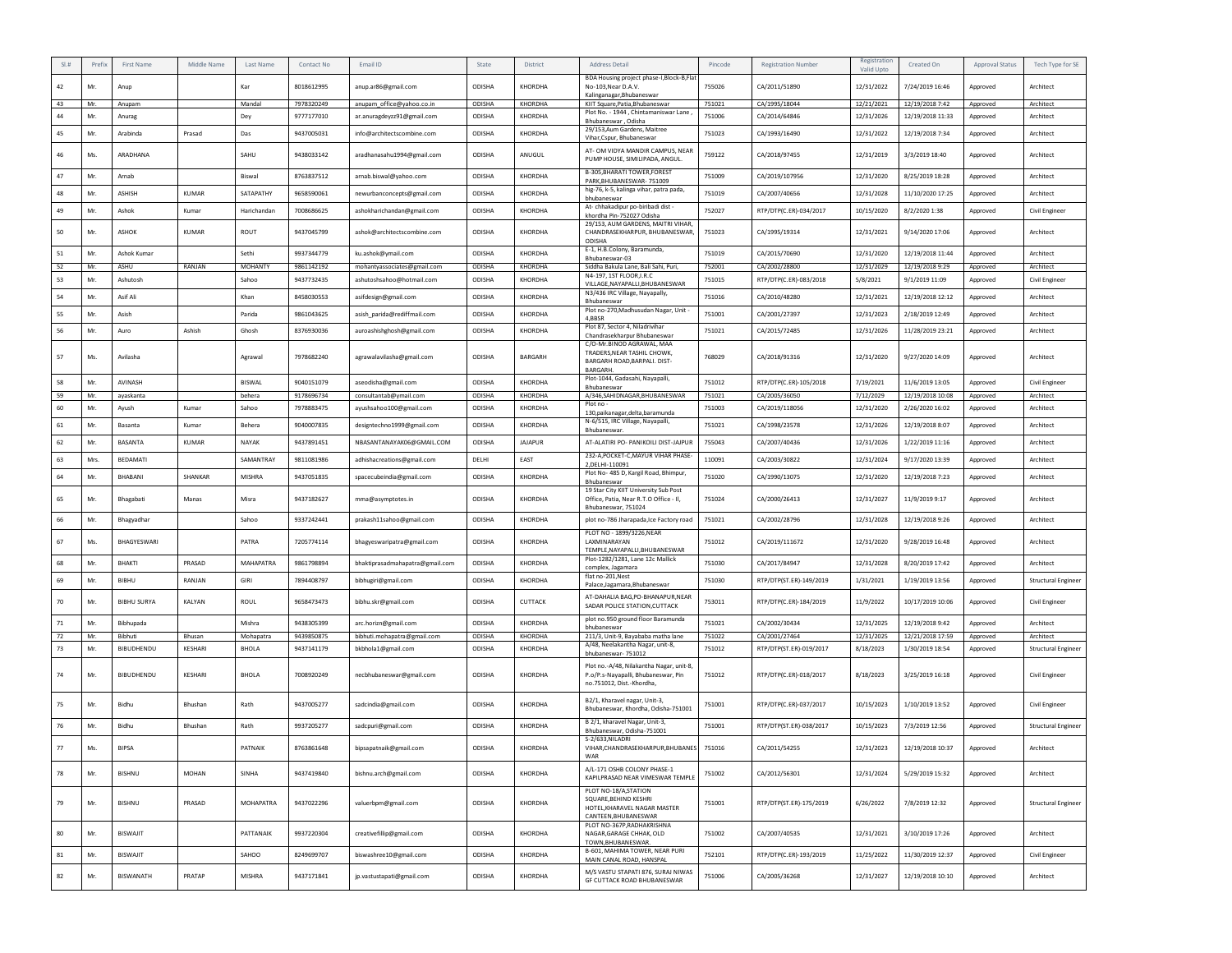| SL#         | Prefix | <b>First Name</b> | Middle Name  | Last Name  | Contact No | Email ID                          | State         | <b>District</b> | <b>Address Detail</b>                                                                                 | Pincode | <b>Registration Number</b> | Registratio<br>Valid Upto | Created On       | <b>Approval Status</b> | Tech Type for SE    |
|-------------|--------|-------------------|--------------|------------|------------|-----------------------------------|---------------|-----------------|-------------------------------------------------------------------------------------------------------|---------|----------------------------|---------------------------|------------------|------------------------|---------------------|
| 83          | Ms.    | Chandrika         | Kumari       | Mohapatra  | 7655989024 | chandrikamohapatra92@gmail.com    | ODISHA        | KHORDHA         | plot: 1061/9, Lane: 3B, Satabdi Nagar,<br>Bhubaneswar                                                 | 751003  | CA/2019/109988             | 12/31/2020                | 8/10/2020 16:56  | Approved               | Architect           |
| 84          | Mr.    | Chinmay           | Ranjan       | Das        | 9438562471 | curves.architecture@gmail.com     | ODISHA        | KHORDHA         | PLOT NO-33.PRACHI VIHAR.BANKERS<br>ENCLAVE, PALASUNI, BHUBANESWAR                                     | 751021  | CA/2010/48257              | 12/31/2021                | 12/19/2018 10:51 | Approved               | Architect           |
| 85          | Mr.    | CHINMAYA          |              | MAHARANA   | 9439850491 | chinmaya.maharana.ar@gmail.com    | ODISHA        | KHORDHA         | qr no v3, unit -5, near Rajiv Bhawan                                                                  | 751001  | CA/2007/8787504            | 12/31/2028                | 6/6/2019 16:49   | Approved               | Architect           |
| 86          | Mr.    | CHINMAYA          |              | PARIDA     | 9438184680 | tostudioworks@gmail.com           | ODISHA        | <b>KHORDHA</b>  | PLOT NO-N6-257.IRC VILLAGE, JAYADEV<br>VIHAR BHURANESWAR, ODISHA                                      | 751015  | CA/2009/46720              | 12/31/2020                | 6/24/2020 12:13  | Approved               | Architect           |
| 87          | Mr.    | Chitrasen         |              | Parida     | 9853142742 | csabbsr@gmail.com                 | ODISHA        | KHORDHA         | A-18, Krishna Garden Complex Phase-1,<br>Jagamara, Bhubaneswar                                        | 751030  | CA/2010/48191              | 9/4/2021                  | 12/19/2018 10:50 | Approved               | Architect           |
| 88          | Ms.    | Damayanti         |              | Biswal     | 9778719889 | damayanti9225@gmail.com           | ODISHA        | KHORDHA         | Plot no-1742/3223, Sai Sundaram<br>Apartment, Flat no-302, Dwaraka Vihar,<br>Kalarahanga, Bhubaneswar | 751024  | CA/2017/82278              | 12/31/2028                | 12/19/2018 11:58 | Approved               | Architect           |
| 89          | Mr.    | DEBABRATA         |              | NAYAK      | 9861404480 | deba_pmca@yahoo.co.in             | <b>ODISHA</b> | <b>KHORDHA</b>  | MIG-1,13/8,BDA<br>COLONY.CHANDRASEKHARPUR.<br>BHUBANESWAR                                             | 751016  | CA/2011/51483              | 12/31/2022                | 12/19/2018 11:03 | Approved               | Architect           |
| 90          | Mr.    | DEBARA            |              | DAS        | 9337111624 | informarchitects@yahoo.com        | ODISHA        | KHORDHA         | inFORM Architects 2nd Floor, 1875/2911,<br>Nuasahi, Navapalli, Bhubaneswar                            | 751012  | CA/2003/31721              | 12/31/2027                | 12/19/2018 9:49  | Approved               | Architect           |
| 91          | Mrs.   | DEBASMITA         |              | SAHOO      | 9437232949 | arch.smita@gmail.com              | ODISHA        | KHORDHA         | plot ni- 3/317, Dev village, DUMDUMA,<br>Bhubaneswar.                                                 | 751019  | CA/2004/34770              | 12/31/2023                | 12/24/2019 16:02 | Approved               | Architect           |
| 92          | Mr.    | DEBENDRA          | <b>KUMAR</b> | PARIDA     | 9437184477 | spacearchbbsr@gmail.com           | <b>ODISHA</b> | KHORDHA         | 205, Jaydev Vihar, Bhubaneswar-<br>Plot No-223/1864, Bomikhal, Post-                                  | 751013  | CA/1994/17260              | 12/31/2027                | 12/19/2018 7:39  | Approved               | Architect           |
| 93          | Mr.    | Debi              | prasad       | Mishra     | 9438626355 | architectvision@gmail.com         | <b>ODISHA</b> | KHORDHA         | Rasulgarh, BBSR                                                                                       | 751010  | CA/2001/28384              | 12/31/2022                | 12/19/2018 9:23  | Approved               | Architect           |
| 94          | Mr.    | Debi              | Prasad       | Sahu       | 9937047810 | info@informarchitects.in          | ODISHA        | <b>KHORDHA</b>  | 2nd floor, 1875/2911, Nuasahi,<br>Nayapalli, Bhubaneswar                                              | 751012  | CA/2004/33099              | 12/31/2026                | 3/13/2020 13:29  | Approved               | Architect           |
| 95          | Mr.    | Debraj            |              | Behera     | 9338203332 | alcoveconsultancy1@gmail.com      | ODISHA        | KHORDHA         | Plot No-537, Saheed Nagar,<br>Bhubaneswar                                                             | 751007  | CA/2004/33719              | 12/31/2026                | 1/10/2019 20:34  | Approved               | Architect           |
| 96          | Mr.    | DEEPAK            | KUMAR        | SAHOO      | 9938675570 | ar.deepaksahoo@gmail.com          | ODISHA        | <b>KHORDHA</b>  | plot-879/1847, bhagabat sandhan<br>colony.lane-14,GGP canal road,rasulgar                             | 751021  | CA/2004/34227              | 12/31/2020                | 12/19/2018 10:00 | Approved               | Architect           |
| 97          | Mr.    | Deepak            | Kumar        | Panda      | 9090624047 | bikramp4@gmail.com                | ODISHA        | <b>KHORDHA</b>  | Plot No. E/47 Infocity Chandrasekharpur<br>Bhubaneswar.                                               | 751024  | CA/94/17832                | 12/31/2027                | 3/28/2019 12:12  | Approved               | Architect           |
| 98          | Mr.    | DEEPAK            | <b>KUMAR</b> | PATTANAYAK | 9861805600 | deepakkumar.pattnaik014@gmail.com | ODISHA        | <b>KHORDHA</b>  | PLOT NO.494 OSCAR CITY LANE-9<br>P.S.LAXMISAGAR PO.Budheswari<br>Bhubaneswar Dist.Khurda.             | 751006  | RTP/DTP(C.ER)-232/2020     | 3/9/2023                  | 9/15/2020 13:32  | Approved               | Civil Engineer      |
| 99          | Mr.    | <b>DEVA Durea</b> |              | Maheswari  | 9437096335 | msconarch@yahoo.co.in             | ODISHA        | <b>KHORDHA</b>  | PLOT NO. 25/238, SAMANTAPURI, NEAR<br>SAINIK SCHOOL CHHAK                                             | 751021  | CA/2002/29694              | 12/31/2023                | 12/19/2018 9:38  | Approved               | Architect           |
| 100         | Mr.    | DEVENDER          | KUMAR        | THADANI    | 9437024264 | inc.vandana@gmail.com             | ODISHA        | KHORDHA         | G.A.185, NILADARI VIHAR, C.S.PUR,<br>BHUBANESWAR                                                      | 751021  | CA/1980/05886              | 12/31/2021                | 12/19/2018 7:31  | Approved               | Architect           |
| 101         | Mr.    | Devidatta         |              | Patro      | 7855922232 | ar.devidatta@gmail.com            | ODISHA        | KHORDHA         | PLOT NO.-1046, BARAMUNDA, NEAR<br>TIPEISUNI TEMPLE.BBSR                                               | 751003  | CA/2015/70450              | 12/31/2027                | 12/19/2018 11:42 | Approved               | Architect           |
| 102         | Mr.    | DHAYALAN          |              |            | 9740031555 | dhayalan.palanisamy@gmail.com     | KARNATAKA     | BENGALURU URBAN | No. 31 2nd Main, Tata Silk Farm,<br>Basavanagudi, Bangalore                                           | 560004  | RTP/DTP(ST.ER)-168/2019    | 6/18/2022                 | 6/26/2019 15:01  | Approved               | Structural Engineer |
| 103         | Mr.    | Dheerai           |              | Kumar      | 9665220880 | dheerajk.aspires@gmail.com        | <b>ODISHA</b> | <b>KHORDHA</b>  | C-01, Sitakhetra Apartment<br>Samantarapur, Bhubaneswar                                               | 751002  | RTP/DTP(C.ER)-123/2018     | 8/9/2021                  | 1/30/2019 13:09  | Approved               | Civil Engineer      |
| 104         | Mr.    | Dhilan            |              | Kar        | 9583312678 | dhilan@demeurearkitekts.com       | ODISHA        | KHORDHA         | 151/1, Road-1, Lane-5, Jagannath Vihar,<br>Barmunda                                                   | 751021  | CA/2010/48632              | 12/31/2022                | 12/19/2018 10:54 | Approved               | Architect           |
| 105         | Mrs.   | DHUPANWITA        |              | Mallick    | 9937096468 | dhupanwita@gmail.com              | ODISHA        | KHORDHA         | Plot No- 1905/331/40, Sri Aurobinda<br>Nagar, C.S.Pur, Bhubaneswar                                    | 751016  | CA/2007/40202              | 12/31/2028                | 12/19/2018 10:25 | Approved               | Architect           |
| 106         | Mr.    | Dibyajiban        |              | Mohanty    | 9861032756 | architectdibya@gmail.com          | <b>ODISHA</b> | <b>KHORDHA</b>  | Plot no - 535/5885, Lane 2A, Malik<br>Complex, Jagamara,<br>Bhubaneswar, Odisha, Pin Code - 751030    | 751009  | CA/2009/44595              | 12/31/2020                | 1/31/2019 12:57  | Approved               | Architect           |
| 107         | Mr.    | Dibyajyoti        |              | Ray        | 9437020696 | raydibyajyoti@gmail.com           | ODISHA        | <b>KHORDHA</b>  | S-2/14, Bharabhuja Complex, Khandagiri<br>square                                                      | 751030  | CA/2008/43427              | 12/31/2029                | 3/6/2019 12:23   | Approved               | Architect           |
| 108         | Mr.    | Dilip             | Kumar        | Sahu       | 7873540200 | kumarsahudilip21@gmail.com        | <b>ODISHA</b> | GANJAM          | Nilakantheswar Street, Borigam,<br>Brahmapur                                                          | 761001  | RTP/DTP(C.ER)-241/2020     | 9/8/2023                  | 9/22/2020 15:28  | Approved               | Civil Engineer      |
| 109         | Ms.    | <b>DILKASH</b>    |              | AMRRFFN    | 9437048614 | DILKASH.AMBREEN@GMAIL.COM         | ODISHA        | KHORDHA         | D/O Late Shaikh Hafizuddin<br>620, PAIKANAGAR Bhubaneswar                                             | 751003  | CA/2009/46324              | 12/31/2021                | 1/29/2019 17:38  | Approved               | Architect           |
| 110         | Mr.    | Dillip            | Prasad       | Shaw       | 9861096958 | shawdillip@gmail.com              | ODISHA        | <b>KHORDHA</b>  | Architect Studio, Plot No- E/47, Infocity,<br>Chandrasekharpur, Bhubaneswar.<br>751024                | 751024  | CA/93/16454                | 12/31/2027                | 3/29/2019 18:14  | Approved               | Architect           |
| ${\bf 111}$ | Mr.    | DILLIP            | <b>KUMAR</b> | BARAL      | 7077010254 | dillip.architect@gmail.com        | <b>ODISHA</b> | DHENKANAL       | QTR N-12 NB , OFFICERS HOSTEL, AT/PO<br>IGIT SARANG, DIST-DHENKANAL, ODISHA-<br>759146                | 759146  | CA/2002/30216              | 12/31/2020                | 11/27/2019 6:51  | Approved               | Architect           |
| 112         | Mr.    | DILLIP            | KUMAR        | PRADHAN    | 9938120020 | DILLIPKUMPRADHAN@GMAIL.COM        | ODISHA        | <b>KHORDHA</b>  | PLOT NO 174/2540. PADMAVATI VIHAR.<br>SAILASHREE VIHAR, BHUBANESWAR-<br>751021, ODISHA                | 751021  | RTP/DTP(C.ER)-094/2018     | 5/15/2021                 | 8/3/2020 15:18   | Approved               | Civil Engineer      |
| 113         | Mr.    | <b>DIPAK</b>      |              | PANDA      | 9861128215 | dipak026@gmail.com                | ODISHA        | KHORDHA         | N1/11, IRC VILLAGE, NAYAPALLI,<br>BHUBANESWAR, 751015                                                 | 751015  | CA/2003/31362              | 12/31/2019                | 7/10/2019 13:36  | Approved               | Architect           |
| 114         | Mr.    | Dipak             |              | Ojha       | 9437082025 | dipakojha77@yahoo.co.in           | ODISHA        | KHORDHA         | Plot No-20, Budheswari Colony<br>Bhubaneswar-751006 Odisha                                            | 751006  | CA/2001/27166              | 12/31/2024                | 9/25/2020 16:29  | Approved               | Architect           |
| 115         | Mr.    | DURGADUTT         |              | DHALSAMANT | 9937007898 | aakar.architects2017@gmail.com    | ODISHA        | KHORDHA         | AAKAR architects, N2/14, IRC Village,<br>navapalli, bhubaneswar                                       | 751015  | CA/2002/30084              | 12/31/2026                | 12/19/2018 9:41  | Approved               | Architect           |
| 116         | Mr.    | Dusmanta          | Kumar        | Swain      | 9437134175 | dushmantswain@gmail.com           | ODISHA        | <b>KHORDHA</b>  | N1/40, IRC Village, Nayapalli,<br>Bhubaneswar                                                         | 751021  | CA/2002/28795              | 12/31/2029                | 12/19/2018 9:24  | Approved               | Architect           |
| 117         | Ms.    | <b>GANDHARRI</b>  |              | DASH       | 8249017154 | juligandhi.dash@gmail.com         | ODISHA        | SUNDARGARH      | Qr.No-DE/13 Basanti colony , Rourkela-                                                                | 769012  | CA/2018/95202              | 12/31/2019                | 8/21/2019 11:17  | Approved               | Architect           |
| 118         | Mrs.   | Gargi             |              | Kumari     | 9437905249 | gargiarchitects@gmail.com         | ODISHA        | KHORDHA         | 65-District Centre, Chandrasekharpur,                                                                 | 751021  | CA/2008/42334              | 12/31/2020                | 12/19/2018 10:34 | Approved               | Architect           |
| 119         | Mr.    | GAUTAM            | <b>KUMAR</b> | AGRAWAL    | 7894356789 | ar.gkagrawal@gmail.com            | ODISHA        | KHORDHA         | Bhubaneswar<br>PLOT NO 25, GAYATRI NAGAR, BEHIND<br>EKAMRA TAKIS, BHOMIKHAL,                          | 751010  | CA/2016/77797              | 12/31/2027                | 9/22/2020 14:22  | Approved               | Architect           |
| 120         | Mrs.   | Geeta             |              | Pattanayak | 9937253927 | 1948gp@gmail.com                  | ODISHA        | KHORDHA         | BHUBANESWAR.<br>84, Madhusudan Nagar, Bhubaneswar,                                                    | 751001  | CA/1975/1849               | 12/31/2029                | 2/12/2019 14:06  | Approved               | Architect           |
| 121         | Ms.    | GITANJALI         |              | NANDA      | 8093823072 | gitanjalii.nanda@gmail.com        | ODISHA        | KHORDHA         | Khordha<br>CE-104.BARAMUNDA HOUSING BOARD                                                             | 751003  | CA/2019/111735             | 12/31/2020                | 9/28/2019 16:38  | Approved               | Architect           |
| 122         | Mr.    | Gopal             | Krushna      | Seth       | 9438732285 | seth.gopal@gmail.com              | ODISHA        | KHORDHA         | COLONY, BHUBAN ESWAR<br>116 A , First floor , Surya Nagar                                             | 751003  | CA/2007/40102              | 12/31/2028                | 12/19/2018 10:23 | Approved               | Architect           |
|             |        |                   |              |            |            |                                   |               |                 | Bhubaneswar<br>plot no-564, Phool Vatika, Vivekananda                                                 |         |                            |                           |                  |                        |                     |
| 123         | Mr.    | Gopi              | Chandra      | Singh      | 8763789784 | gopi.c.singh16@gmail.com          | ODISHA        | KHORDHA         | Marg, Bhubaneswar, Odisha-751002                                                                      | 751002  | CA/2017/89860              | 12/31/2029                | 10/22/2019 13:43 | Approved               | Architect           |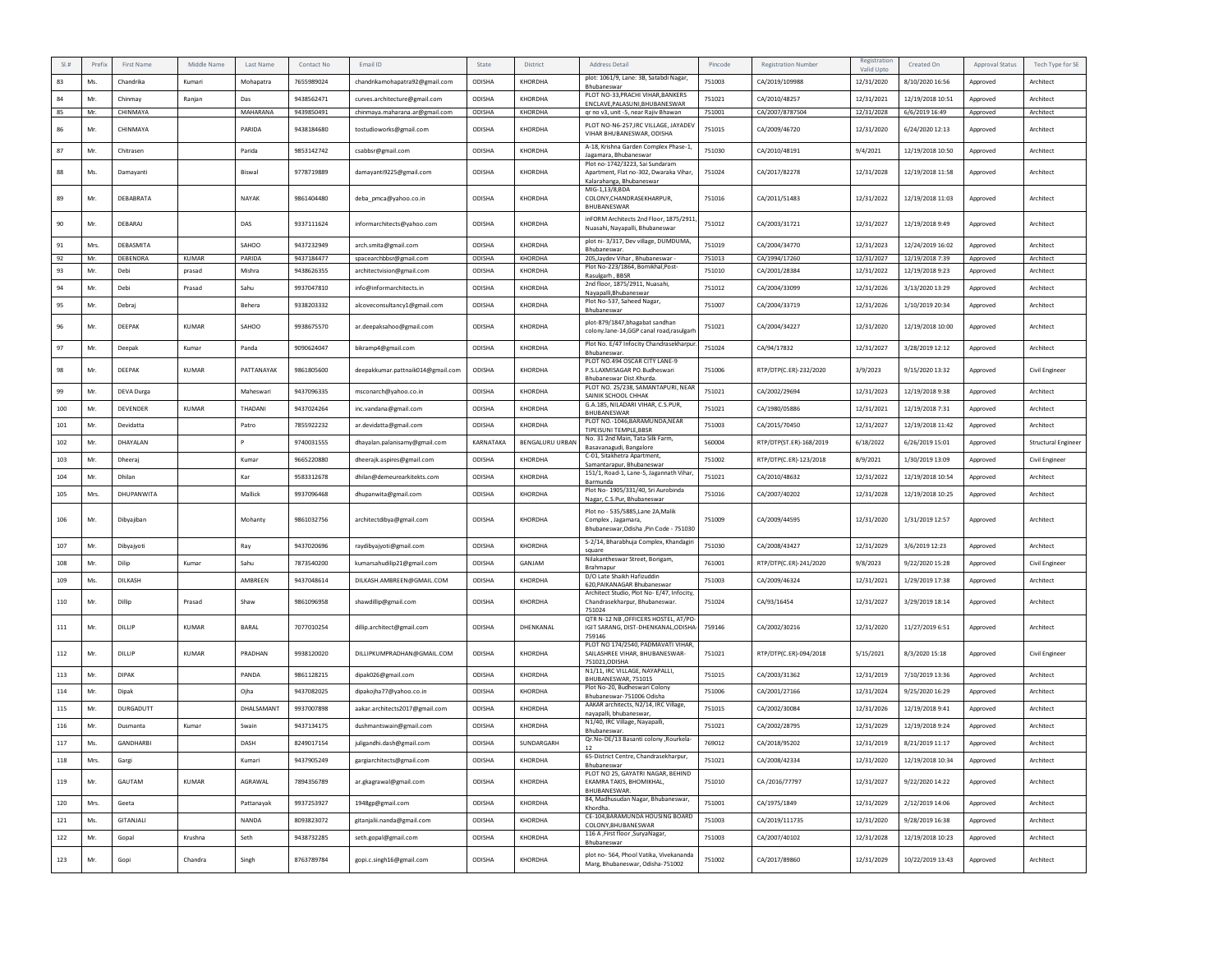|     | Prefix | <b>First Name</b> | Middle Name   | Last Name      | Contact No | Email ID                               | State         | District          | <b>Address Detail</b>                                                                                                                   | Pincode | <b>Registration Number</b> | Registration<br>Valid Upto | Created On       | <b>Approval Status</b> | Tech Type for SE           |
|-----|--------|-------------------|---------------|----------------|------------|----------------------------------------|---------------|-------------------|-----------------------------------------------------------------------------------------------------------------------------------------|---------|----------------------------|----------------------------|------------------|------------------------|----------------------------|
| 124 | Mr.    | GYANJIT           |               | PADHY          | 9437063362 | jitarchitectsandengineers@gmail.com    | ODISHA        | KHORDHA           | PLOT NO-575, SUB PLOT NO-36 37,<br>AMRIT NAGAR, BEHIND BPCL PETROL<br>PUMP, KHANDAGIRI, BHUBANESWAR,<br>PIN-, KHURDA, ODISHA            | 751030  | CA/1999/24669              | 12/31/2021                 | 12/19/2018 8:08  | Approved               | Architect                  |
| 125 | Mr     | <b>ISWAR</b>      | CHANDRA       | SETHI          | 9776524742 | iswar.sethi@yahoo.com                  | ODISHA        | <b>KHORDHA</b>    | QR NO-AE/14 PHASE-1 BHIMATANGI<br>HOUSING BOARD COLONY PO-OLD<br><b>TOWN</b>                                                            | 751002  | RTP/DTP(C.ER)-068/2018     | 2/5/2021                   | 1/25/2019 11:28  | Approved               | Civil Engineer             |
| 126 | Ms.    | Jasmine           |               | Parida         | 9439577099 | jassijaisi001@gmail.com                | ODISHA        | <b>KHORDHA</b>    | Plot No-3821/4697, Baragada, Poda<br>Sahi, PO-Baragada Brit Colony-751018                                                               | 751018  | CA/2015/72552              | 12/31/2027                 | 1/29/2019 15:55  | Approved               | Architect                  |
| 127 | Mr.    | jeevesh           |               | kumar          | 9078674035 | jeeveshk120192@gmail.com               | ODISHA        | KHORDHA           | e-type,17/f,rail vihar, chandrasekharpur,<br>bhubaneswar                                                                                | 751016  | CA/2017/81769              | 12/31/2028                 | 12/19/2018 12:00 | Approved               | Architect                  |
| 128 | Ms.    | jyotsna           |               | mundary        | 8249076245 | jasana.mundary@gmail.com               | ODISHA        | SUNDARGARH        | at/po-Jabaghat,rourkela                                                                                                                 | 769042  | CA/2016/79637              | 12/31/2028                 | 4/6/2019 20:32   | Approved               | Architect                  |
| 129 | Ms.    | <b>K NANDINI</b>  | <b>KUMARI</b> | RAO            | 8917506947 | nandinirinky100@gmail.com              | ODISHA        | KHORDHA           | QR NO 2RA-P-24 PARADEEP COLONY<br>UNIT-8 NAYAPALLI BHUBANESWAR                                                                          | 751012  | CA/2019/116507             | 12/31/2020                 | 2/24/2020 14:18  | Approved               | Architect                  |
| 130 | Ms.    | KABITA            |               | RANA           | 8895212065 | ar.kabitarana@gmail.com                | ODISHA        | KHORDHA           | FLAT NO. - 307, DIBYAPRABHA<br>APARTMENT NAGESWARTANGI,<br>BHUBANESWAR                                                                  | 751002  | CA/2015/69525              | 12/31/2027                 | 12/19/2018 11:42 | Approved               | Architect                  |
| 131 | Mr.    | kalakar           |               | Das            | 9853426959 | kalakardas124@gmail.com                | ODISHA        | KHORDHA           | plot no-5, kharavela nagar unit-<br>3,bhubaneswar                                                                                       | 751001  | CA/1995/18375              | 12/31/2020                 | 12/19/2018 7:43  | Approved               | Architect                  |
| 132 | Mr.    | KATAKOTA          | SRINIVAS      | SUBUDHY        | 9090260850 | srinivas5388@gmail.com                 | ODISHA        | KHORDHA           | Flat No-103, Ratna castle sishu bhawan<br>square.BBSR                                                                                   | 753009  | CA/2012/54835              | 12/31/2023                 | 6/10/2019 15:26  | Approved               | Architect                  |
| 133 | Mrs.   | Kavita            |               | Kadambala      | 9937211012 | kavita.roychoudhury@gmail.com          | ODISHA        | KHORDHA           | B-22, B.J.B NAGAR, NEAR PARAMOUNT<br>CLUB, BHBANESWAR                                                                                   | 741014  | CA/98/23989                | 12/31/2020                 | 1/17/2019 16:50  | Approved               | Architect                  |
| 134 | Mr.    | Kedar             |               | Nayak          | 9176648672 | kedarnath.nayak@csmpl.com              | ODISHA        | KHORDHA           | BDA Colony E7/65                                                                                                                        | 751016  | ca/2013/9087               | 12/29/2018                 | 12/20/2018 10:11 | Approved               | Architect                  |
| 135 | Mr.    | KIRITI            |               | SAHOO          | 9916459169 | kiritiarch@gmail.com                   | ODISHA        | KHORDHA           | Krutanjalee, Plot No. N-6/226-D, Jaydev<br>Vihar, IRC Village, Nayapalli,<br>Bhubaneswar - 751015, Odisha                               | 751015  | CA/2006/38688              | 12/31/2021                 | 11/5/2020 18:23  | Approved               | Architect                  |
| 136 | Mr.    | KRISHNA           | <b>KUMAR</b>  | SHUR           | 9437143818 | architecturaldesigncell@rediffmail.com | ODISHA        | KHORDHA           | HIG:1,7ACRE AREA,OSHB COLONY<br>CHANDRASEKHARPUR                                                                                        | 751016  | CA/1976/02423              | 12/31/2029                 | 11/16/2020 13:15 | Approved               | Architect                  |
| 137 | Mr.    | Krishnendu        |               | Nandy          | 9238328010 | krish@ideaz.co.in                      | ODISHA        | KHORDHA           | Plot No- MB34 Near Saraswati Sishu<br>Vidya Mandir Badagarh Brit Colony<br>Bhubaneswar                                                  | 751018  | CA/2000/26558              | 12/31/2022                 | 8/13/2019 17:51  | Approved               | Architect                  |
| 138 | Mr.    | Kumar             | Lagnajit      | Mohapatra      | 9861194401 | thresholdrachitects2@gmail.com         | ODISHA        | KHORDHA           | Plot No-134, AMRI Hospital Road<br>Kolothia, Bhubaneswar                                                                                | 751021  | CA/2011/51306              | 12/31/2022                 | 12/19/2018 11:02 | Approved               | Architect                  |
| 139 | Mr     | <b>KUMAR</b>      | SUBHRAJIT     | SWAIN          | 8637220927 | swainsubhrajeet@gmail.com              | ODISHA        | GANJAM            | S/O-Santosh Kumar Swain, At-Padhala, PO<br>Jayapur, PS-Aska, Dist-Ganjam, Odisha                                                        | 761111  | RTP/DTP(C.ER)-223/2020     | 3/9/2023                   | 9/13/2020 18:07  | Approved               | Civil Engineer             |
| 140 | Mr     | KUSHAL            |               | CHATTERJEE     | 9861676384 | kushalarki123@gmail.com                | ODISHA        | <b>KHORDHA</b>    | plot no.260/1395, c/o-kalyani mahadani<br>laxmi sagar, bhubaneswar,                                                                     | 751006  | CA/2001/28082              | 12/31/2028                 | 12/19/2018 9:18  | Approved               | Architect                  |
| 141 | Mr.    | Lalit             | Kumar         | Nandi          | 9437211922 | lalitnandi@rediffmail.com              | ODISHA        | KHORDHA           | Flat no-405,3BHK, Rashmi Vihar, Aiginia,<br>Bhubaneswar                                                                                 | 751019  | CA/1991/14197              | 12/31/2029                 | 12/19/2018 7:29  | Approved               | Architect                  |
| 142 | Mr.    | lalit             | mohan         | agrawal        | 7894242242 | archatelier.lalit@gmail.com            | ODISHA        | KHORDHA           | plot no 1181a 2nd floor bomikhal, behind<br>axis bank building                                                                          | 751010  | ca/2012/56057              | 12/31/2023                 | 1/17/2019 12:11  | Approved               | Architect                  |
| 143 | Mr.    | laxmi             | narayan       | singh          | 9437005608 | sandjassociates44@gmail.com            | ODISHA        | KHORDHA           | patia                                                                                                                                   | 751024  | CA/2003/31218              | 7/12/2026                  | 3/4/2020 10:44   | Approved               | Architect                  |
| 144 | Ms.    | LOPAMUDRA         |               | NAYAK          | 9692222254 | nayak.lopamudra@hotmail.com            | ODISHA        | <b>KHORDHA</b>    | C-39, HIG, BARAMUNDA HOUSING<br>BOARD COLONY, BARAMUNDA,<br>BHUBANESWAR                                                                 | 751003  | CA/2016/76157              | 12/31/2019                 | 3/8/2019 13:53   | Approved               | Architect                  |
| 145 | Mr     | MALAY             |               | BANERJEE       | 9439326622 | malay.jee@gmail.com                    | ODISHA        | KHORDHA           | plot no.- 808, h. no.- 50, essen residency,<br>raghunathpur, bhubaneswar                                                                | 754005  | CA/2000/26560              | 12/31/2024                 | 12/19/2018 9:06  | Approved               | Architect                  |
| 146 | Mr.    | MANAS             | RANJAN        | SAHOO          | 9937452427 | armanas2005@gmail.com                  | ODISHA        | KHORDHA           | B-3, 104, BRIGHT RESIDENCY<br>JAGANATHA NAGAR ROAD NO-12 G.G.P.<br>BHUBANESWAR-10                                                       | 751010  | CA/2008/41875              | 12/31/2029                 | 1/15/2019 14:51  | Approved               | Architect                  |
| 147 | Mr.    | manas             | ranjan        | bhuyan         | 9853118473 | manas.cuttack@gmail.com                | ODISHA        | CUTTACK           | Mahima ghara, p c<br>sarkarlane, aryndoyanagar, cuttack                                                                                 | 753012  | RTP/DTP(C.ER)-082/2018     | 8/8/2021                   | 8/12/2020 17:08  | Approved               | Civil Engineer             |
| 148 | Mr.    | Manish            |               | Kumar          | 8337900197 | ar.kumarmanish@gmail.com               | BIHAR         | MADHUBANI         | S/O- Sanjeev chaudhary, Vill- basuki, P.O-<br>Basuki Bihari, Ward- 06, P.S-<br>Madhwapur, Dist.- Madhubani, Pin-<br>847305, State-Bihar | 847305  | CA/2018/94902              | 12/31/2019                 | 7/31/2019 13:25  | Approved               | Architect                  |
| 149 | Ms.    | MANISHA           |               | <b>MOHANTY</b> | 9178179205 | ar.manishamohanty@gmail.com            | ODISHA        | KHORDHA           | MA-28, GGP COLONY, RASULGARH,<br>KHURDA                                                                                                 | 751025  | CA/2018/90796              | 12/31/2019                 | 2/23/2019 18:06  | Approved               | Architect                  |
| 150 | Ms.    | MANISHA           |               | MARIYAM        | 9438027699 | mani123.mariyam@gmail.com              | ODISHA        | KHORDHA           | PLOT NO. 877, AT/PO- MANCHESWAR,<br>BHUBANESWAR, ODISHA                                                                                 | 751017  | RTP/DTP(C.ER)-150/2019     | 1/20/2022                  | 10/4/2019 15:08  | Approved               | Civil Engineer             |
| 151 | Mr.    | Manonjaya         |               | Rath           | 9437032110 | info@ratharchitectonic.com             | ODISHA        | KHORDHA           | Plot no-104, Madhusudan Nagar, Unit-<br>4,BBSR-751001                                                                                   | 751001  | CA/90/13007                | 12/31/2021                 | 2/28/2019 15:08  | Approved               | Architect                  |
| 152 | Mr.    | MASTER            |               | AKASHDEEP      | 9437015399 | vaastuarcon_bbsr@rediffmail.com        | ODISHA        | KHORDHA           | PLOT NO -948/A, PRASHANTI VIHAR,<br>NEAR DELTA SQUARE, BARAMUNDA,<br>BUHBANESWAR                                                        | 75103   | CA/2005/35305              | 12/31/2029                 | 12/19/2018 10:03 | Approved               | Architect                  |
| 153 | Mrs.   | Meenakshi         |               | Sinha          | 8658762402 | meenakshiarch90@gmail.com              | ODISHA        | KHORDHA           | VIM-141, Sailashree Vihar,<br>Bhubaneswar,, Odisha                                                                                      | 751021  | CA/2014/64191              | 12/31/2026                 | 12/19/2018 11:32 | Approved               | Architect                  |
| 154 | Mr.    | Minaketan         |               | Pati           | 9238328015 | mkp@ideaz.co.in                        | ODISHA        | BALESHWAR         | Balia Balasore Sadar Balasore                                                                                                           | 756001  | CA/2000/26561              | 12/31/2024                 | 8/13/2019 17:42  | Approved               | Architect                  |
| 155 | Ms.    | MINAKSHI          |               | Rath           | 9437504545 | ms.nirman.bbsr@gmail.com               | ODISHA        | <b>KHORDHA</b>    | NIRMAN CONSULTANCY SERVICES<br>18/A, STATION SQUARE, KHARVELA<br><b>NAGAR</b>                                                           | 751001  | CA/2001/28323              | 12/31/2022                 | 12/19/2018 9:19  | Approved               | Architect                  |
| 156 | Ms.    | Minati            |               | Dasn           | 9437107998 | arminati/1@gmail.com                   | <b>UDISHA</b> | <b>KHURDHA</b>    | 257, Prachi<br>Enclave, Chandrasekharpur, Bhubaneswar                                                                                   | 751016  | CA/2001/27100              | 12/31/2022                 | 12/19/2018 9:09  | Approved               | Architect                  |
| 157 | Ms.    | Mitali            | Monalisha     | Patra          | 8763862660 | archimonali@gmail.com                  | ODISHA        | KHORDHA           | At/Po-Panchagaon, P.S.-Airfield                                                                                                         | 752050  | CA/2013/61988              | 12/31/2024                 | 6/10/2019 14:49  | Approved               | Architect                  |
| 158 | Ms.    | MITALI            |               | MADHUSMITA     | 9937440721 | armitali2@gmail.com                    | ODISHA        | KHORDHA           | PLOT NO.877,AT/PO-<br>MANCHESWAR, BHUBANESWAR, DIST-<br>KHURDA, ODISHA. PINCODE-751017                                                  | 751017  | CA/2013/60314              | 12/31/2024                 | 10/4/2019 14:50  | Approved               | Architect                  |
| 159 | Mr.    | MOHAMMAD          |               | ANWAR          | 9437631650 | anwarandassociates@gmail.com           | ODISHA        | KHORDHA           | PLOT NO - 59 SURYA NAGAR UNIT - 7<br>BHUBANESWAR                                                                                        | 751003  | CA/78/4724                 | 12/31/2021                 | 4/27/2019 14:56  | Approved               | Architect                  |
| 160 | Mr.    | MOHAN             | CHANDRA       | NAIK           | 9437121415 | bvcomohan@gmail.com                    | ODISHA        | <b>JHARSUGUDA</b> | Beheramal, Near Durga Mandir<br>Jharsuguda                                                                                              | 768203  | RTP/DTP(ST.ER)-119/2018    | 8/3/2021                   | 8/8/2019 13:16   | Approved               | <b>Structural Engineer</b> |
| 161 | Mrs.   | MONIKA            | PRITAM        | DASH           | 9437036160 | greendiarch@gmail.com                  | ODISHA        | CUTTACK           | flat no 005 paras plaza, tinikonia bagicha                                                                                              | 753001  | CA/2014/65821              | 12/31/2026                 | 6/17/2020 15:24  | Approved               | Architect                  |
| 162 | Mr.    | MRUTYUNJAYA       |               | MOHAPATRA      | 9937467777 | mrutyunjaya82@gmail.com                | ODISHA        | KHORDHA           | FLAT NO - 102, SUBHAM PALACE - B, GA<br>35, NILADRI VIHAR,<br>CHANDRASEKHERPUR, BHUBANESWAR<br>751021                                   | 751021  | CA/2007/41338              | 12/31/2020                 | 10/22/2020 19:22 | Approved               | Architect                  |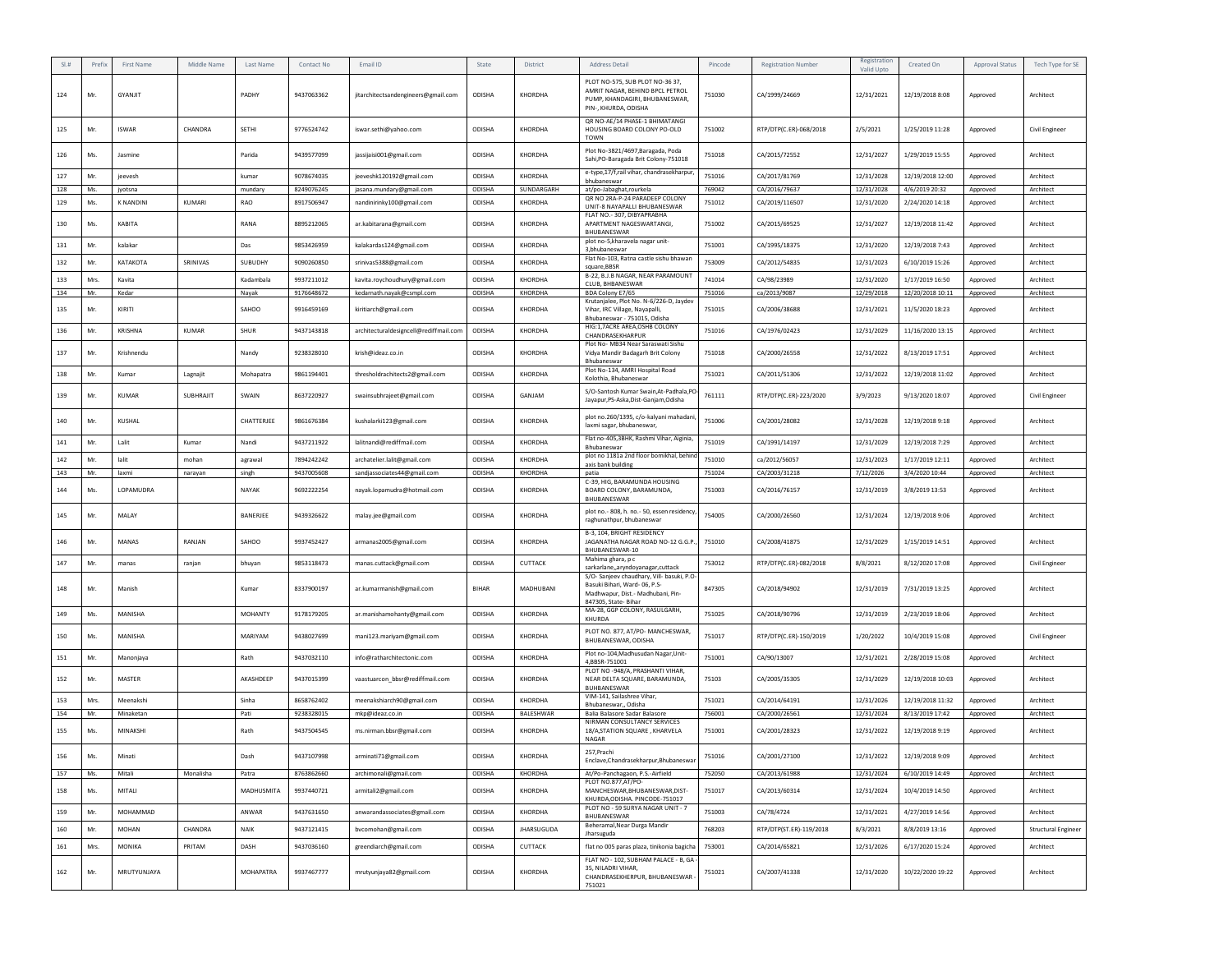| SLH        | Prefi:     | <b>First Name</b>     | Middle Name  | Last Name   | Contact No               | Email ID                                                        | State               | District          | <b>Address Detail</b>                                                                                                          | Pincode          | <b>Registration Number</b>     | Registration<br>Valid Upto | Created On                         | <b>Approval Status</b> | Tech Type for SE           |
|------------|------------|-----------------------|--------------|-------------|--------------------------|-----------------------------------------------------------------|---------------------|-------------------|--------------------------------------------------------------------------------------------------------------------------------|------------------|--------------------------------|----------------------------|------------------------------------|------------------------|----------------------------|
| 163        | Mr.        | <b>NADIM</b>          |              | AKHTAR      | 9772069380               | n.akhtar05@gmail.com                                            | ODISHA              | KENDUJHAR         | DUNHILLTAILORS JODA MARKET JODA                                                                                                | 758034           | CA/2019/110092                 | 12/31/2020                 | 7/23/2019 2:33                     | Approved               | Architect                  |
| 164        | Mrs.       | Namita                |              | Subudhi     | 9437286669               | gis.bdabbsr@gmail.com                                           | ODISHA              | KHORDHA           | A/L 49, VSS Nagar, Bhubaneswar<br>BHAGABAT SANDHAN . PLOT NO. 63                                                               | 751007           | CA/2011/51749                  | 12/31/2022                 | 12/19/2018 13:19                   | Approved               | Architect                  |
| 165        | Mrs.       | <b>NAMITA</b>         |              | MOHAPATRA   | 9937348377               | namitamsaroj@gmail.com                                          | ODISHA              | KHORDHA           | LANE -9 , CANAL ROAD. NEAR G.G.P<br>COLONY, RASULGARH. BHUBANESWAR.<br>25                                                      | 751025           | CA/97/21781                    | 12/31/2023                 | 1/4/2019 13:08                     | Approved               | Architect                  |
| 166        | Mrs.       | Nandini               |              | Jena        | 9437021120               | nandinijena6@gmail.com                                          | ODISHA              | KHORDHA           | M/S. Design Solutions Plot No.32,<br>Ground Floor, Satya Nagar, Bhubaneswar-                                                   | 751021           | CA/2001/27277                  | 12/31/2027                 | 12/19/2018 9:12                    | Approved               | Architect                  |
| 167        | Mr.        | Narayan               |              | Tripathy    | 9437000406               | narayan.tripathy@gmail.com                                      | ODISHA              | KHORDHA           | Flat no-01, Plot no-55, Sai Residency,<br>Surya Nagar, Bhubaneswar.                                                            | 751021           | CA/2002/29919                  | 12/31/2026                 | 12/19/2018 9:39                    | Approved               | Architect                  |
| 168        | Mrs.       | Nazma                 |              | Sultana     | 9337652456               | nsarch.12@gmail.com                                             | ODISHA              | KHORDHA           | Plot no-1091/2368 Dumuduma near<br>basera complex bhubaneswar                                                                  | 751019           | CA/2014/65429                  | 12/31/2025                 | 10/18/2019 13:43                   | Approved               | Architect                  |
| 169        | Mr.        | NIHAR                 | RANJAN       | GARTIA      | 9853535326               | ngartia9@gmail.com                                              | ODISHA              | KHORDHA           | block-5, flat no 103, grfloor supratik<br>elegance, jagamara,<br>khandagiri, bhubaneswar                                       | 751021           | CA/2011/51615                  | 12/31/2023                 | 12/19/2018 11:05                   | Approved               | Architect                  |
| 170        | Mr.        | Niladri               | Bihari       | Mohanty     | 9937025331               | niladribiharimohanty@gmail.com                                  | ODISHA              | KHORDHA           | Plot No-3311, Kharakhia Baidyanath<br>lane,old town,BBSR-2                                                                     | 751002           | RTP/DTP(C.ER)-016/2017         | 8/18/2020                  | 6/17/2019 17:14                    | Approved               | Civil Engineer             |
| 171        | Mr.        | Niladri               | Bihari       | Mohanty     | 7008366917               | rachna.infracon@gmail.com                                       | ODISHA              | KHORDHA           | Plot No-3311.Kharakhia baidvanath<br>Lane, Old town, BBSR-2                                                                    | 751002           | RTP/DTP(ST.ER)-017/2017        | 8/18/2020                  | 6/18/2019 14:29                    | Approved               | <b>Structural Engineer</b> |
| 172        | Ms.        | NIRIKSHA              |              | PATTANAYAK  | 9776434298               | niriksha01@gmail.com                                            | ODISHA              | <b>KHORDHA</b>    | hHIG:1,7 ACRE AREA, OSHB COLONY<br>CHANDRASEKHARPUR                                                                            | 751016           | CA/2012/54616                  | 12/31/2024                 | 11/17/2020 11:13                   | Approved               | Architect                  |
| 173        | Mr.        | Nirmal                | kumar        | Behera      | 9861488199               | hellonirmal2002@yahoo.com                                       | ODISHA              | KHORDHA           | Plot no2387. Mancheswar. Bhubaneswar                                                                                           | 751021           | CA/1994/16937                  | 12/31/2022                 | 12/19/2018 7:37                    | Approved               | Architect                  |
| 174        | Mr.        | Nishant               |              | Suman       | 9437141266               | nishant_suman@rediffmail.com                                    | ODISHA              | KHORDHA           | 271, Kharavel Nagar, Unit-3,<br>Bhubaneswar                                                                                    | 751021           | CA/2001/28081                  | 12/31/2022                 | 12/19/2018 9:17                    | Approved               | Architect                  |
| 175        | Mr.        | Parsuram              |              | Bhatt       | 9777247762               | bhattparsuram@gmail.com                                         | <b>ODISHA</b>       | <b>KHORDHA</b>    | 84, Madhusudan Nagar, Bhubaneswar,<br>Khordha                                                                                  | 751001           | RTP/DTP(ST.ER)-102/2018        | 6/1/2021                   | 2/22/2019 13:30                    | Approved               | Structural Engineer        |
| 176        | Mr.        | Partha                | Pratim       | Karmakar    | 9437101328               | pradkreationsbbsr@gmail.com                                     | ODISHA              | KHORDHA           | S2/8,khandagiri,bhubaneswar<br>Plot No-222FR Oscarcity, Laxmisaga                                                              | 751016           | CA/1989/12607                  | 12/31/2026                 | 12/19/2018 7:21                    | Approved               | Architect                  |
| 177        | Mr.        | Parthasarathi         |              | Mohanty     | 8763111114               | archizoneconsultants@gmail.com                                  | ODISHA              | KHORDHA           | Canal Road Laxmisagar Bhubaneswar                                                                                              | 751006           | CA/2011/51849                  | 12/23/2023                 | 12/19/2018 10:48                   | Approved               | Architect                  |
| 178        | Mr.        | Patitapaban           |              | Das         | 9437167913               | pp_structure@yahoo.com                                          | ODISHA              | KHORDHA           | 65- district centre, chandrasekharpur,<br>bhubaneswar, odisha<br>PLOT NO-491/2, SAHEED NAGAR,                                  | 751016           | RTP/DTP(ST.ER)-091/2018        | 5/10/2021                  | 2/13/2019 18:16                    | Approved               | Structural Engineer        |
| 179        | Mr.        | PITABASH              |              | PANDA       | 9437017543               | rupak@rpassociates.in                                           | ODISHA              | KHORDHA           | BEHIND ARYA SAMAJ, SAHEED NAGAR,<br><b>BHUBANESWAR</b><br>PLOT NO-1032/33,Baramunda,unit-8                                     | 751007           | RTP/DTP(ST.ER)-155/2019        | 1/20/2022                  | 8/8/2019 18:10                     | Approved               | Structural Engineer        |
| 180        | Mr.        | PITAMBAR              | <b>NATH</b>  | SHARMA      | 9438050763               | abpsibasankar@gmail.com                                         | ODISHA              | KHORDHA           | Bbsr.                                                                                                                          | 751003           | RTP/DTP(C.ER)-066/2018         | 2/5/2021                   | 2/7/2019 14:12                     | Approved               | Civil Engineer             |
| 181        | Mr.        | Piyush                |              | Goenka      | 7894321702               | piyush@envirogene.com                                           | ODISHA              | KHORDHA           | CP-116, Niladri Vihar, Near Buddha Park,<br>Chandrasekharpur, Bhubaneswar                                                      | 751021           | CA/2013/58646                  | 12/31/2025                 | 1/2/2019 15:34                     | Approved               | Architect                  |
| 182        | Ms.        | PRABASINI             |              | PATTANAYAK  | 9437111059               | prabasinipattanayak@gmail.com                                   | ODISHA              | KHORDHA           | 541/3805, sankarpur, behind satyasai<br>enclave, khandagiri, bhubaneswar                                                       | 751021           | CA/1996/20093                  | 12/31/2020                 | 12/19/2018 7:49                    | Approved               | Architect                  |
| 183        | Mr.        | PRABHU                | DUTTA        | MOHANTY     | 7894395348               | mohantyprabhudatta92@gmail.com                                  | ODISHA              | KHORDHA           | AT-BIRABANDHA, PO- KUHA, DIST-<br>KHORDHA PS- AIRFIELD                                                                         | 751002           | RTP/DTP(C.ER)-053/2017         | 12/4/2020                  | 1/21/2019 13:12                    | Approved               | Civil Engineer             |
| 184        | Mr.        | PRADIPTA              | <b>KUMAR</b> | MAJHI       | 9853018395               | architectpkm@gmail.com                                          | ODISHA              | KHORDHA           | Plot no- 464/2757, Lingaraj Vihar,<br>Pokhriput, Opposite side of Lingaraj<br>Railway station                                  | 751020           | CA/2015/70487                  | 7/12/2027                  | 7/23/2019 17:28                    | Approved               | Architect                  |
| 185        | Mr.        | Pradipta              | Kumar        | Mohapatra   | 9861127011               | buildsolbbsr@gmail.com                                          | ODISHA              | KHORDHA           | 1019, Nayapalli, Bhubaneswar, Odisha,<br>Pin-751012                                                                            | 751012           | RTP/DTP(ST.ER)-170/2019        | 7/24/2022                  | 3/11/2020 12:14                    | Approved               | <b>Structural Engineer</b> |
| 186        | Ms.        | PRAGAYAN              | PARAMITA     | SETHY       | 7325813949               | pragayanpramitasethy@gmail.com                                  | ODISHA              | CUTTACK           | 42/B, BIMA VIHAR, CDA SEC -6,<br>CUTTACK                                                                                       | 753014           | CA /2018/97416                 | 12/31/2020                 | 7/27/2020 12:53                    | Approved               | Architect                  |
| 187        | Ms.        | Pragnya               | Smita        | Senapati    | 8093502643               | pragnyasmita.ps@gmail.com                                       | <b>ODISHA</b>       | KHORDHA           | 0/O-Narendra Senapati, Banguary, Bhuban                                                                                        | 754001           | CA/2019/116533                 | 12/31/2020                 | 12/8/2020 12:39                    | Approved               | Archittect                 |
| 188<br>189 | Mr.<br>Mr. | PRAKASH<br>PRATISHTHA | CHANDRA      | PAI<br>JAIN | 9861413637<br>7000875971 | akaar181 architects@yahoo.co.in<br>jubilantarcdesigns@gmail.com | ODISHA<br>RAJASTHAN | KHORDHA<br>JAIPUR | 181, dharma vihar, khandagiri<br>A-410, TRIVENI NAGAR, JAIPUR                                                                  | 751021<br>302018 | CA/2001/27988<br>CA/2016/76401 | 12/31/2026<br>12/31/2027   | 12/19/2018 9:14<br>2/17/2020 21:19 | Approved<br>Approved   | Architect<br>Architect     |
| 190        | Mr.        | PRITAM                |              | PATNAIK     | 7978061574               | pritampatnaik05@gmail.com                                       | ODISHA              | KHORDHA           | 77/715, lane 2 jagannath colony,<br>Tankpani road Near Jagannath Ashram                                                        | 751018           | CA/2015/70294                  | 12/31/2028                 | 9/25/2019 16:56                    | Approved               | Architect                  |
| 191        | Mr.        | PRIYABRATA            |              | BARIK       | 8984494868               | ar.priyabrata@gmail.com                                         | ODISHA              | KHORDHA           | SAI ANAND APARTMENT ROOM NO. 402<br><b>GOTHAPATANA</b>                                                                         | 752054           | CA/2019/110165                 | 12/31/2020                 | 11/14/2019 18:57                   | Approved               | Architect                  |
| 192        | Mr.        | PRUTHEE               | PRAKASH      | ROUT        | 7809445653               | pruthee7@gmail.com                                              | ODISHA              | KHORDHA           | PLOT NO. 606 B, BEHERASAHI<br>NAYAPALLI, BHUBANESWAR                                                                           | 751012           | RTP/DTP(C.ER)-239/2020         | 8/9/2023                   | 9/21/2020 19:30                    | Approved               | Civil Engineer             |
| 193        | Ms.        | PUJARANI              |              | BISHOYI     | 9853581275               | pujabishoyi8@gmail.com                                          | ODISHA              | KHORDHA           | c 50, BMC BHAwani Mall Street, Saheed<br>Nagar, Bhubaneswar                                                                    | 751007           | CA/2019/114921                 | 12/31/2020                 | 12/17/2019 17:11                   | Approved               | Architect                  |
| 194        | Mr.        | PUNEET                |              | PATNAIK     | 8280056069               | puneetpatnaik25@gmail.com                                       | ODISHA              | CUTTACK           | C/o Late G.P.R Patnaik, Gamadia New<br>Colony, Buxi Bazar, Cuttack                                                             | 753001           | CA/2019/109515                 | 12/31/2020                 | 7/8/2019 0:09                      | Approved               | Architect                  |
| 195        | Mr.        | Rabi                  | Narayan      | Das         | 9776292850               | expressiondesigngroup@gmail.com                                 | ODISHA              | KHORDHA           | Plot No.- 1, Sector- 2, Niladri Vihar,<br>Chandrasekherpur, Bhubaneswar.                                                       | 751021           | CA/2007/40932                  | 12/31/2029                 | 1/28/2019 12:20                    | Approved               | Architect                  |
| 196        | Mr.        | Rabi                  |              | Akhtar      | 9990644767               | rzestengineers@gmail.com                                        | DELHI               | South East        | 212 Aravali Apartment IInd floor ghaffar<br>manzil street no. 7                                                                | 110025           | RTP/DTP(C.ER)-218/2020         | 3/2/2023                   | 3/4/2020 17:07                     | Approved               | Civil Engineer             |
| 197        | Mr.        | RABINDRANATH          |              | MOHAPATRA   | 7894199885               | srengineering462@gmail.com                                      | ODISHA              | KHORDHA           | SB-12, SHREE RESIDENCY, BOMIKHAL,<br>BHUBANESWAR                                                                               | 751010           | RTP/DTP(ST.ER)-093/2018        | 5/15/2021                  | 1/8/2019 16:10                     | Approved               | <b>Structural Engineer</b> |
| 198        | Mr.        | Rahul                 |              | swain       | 9937051115               | rahul.swain.bbsr@gmail.com                                      | ODISHA              | KHORDHA           | GBC Building, F/33 F/34 Chandaka                                                                                               | 751024           | CA/2010/48573                  | 12/31/2022                 | 6/19/2020 11:07                    | Approved               | Architect                  |
| 199        | Mr.        | RAJA                  | KAMAL        | SWAIN       | 9861017754               | raj_swain@hotmail.com                                           | ODISHA              | KHORDHA           | Industrial estate, Bhubaneswar.<br>House No.01/A, Vaishno Enclave, Near<br>C.P.R.C. IRC Village Post, Jayadev Vihar,           | 751015           | CA/2000/26201                  | 12/31/2021                 | 12/19/2018 8:15                    | Approved               | Architect                  |
| 200        | Mr.        | Rajesh                | Kumar        | Dalei       | 8455970289               | rajeshdalei0@gmail.com                                          | ODISHA              | KHORDHA           | Qr no-iv-3,2nd floor, At-Rasulgarh, police<br>staff quarter, behind tarini temple                                              | 751010           | RTP/DTP(C.ER)-069/2018         | 2/5/2021                   | 1/2/2019 12:42                     | Approved               | Civil Engineer             |
| 201        | Mr.        | Rajesh                | Kumar        | Sahoo       | 9337295747               | rajeshsahooamity@gmail.com                                      | ODISHA              | KHORDHA           | Plot no 1181/A, behind axis Bank,<br>Cuttack Road, Bomikhal, Bhubaneswar                                                       | 751010           | CA/2017/89078                  | 12/31/2028                 | 7/21/2019 19:57                    | Approved               | Architect                  |
| 202        | Mr.        | Ramesh                | chandra      | swain       | 9437051115               | creativearchitects@yahoo.co.in                                  | ODISHA              | KHORDHA           | F-33 F-34, CHANDAKA INDUSTRIAL<br>ESTATE, CSPUR, INFOCITY, BHUBANESWA                                                          | 751024           | CA/81/06387                    | 12/31/2029                 | 7/5/2019 16:03                     | Approved               | Architect                  |
| 203        | Mr.        | Ranajit               | Kumar        | Panda       | 9438548156               | ranajitkumarpanda7@gmail.com                                    | ODISHA              | KHORDHA           | Flat No-5, Sai Kaustuv Homes, Plot No-<br>1022/3021, Sriram Nagar, Near SBI Old<br>Town, Bhubaneswar,, Dist Khordha,<br>Odisha | 751002           | RTP/DTP(C.ER)-031/2017         | 10/15/2023                 | 1/31/2019 15:53                    | Approved               | Civil Engineer             |
| 204        | Mr.        | Ranjit                |              | Behera      | 9438681002               | shilpakararchitect@gmail.com                                    | ODISHA              | KORAPUT           | Shilpakar architectural consultant ,plot<br>no 321, district center bhubaneswar                                                | 751016           | CA/2015/72199                  | 12/31/2026                 | 8/26/2019 16:36                    | Approved               | Architect                  |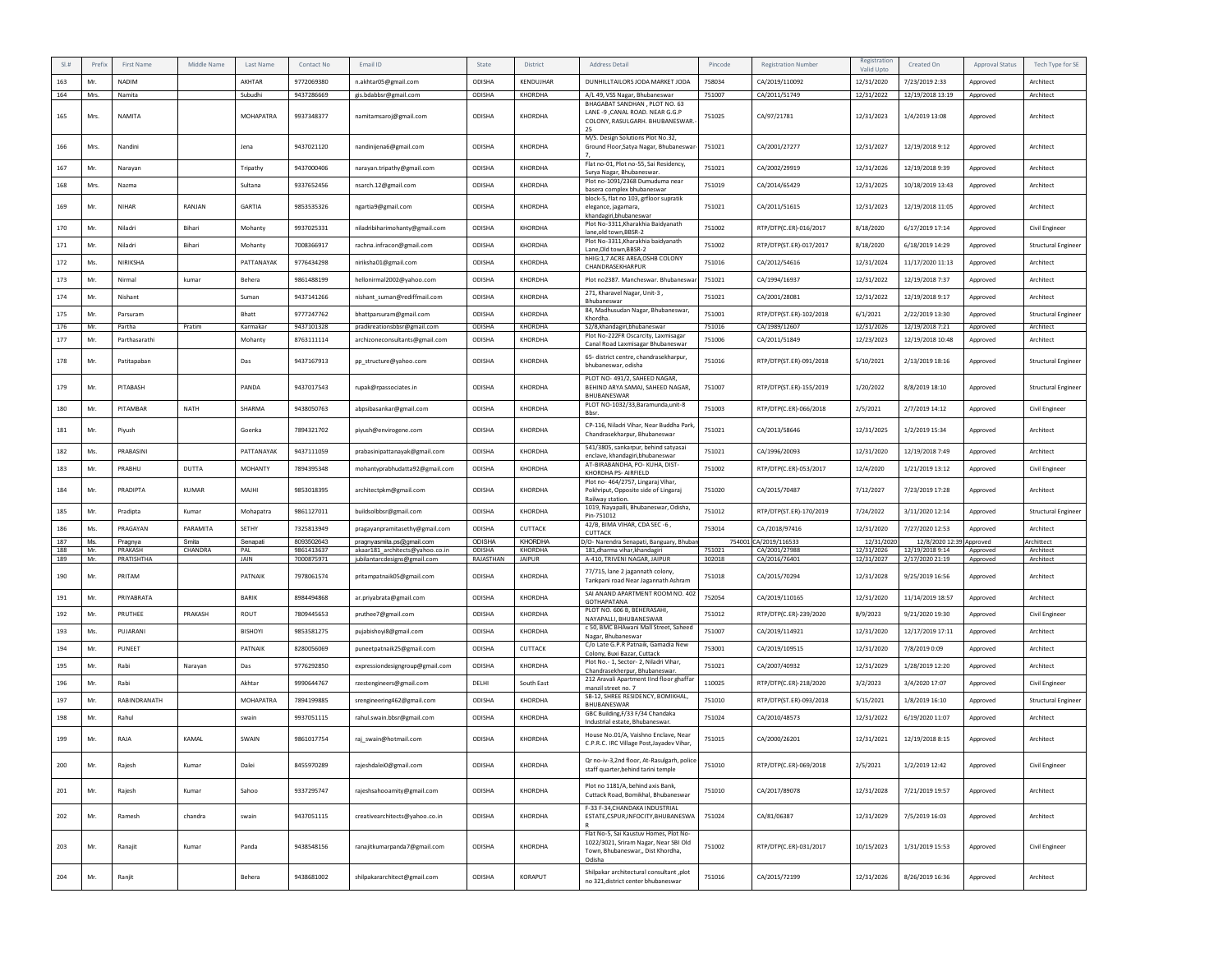| $SI.$ # | Prefix | First Name   | Middle Name   | Last Name      | Contact No. | Email ID                          | State   | <b>District</b> | Address Detail                                                                                     | Pincode | <b>Registration Number</b> | Registration<br>Valid Upto | Created On       | <b>Approval Status</b> | Tech Type for SE           |
|---------|--------|--------------|---------------|----------------|-------------|-----------------------------------|---------|-----------------|----------------------------------------------------------------------------------------------------|---------|----------------------------|----------------------------|------------------|------------------------|----------------------------|
| 205     | Mrs.   | ranjushree   |               | Mandal         | 9861285005  | mandalranjushree@gmail.com        | ODISHA  | KHORDHA         | B-230, BDA DUPLEX, BARAMUNADA                                                                      | 751003  | CA/2001/27350              | 7/12/2022                  | 8/7/2019 14:34   | Approved               | Architect                  |
| 206     | Ms.    | RASHMIREKHA  |               | <b>JENA</b>    | 9776094643  | designerrashmi35@gmail.com        | ODISHA  | CUTTACK         | AT-BRAHMANKHANDA PO-ORIKANTA<br>VIA-LEMALO                                                         | 754293  | CA/2019/112736             | 12/31/2020                 | 6/7/2020 19:57   | Approved               | Architect                  |
| 207     | Mrs.   | Rashmita     |               | Nanda          | 9238328011  | rashmita.nanda@ideaz.co.in        | ODISHA  | KHORDHA         | Plot No-30/551 Laxmivihar<br>Bhubaneswar                                                           | 751005  | CA/2008/43420              | 12/31/2020                 | 8/13/2019 17:32  | Approved               | Architect                  |
| 208     | Mrs.   | RASMITA      | KUMARI        | PAL            | 9040517587  | pal.rasmi@gmail.com               | ODISHA  | KHORDHA         | supratik apartment jagamara<br>bhubaneswar                                                         | 751030  | CA/2004/34456              | 12/31/2023                 | 3/8/2019 12:07   | Approved               | Architect                  |
| 209     | Mr.    | <b>ROHIT</b> |               | PANDA          | 8249681700  | rohit.arc9@gmail.com              | ODISHA  | KHORDHA         | Plot no: 115, Lane-8, Bapuji Nagar,<br>Bhubaneswar, Odisha                                         | 751009  | CA/2015/71436              | 12/31/2026                 | 8/30/2019 17:19  | Approved               | Architect                  |
| 210     | Mr.    | ROHIT        |               | SHARMA         | 9861022555  | rohit.harmonyarchitects@gmail.com | ODISHA  | CUTTACK         | Thasildar Lane Chattra Bazar                                                                       | 753012  | CA/2015/72502              | 12/31/2028                 | 10/7/2019 1:12   | Approved               | Architect                  |
| 211     | Mr.    | <b>RUDRA</b> | SABITRU       | NAYAK          | 9338209338  | bharosaarchitect@gmail.com        | ODISHA  | KHORDHA         | 1181/a,2nd floor, Behind Axis Bank,<br>bomikhal, Bhubaneswar                                       | 751010  | CA/2000/26557              | 12/31/2027                 | 1/31/2019 11:40  | Approved               | Architect                  |
| 212     | Mr.    | Rupak        |               | Panda          | 9437008609  | office@rpassociates.in            | ODISHA  | KHORDHA         | Plot no-491/2, Saheed Nagar<br>.Bhubaneswar                                                        | 751021  | CA/1996/20438              | 12/31/2021                 | 12/19/2018 7:57  | Approved               | Architect                  |
| 213     | Mr.    | Ruturaj      |               | Biswal         | 8917422082  | biswalruturaj1@gmail.com          | ODISHA  | KHORDHA         | Plot No- M/56, Rajeev Nagar, Aiginia,<br>Bhubaneswar                                               | 751019  | CA/2019/111729             | 12/31/2020                 | 9/28/2019 15:33  | Approved               | Architect                  |
| 214     | Mr.    | S sukat      |               | Ali            | 9437189632  | ssalli1977@gmail.com              | ODISHA  | KHORDHA         | JADUPUR NEAR DUMDUMA CITY BUS<br>STAND PLOT NO-71/7 BBSR                                           | 751021  | CA/2001/28080              | 12/31/2026                 | 12/19/2018 9:16  | Approved               | Architect                  |
| 215     | Mr.    | SAAJAN       |               | VARANASI       | 7827973225  | varanasisaajan@yahoo.com          | ODISHA  | GANJAM          | <b>BOGGULA STREET BESIDE CITY</b><br>HOSPITAL BERHAMPUR ODISHA-760001                              | 760001  | CA/2017/85682              | 12/31/2029                 | 12/30/2019 18:31 | Approved               | Architect                  |
| 216     | Mrs.   | sabita       | kumari        | padhy          | 9937013713  | sabitapadhyarchitect@gmail.com    | ODISHA  | KHORDHA         | plot no-697/9, behera sahi, nayapalli,<br>bhubaneswar                                              | 751021  | CA/2002/29034              | 12/31/2023                 | 12/19/2018 9:34  | Approved               | Architect                  |
| 217     | Mr.    | SABYASACHI   |               | <b>MOHANTY</b> | 9437413000  | vividlinesstudio@gmail.com        | ODISHA  | KHORDHA         | FLAT NO. A/11, SNIGDHA APARTMENTS,<br><b>BJB NAGAR, BHUBANESWAR</b>                                | 751014  | CA/2011/51748              | 12/31/2022                 | 3/2/2020 21:33   | Approved               | Architect                  |
| 218     | Mr.    | SAGARENDRA   |               | MOHAPATRA      | 9437061396  | sagarsabya@gmail.com              | ODISHA  | KHORDHA         | PLOT NO-300, KHARVELA NAGAR<br>BHUBANESWAR                                                         | 751016  | CA/1999/25469              | 12/31/2024                 | 12/19/2018 8:09  | Approved               | Architect                  |
| 219     | Mr.    | SAHIL        |               | SAHIL          | 9040606911  | theurspaceindia@gmail.com         | HARYANA | KURUKSHETRA     | S/O- SRI SATPAL SINGH, AT-AKASH<br>NAGAR, WARD NO-24.<br>THANESAR, KURUKSHETRA,                    | 136118  | CA/2019/113803             | 12/31/2020                 | 8/12/2020 6:26   | Approved               | Architect                  |
| 220     | Mr.    | sailesh      |               | patnaik        | 7752000437  | projects.ecourb@gmail.com         | ODISHA  | KHORDHA         | D-402, KOKILA GARDEN PHASE 2,<br>POKHARIPUT, BHUBANESWAR                                           | 751020  | CA/2011/54094              | 12/31/2022                 | 2/23/2019 15:36  | Approved               | Architect                  |
| 221     | Mr.    | <b>SAKTI</b> | PRASAD        | <b>MOHANTY</b> | 9438326267  | spmohanty1984@gmail.com           | ODISHA  | KHORDHA         | Muncipality Road Nuagaon,<br>Sisupalgarh, Bhubaneswar                                              | 751002  | RTP/DTP(C.ER)-235/2020     | 8/9/2023                   | 11/18/2020 15:54 | Approved               | Civil Engineer             |
| 222     | Mr.    | Sambid       |               | Mahapatra      | 9861157440  | sdsconsulting.bbs@gmail.com       | ODISHA  | KHORDHA         | Plot No.222/4032, Padmavati Vihar,<br>Near Damana Square, P.O: Sailashree<br>Vihar, Bhubaneswar-21 | 751021  | CA/2004/34771              | 12/31/2025                 | 2/7/2019 17:12   | Approved               | Architect                  |
| 223     | Mr.    | Sambit       | $\mathsf{C}$  | Mahapatra      | 9853811923  | smaap.db@gmail.com                | ODISHA  | KHORDHA         | Plot no 18, Krishna Garden complex<br>phase 2                                                      | 751030  | CA/2015/70453              | 12/31/2026                 | 7/30/2020 17:49  | Approved               | Architect                  |
| 224     | Mr.    | Sambit       |               | Pani           | 7205412071  | sambitpani.sam@gmail.com          | ODISHA  | KHORDHA         | Plot No-191, Behera Sahi, Nayapalli,<br>Bhubaneswar                                                | 751012  | CA/2015/70451              | 12/31/2026                 | 9/25/2020 7:21   | Approved               | Architect                  |
| 225     | Mr.    | Samir        | Kumar         | Patel          | 9238490714  | samir8229@gmail.com               | ODISHA  | KHORDHA         | 59/C, Jaydurga Nagar, Bomikhal<br>KALINGA DESIGN CELL LINKROAD                                     | 751021  | CA/2006/38244              | 12/31/2020                 | 12/19/2018 10:22 | Approved               | Architect                  |
| 226     | Mr.    | SANDEEP      |               | JENA           | 9937077765  | subhalaxmi.behera27@gmail.com     | ODISHA  | CUTTACK         | ,CUTTACK                                                                                           | 751010  | CA/2009/45277              | 12/31/2022                 | 12/19/2018 10:45 | Approved               | Architect                  |
| 227     | Mr.    | SANDIP       |               | PATTNAIK       | 9437043538  | sandippattnaik@yahoo.com          | ODISHA  | KHORDHA         | GA-834, GA COLONY, BHUBANESWAR                                                                     | 751003  | CA/2004/34453              | 12/31/2023                 | 1/18/2019 12:03  | Approved               | Architect                  |
| 228     | Mr.    | SANDIPTA     | <b>KUMAR</b>  | SAMAL          | 9078717809  | sandiptasamal99@gmail.com         | ODISHA  | <b>JAJAPUR</b>  | AT- PATUNIA, PO- KHADIANGA, VIA-<br>KANTIGADIA, DIST- JAJPUR, ODISHA,<br>755049                    | 755049  | CA/2020/122802             | 12/31/2021                 | 10/24/2020 13:10 | Approved               | Architect                  |
| 229     | Ms.    | sangita      | rani          | nahak          | 8093748540  | sangitarani.444@gmail.com         | ODISHA  | KHORDHA         | Plot no.-13, Mahabinayakpuram, Patia,<br><b>Rhsr</b>                                               | 751024  | CA/2017/87138              | 12/31/2028                 | 10/24/2019 23:07 | Approved               | Architect                  |
| 230     | Mr.    | SANJAYA      | KUMAR         | SAHU           | 8820602072  | sanjaya.cpwd@gmail.com            | ODISHA  | KHORDHA         | CPWD POKHARIPUT BHUBANESWAR<br>751020                                                              | 751020  | CA/2007/40571              | 12/31/2021                 | 2/4/2020 15:13   | Approved               | Architect                  |
| 231     | Mr.    | Sanjeeb      | Kumar         | Guru           | 9437014442  | spire_guru@yahoo.co.in            | ODISHA  | KHORDHA         | 250-B, BDA Duplex Colony, Baramunda,<br>Bhubaneswar, Odisha.                                       | 751003  | CA/93/16379                | 12/30/2019                 | 4/12/2019 11:06  | Approved               | Architect                  |
| 232     | Mr.    | SANJIB       | <b>KUMAR</b>  | <b>BALA</b>    | 9937233699  | creative.arch.studio@gmail.com    | ODISHA  | KHORDHA         | PP-18, PANDAV NAGAR ROAD NO.<br>4,TANKA PANI ROAD,BHUBANESWAR                                      | 751018  | RTP/DTP(C.ER)-051/2017     | 11/22/2020                 | 10/28/2019 11:57 | Approved               | Civil Engineer             |
| 233     | Mr.    | Santosh      | kumar         | sethy          | 7894452108  | ar.santoshkumarsethy@gmail.com    | ODISHA  | <b>KHORDHA</b>  | S3/613, Second Floor, Niladri Vihar,<br>Chandrsekharpur, Bhubaneswar,                              | 751021  | CA/2005/36041              | 12/31/2025                 | 12/19/2018 10:06 | Approved               | Architect                  |
| 234     | Mr.    | Santosh      | Kumar         | Moharana       | 9937018799  | penta.a.studio@gmail.com          | ODISHA  | KHORDHA         | Infront of Hanuman Mandir Basuli Sahi<br>Buxi Bazar Cuttack Odisha                                 | 753001  | CA/2008/42173              | 12/31/2019                 | 12/19/2018 10:33 | Approved               | Architect                  |
| 235     | Mr.    | SANTOSH      | <b>KUMAR</b>  | SAHOO          | 9437065334  | msstructualconsultants@gmail.com  | ODISHA  | KHORDHA         | Plot No.-25/238, Samantapuri Near<br>Sainik School Chhak, Bhubaneswar.                             | 751005  | RTP/DTP(ST.ER)-092/2018    | 5/10/2021                  | 1/11/2019 17:17  | Approved               | <b>Structural Engineer</b> |
| 236     | Mr.    | Santosh      | Kumar         | Acharya        | 9438291110  | mkprojectsolution@gmail.com       | ODISHA  | <b>KHORDHA</b>  | 536 ,P, Mahatab Road Old Bhubaneswar<br>751002                                                     | 751002  | CA/2010/48308              | 12/31/2021                 | 9/14/2019 16:22  | Approved               | Architect                  |
| 237     | Mr.    | Sarada       | Satyajit      | Mishra         | 9776686600  | saradasatyajit.mishra@gmail.com   | ODISHA  | KHORDHA         | 184, Saheed Nagar, Bhubaneswar<br>C/O - MRS. DEBAKI MARANDI, MIG                                   | 751007  | CA/2016/77649              | 12/31/2029                 | 12/14/2019 9:25  | Approved               | Architect                  |
| 238     | Ms.    | SARATHI      |               | <b>NAIK</b>    | 9337665885  | manjarishoy@gmail.com             | ODISHA  | KHORDHA         | 23, LANE-6, PHASE-I, HOUSING BOARD<br>COLONY, KOLATHIA, KHANDAGIRI<br>ENCLAVE, BBSR                | 751030  | CA/2019/111692             | 12/31/2020                 | 10/4/2019 11:04  | Approved               | Architect                  |
| 239     | Mr.    | SARIT        | <b>SEKHAR</b> | MUKHERJEE      | 9776244265  | arsaritm@gmail.com                | ODISHA  | KHORDHA         | 12, ekamra villa, bhubaneswar                                                                      | 751015  | CA/2015/68088              | 12/31/2026                 | 12/19/2018 11:35 | Approved               | Architect                  |
| 240     | Mr.    | SAROJ        | KUMAR         | <b>JENA</b>    | 8249142669  | sakaararchitects.in@gmail.com     | ODISHA  | KHORDHA         | N5/42, 4th Floor, IRC Village, Nayapalli,<br>Bhubaneswar                                           | 751021  | CA/2005/36536              | 12/31/2021                 | 12/19/2018 10:11 | Approved               | Architect                  |
| 241     | Mr.    | Saroj        | Kumar         | Nanda          | 9439203042  | arch.saroj@gmail.com              | ODISHA  | KHORDHA         | Plot no.-1295/3893/6892, Mallick<br>Complex, Jagamara, Bhubaneswar.                                | 751019  | CA/2007/40736              | 12/31/2028                 | 12/19/2018 10:26 | Approved               | Architect                  |
| 242     | Mrs.   | Sarojini     |               | Mahala         | 9437178454  | beauidealcreation@gmail.com       | ODISHA  | KHORDHA         | Plot no.-GA-7, Niladrivihar<br>Chandrasekharpur, Bhubaneswar                                       | 751016  | CA/2002/28881              | 12/31/2023                 | 12/19/2018 9:30  | Approved               | Architect                  |
| 243     | Mr.    | SASHI        | BHUSAN        | RAUT           | 9437364919  | sashi.raut@gmail.com              | ODISHA  | KHORDHA         | C/O- KHETRA MOHAN RAUT AT/PO-<br>PAIKATIGIRIA DIST-KHURDA                                          | 752055  | CA/2004/32823              | 12/31/2026                 | 12/19/2018 9:54  | Approved               | Architect                  |
| 244     | Ms.    | SASMITA      |               | SAHOO          | 9439775185  | m.sasmitasahoo@gmail.com          | ODISHA  | KHORDHA         | AAKAR ARCHITECTS, N2/14, IRC VILLAGE,<br>NAYAPALLI, BHUBANESWAR,                                   | 751015  | CA/2007/40986              | 12/31/2028                 | 12/19/2018 10:30 | Approved               | Architect                  |
| 245     | Mr.    | SATYABRATA   |               | BHUYAN         | 9437873350  | satya.sdc@gmail.com               | ODISHA  | KHORDHA         | Plot no- A/16, Labour Colony, Unit- III,<br>Kharavel Nagar, Bhubaneswar.                           | 751001  | RTP/DTP(C.ER)-132/2018     | 10/31/2021                 | 1/29/2019 15:34  | Approved               | Civil Engineer             |
| 246     | Mr.    | SATYANARAYAN |               | SWAIN          | 9437041781  | bappss51@gmail.com                | ODISHA  | KHORDHA         | 3685, PALASUNI, RASULGARH,<br>BHUBANESWAR, KHURDA. 751010                                          | 751010  | RTP/DTP(ST.ER)-062/2017    | 12/20/2020                 | 1/22/2019 12:15  | Approved               | Structural Engineer        |
| 247     | Mr.    | SATYANARAYAN |               | SWAIN          | 9937000311  | bapee1@hotmail.com                | ODISHA  | KHORDHA         | PALASUNI, RASULGARH.<br>BHUBANESWAR, KHURDA. 751010                                                | 751010  | RTP/DTP(C.ER)-061/2017     | 12/20/2020                 | 1/22/2019 14:27  | Approved               | Civil Engineer             |
| 248     | Mr.    | SAUMYA       | RANJAN        | BEHERA         | 9778216885  | mr.architects12@gmail.com         | ODISHA  | KHORDHA         | PLOT NO.- 76, DAMANA VILLAGE, PO/PS-<br>CHANDRASEKHAR PUR, BHUBANESWAR                             | 751016  | CA/2014/66021              | 12/31/2025                 | 1/28/2020 18:06  | Approved               | Architect                  |
|         |        |              |               |                |             |                                   |         |                 |                                                                                                    |         |                            |                            |                  |                        |                            |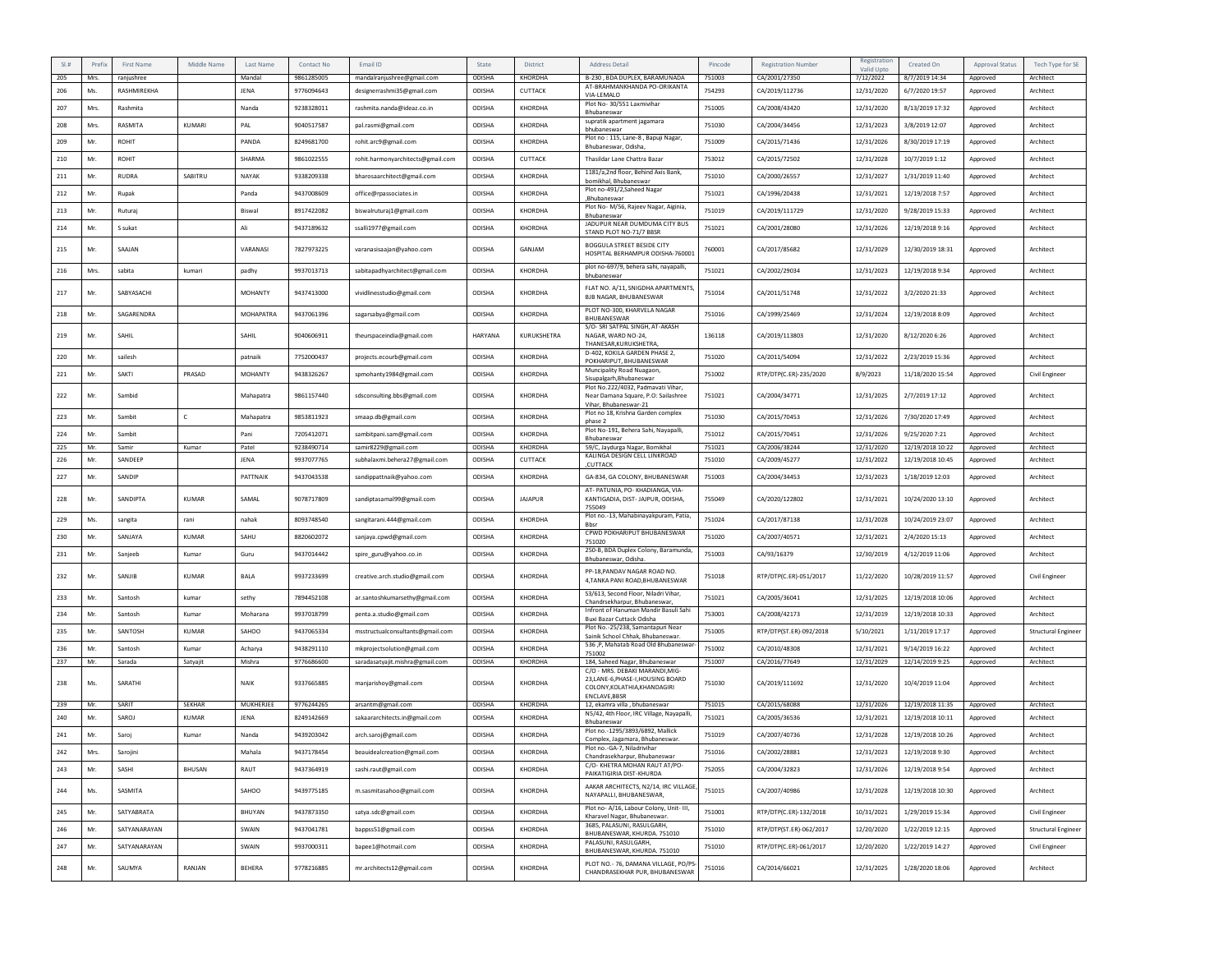|     | Prefix | First Name        | Middle Name | Last Name      | Contact No | Email ID                       | State     | District        | <b>Address Detail</b>                                                                                       | Pincode | <b>Registration Number</b> | Registration<br>Valid Upto | Created On       | <b>Approval Status</b> | Tech Type for SE           |
|-----|--------|-------------------|-------------|----------------|------------|--------------------------------|-----------|-----------------|-------------------------------------------------------------------------------------------------------------|---------|----------------------------|----------------------------|------------------|------------------------|----------------------------|
| 249 | Mr.    | Sayed             |             | Zabih          | 9937240000 | geetanjalids4@gmail.com        | ODISHA    | CUTTACK         | Plot No-1B/12, Sector-9, Abhinav<br>Bidanasi, CDA, Cuttack                                                  | 751021  | CA/2017/82924              | 12/31/2019                 | 12/19/2018 12:02 | Approved               | Architect                  |
| 250 | Mr.    | Shakti            | Prasanna    | Nanda          | 9437001283 | shaktinanda@gmail.com          | ODISHA    | KHORDHA         | Panorama Visualization, 21, BDA HIG<br>Colony, Pokhariput, Bhubaneswar                                      | 751021  | CA/2003/31895              | 12/31/2026                 | 12/19/2018 9:51  | Approved               | Architect                  |
| 251 | Ms.    | Shalini           |             | Patel          | 8018443187 | patelshalini768@gmail.com      | ODISHA    | SUNDARGARH      | T-10, Civil Township, Rourkela-769004                                                                       | 769004  | CA/2018/95448              | 12/31/2020                 | 6/17/2019 18:22  | Approved               | Architect                  |
| 252 | Mr.    | Shankar           |             | Giri           | 9937416934 | shankargiri99@gmail.com        | ODISHA    | <b>KHORDHA</b>  | Plot No.1219/5226, Lane 2C, Mallick<br>Complex, Jagamara, Bhubaneswar                                       | 751030  | CA/2011/51553              | 12/31/2023                 | 3/9/2019 8:14    | Approved               | Architect                  |
| 253 | Mr.    | Shivakanth        |             | Rao            | 9886987601 | rao.shivakanth@gmail.com       | KARNATAKA | BENGALURU URBAN | No.199, Shiva Niwas, 16th Cross,<br>Telecom Layout, Srirampura Cross,<br>Jakkur post, Bangalore 560064      | 560064  | CA/2014/65944              | 12/31/2025                 | 2/27/2019 11:45  | Approved               | Architect                  |
| 254 | Ms.    | Shivangi          |             | Pradhan        | 8280119837 | ar.shivangi.pradhan@gmail.com  | ODISHA    | <b>KHORDHA</b>  | MIG-II, 87/6, OSHB COLONY<br>CHANDRASEKHARPUR BHUBANESWAR,<br>KHORDA ODISHA 751016 INDIA                    | 751016  | CA/2019/108104             | 12/31/2020                 | 1/14/2020 22:56  | Approved               | Architect                  |
| 255 | Ms.    | SHRIYA            | SUBNAM      | MOHANTY        | 9078694591 | sriyasubnam.mohanty@gmail.com  | ODISHA    | NABARANGPUR     | AT/PO-JAMARUNDA PS-UMERKOTE                                                                                 | 764073  | RTP/DTP(C.ER)-226/2020     | 9/3/2023                   | 10/7/2020 23:21  | Approved               | Civil Engineer             |
| 256 | Mr.    | SIDDHARTHA        |             | DAS            | 9437116045 | srdesign2014@gmail.com         | ODISHA    | KHORDHA         | SRDESIGN AND CONSTRUCTION PLOT<br>NO-397, GARAGE SQUARE, LEWIS ROAD,<br>BHUBANESWAR, KHURDA, ODISHA         | 751002  | RTP/DTP(ST.ER)-183/2019    | 9/11/2022                  | 11/26/2019 17:33 | Approved               | <b>Structural Engineer</b> |
| 257 | Mr.    | <b>SIDDHARTHA</b> |             | PANIGRAHI      | 9776549249 | siddpani@gmail.com             | ODISHA    | <b>KHORDHA</b>  | 201/B, Ajoy Arati Avenue, Rameswar<br>Patna - 637, Bhubaneswar, Odisha                                      | 751002  | CA/2019/109810             | 12/31/2020                 | 1/29/2020 0:20   | Approved               | Architect                  |
| 258 | Mr.    | SIDHANTH          |             | <b>MOHANTY</b> | 9438421794 | sidhanthmohanty06@gmail.com    | ODISHA    | PURI            | PLOT NO. 55/901, MADHUBAN,<br>NIJIGARH-KURKI, P.O. - HARIRAJPUR                                             | 752050  | CA/2019/112680             | 12/31/2020                 | 3/17/2020 22:04  | Approved               | Architect                  |
| 259 | Mr.    | Sidharth          | Mohan       | Sahoo          | 9337489245 | smsahoo1990@gmail.com          | ODISHA    | KHORDHA         | PLOT NO-LP-556 PRASANTI VIHAR PO-<br>KIIT BHUBANESWAR-751024                                                | 751024  | RTP/DTP(C.ER)-015/2017     | 8/18/2023                  | 1/19/2019 12:28  | Approved               | Civil Engineer             |
| 260 | Mr.    | Sidharth          | Pratik      | Biswal         | 9658686025 | wspaceconsultancy@gmail.com    | ODISHA    | <b>KHORDHA</b>  | Plot No-420 duplex no 1, villa no<br>1, bajrang vihar, patia, bhubaneswar.                                  | 751024  | CA/2015/68907              | 12/31/2026                 | 6/11/2019 17:18  | Approved               | Architect                  |
| 261 | Mr.    | SILLA             |             | RAJESH         | 7873904803 | sillarajesh@gmail.com          | ODISHA    | <b>KHORDHA</b>  | plot no - 194, ground floor lane - 6,<br>soughagya nagar ,main road -2<br>BHUBANESWAR, ODISHA 751003        | 751003  | CA/2011/52898              | 12/31/2027                 | 9/23/2020 12:13  | Approved               | Architect                  |
| 262 | Mrs.   | SIMA              |             | PANDA          | 7377055110 | aacbbsr2016@gmail.com          | ODISHA    | <b>KHORDHA</b>  | C/O-M.L LADHANIA PLOT NO-N6/460<br>2ND FLOOR NEAR CROWN HOTEL. IRC<br>VILLAGE , NAYAPALLI, BBSR PIN -751015 | 751015  | RTP/DTP(C.ER)-194/2019     | 11/25/2022                 | 1/1/2020 11:20   | Approved               | Civil Engineer             |
| 263 | Mr.    | SINU              |             | RAO            | 9836421375 | architectsrinivas@gmail.com    | ODISHA    | PURI            | Plot-66, Budhanagar Behind Bata<br>showroom Bhubaneswar-751006                                              | 751006  | CA/2007/40774              | 12/31/2022                 | 10/12/2020 17:37 | Approved               | Architect                  |
| 264 | Mr.    | SISIR             | KUMAR       | BEHERA         | 9777447806 | sisirkumarbehera2018@gmail.com | ODISHA    | KHORDHA         | Flat No.202, Block-D ,2nd Floor BDA<br>Housing Project, Paikarapur, Kalinganagar<br>Bhubaneswar, Pin-751003 | 751003  | RTP/DTP(C.ER)-178/2019     | 7/10/2022                  | 7/14/2019 13:09  | Approved               | Civil Engineer             |
| 265 | Mr.    | SK SAMILRAJA      |             | QUADRI         | 9040658804 | sanjayswain.jt@gmail.com       | ODISHA    | KHORDHA         | DENCITY N-2-14 IRC VILLAGE<br>NAYAPALLY                                                                     | 751021  | CA/2016/77164              | 12/31/2028                 | 12/19/2018 11:55 | Approved               | Architect                  |
| 266 | Mr.    | SK. REHAN         |             | Khan           | 9853483130 | ahamedrehan@gmail.com          | ODISHA    | <b>KHORDHA</b>  | 361, mig-2, satysai enclave, kolathia,<br>khandagiri, bhubaneswar, dist-khurda                              | 751030  | CA/2011/51835              | 12/31/2022                 | 12/19/2018 11:10 | Approved               | Architect                  |
| 267 | Mrs.   | SMARANIKA         |             | PATTNAIK       | 9337887829 | smaranikapattnaik1@gmail.com   | ODISHA    | CUTTACK         | Plot No B 66, SEC-9, C.D.A.                                                                                 | 753014  | CA/2018/97254              | 12/31/2020                 | 7/22/2020 20:46  | Approved               | Architect                  |
|     |        |                   |             |                |            |                                |           |                 | PLOT NO - GA-166, NILADRIVIHAR                                                                              |         |                            |                            |                  |                        |                            |
| 268 | Mrs.   | Smita             |             | Mallick        | 9438571630 | smitamalik81@gmail.com         | ODISHA    | <b>KHORDHA</b>  | C.S.PUR<br>Plot No: 865, Near Nilakantheswar                                                                | 751021  | CA/2010/48386              | 7/12/2021                  | 9/22/2019 11:25  | Approved               | Architect                  |
| 269 | Mrs.   | Smriti            |             | Mohanty        | 9437903555 | smritibehera@gmail.com         | ODISHA    | KHORDHA         | Temple, Baramunda Village,<br>Bhubaneswar<br>Plot no.4704/5004, Adimata Colony,                             | 751003  | CA/2006/37408              | 7/12/2027                  | 3/5/2019 10:40   | Approved               | Architect                  |
| 270 | Mr.    | smruti            | snigdha     | sahani         | 8270009000 | admin@3dvision.co.in           | ODISHA    | <b>KHORDHA</b>  | Gadakana, Near Mancheswar railway<br>colony, Bhubaneswar-17, Odisha.<br>adimata colony                      | 751017  | CA/2000/26899              | 12/31/2025                 | 5/27/2019 17:33  | Approved               | Architect                  |
| 271 | Mr.    | SMRUTI            | RANJAN      | PRUSTY         | 9439921812 | smrutiranjan003@gmail.com      | ODISHA    | <b>KHORDHA</b>  | K4,1132, KALINGANAGAR, PATRAPADA<br>.BHUBANESWAR                                                            | 751019  | RTP/DTP(C.ER)-026/2017     | 8/23/2020                  | 9/10/2019 11:07  | Approved               | Civil Engineer             |
| 272 | Mrs.   | Snehalata         |             | Dash           | 9437020695 | arsnehadash@gmail.com          | ODISHA    | KHORDHA         | Kapileswar Vihar, Lane-6, Palasuni,<br>Bhubaneswar-751010 Odisha                                            | 751010  | CA/95/18527                | 12/31/2019                 | 9/16/2019 14:05  | Approved               | Architect                  |
| 273 | Ms.    | Sonali            |             | Mohanty        | 7750811848 | sonali.mohanty19924@gmail.com  | ODISHA    | <b>KHORDHA</b>  | Plot no-73, lane 2, Vijay<br>Vihar, Raghunathpur, Near Nuagaon<br>petrol pump, Po-Sisupalgarh               | 751002  | CA/2019/117614             | 12/31/2020                 | 3/5/2020 9:34    | Approved               | Architect                  |
| 274 | Ms.    | Sonam             |             | Tripathy       | 9438837187 | enigma.kunmun@gmail.com        | ODISHA    | DHENKANAL       | C/o-Pramod Kumar Tripathy AT-KARIGAR<br>TOWN, BEHIND UBI DKL DHENKANAL<br>TOWN, DHENKANAL, PIN-759013       | 759013  | CA/2012/54617              | 12/31/2023                 | 8/19/2019 10:39  | Approved               | Architect                  |
| 275 | Mr.    | SOUGATA           | KUMAR       | DE             | 9439796044 | desougata3@gmail.com           | ODISHA    | KHORDHA         | 1070 A1, KRUSHNA BALARAM VIHAR,<br>NEAR BHARAT PETROLEUM NAYAPALLI<br>BHUBANESWAR, KHORDA                   | 751012  | CA/2020/121038             | 12/31/2021                 | 7/28/2020 13:35  | Approved               | Architect                  |
| 276 | Mr.    | Soumya            | Ranjan      | Routray        | 9861044375 | ajayabpc@gmail.com             | ODISHA    | <b>KHORDHA</b>  | Batachaya, Plot No 2, Trinath Bazar,<br>Baramunda HB Colony, Bhubaneswar                                    | 751003  | CA/2011/52044              | 12/30/2022                 | 10/19/2019 15:32 | Approved               | Architect                  |
| 277 | Mrs.   | Soumya            |             | Salini         | 9437495370 | ar.soumya12@gmail.com          | ODISHA    | KHORDHA         | A/160, Saheednagar, Sparsh Hospital<br>lane, near Vani-Vihar Chowk.<br>Bhubaneswar                          | 751007  | CA/2015/69524              | 12/31/2026                 | 10/25/2020 22:22 | Approved               | Architect                  |
| 278 | Mr.    | SOUMYAJIT         |             | MISHRA         | 8763976200 | ar.soumyajitmishra@gmail.com   | ODISHA    | KHORDHA         | VIM 43 SAILASHRI VIHAR<br>BHUBANESWAR                                                                       | 751021  | CA/2007/40790              | 12/31/2028                 | 12/18/2018 11:00 | Approved               | Architect                  |
| 279 | Mr.    | Soumyakanta       |             | Sahoo          | 9937167785 | arsoumyasahoo@gmail.com        | ODISHA    | KHORDHA         | B55, Sahid Nagar, Janpath, Bhubaneswar                                                                      | 751001  | CA/2009/45163              | 12/31/2020                 | 12/19/2018 10:42 | Approved               | Architect                  |
| 280 | Ms.    | Soumyashree       |             | Mohanty        | 9938292024 | archsoumya@gmail.com           | ODISHA    | KHORDHA         | at-apex shelter second floor flat no-207<br>.Bermunda bhubaneswar .near of<br>bermunda bus stand            | 751003  | CA/2009/46339              | 12/31/2020                 | 5/26/2020 18:08  | Approved               | Architect                  |
| 281 | Mr.    | Soumyendu         | Shankar     | Ray            | 9438810019 | raysoumyendu@gmail.com         | ODISHA    | KHORDHA         | 2855, NAGESWAR TANGI<br>BHUBANESWAR                                                                         | 751002  | CA/1986/10321              | 12/31/2028                 | 12/19/2018 7:17  | Approved               | Architect                  |
| 282 | Mr.    | Sovan             |             | Mohapatra      | 9923562123 | gridondesign@gmail.com         | ODISHA    | KHORDHA         | 302, Sai Ashirbad, Plot no. 196, Kalinga<br>Nagar K1, Opposite DAV School,<br>Bhubaneswar                   | 751029  | CA/2005/35330              | 12/31/2028                 | 1/28/2020 17:26  | Approved               | Architect                  |
| 283 | Ms.    | Sreeja            |             | Poonam         | 8763123517 | jewelsreeja09@gmail.com        | ODISHA    | KHORDHA         | Plot NO-963/2150, Prakuti<br>Vihar, Baramunda, Bhubaneswar<br>Chandan Hajuri Road, Behind Head Post         | 751003  | CA/2015/70296              | 12/31/2026                 | 12/3/2019 10:40  | Approved               | Architect                  |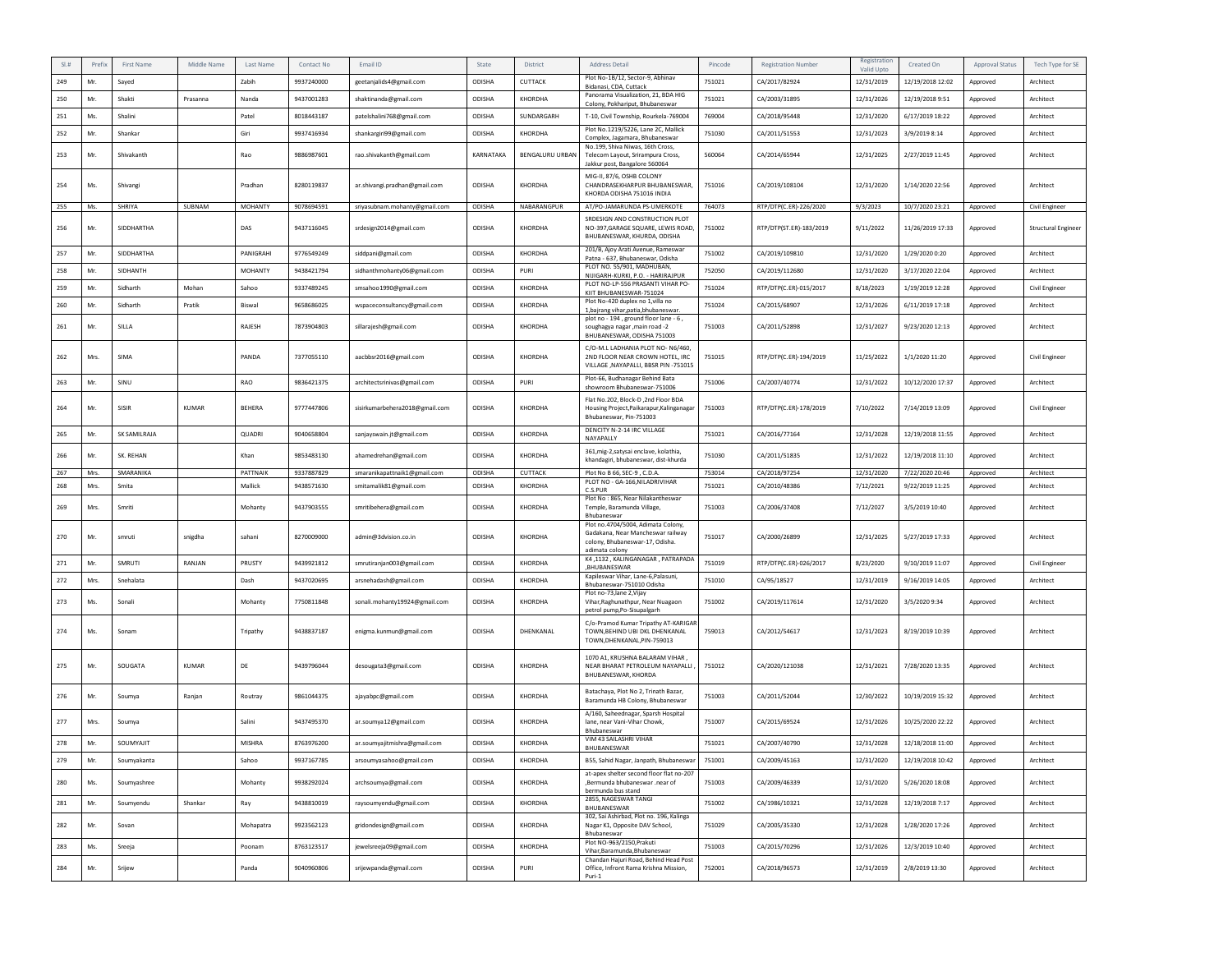|     | Prefix | First Name     | Middle Name    | Last Name      | Contact No | Email ID                     | State              | District                     | <b>Address Detail</b>                                                                               | Pincode | <b>Registration Number</b> | Registration             | Created On       | Approval Status | Tech Type for SE           |
|-----|--------|----------------|----------------|----------------|------------|------------------------------|--------------------|------------------------------|-----------------------------------------------------------------------------------------------------|---------|----------------------------|--------------------------|------------------|-----------------|----------------------------|
| 285 | Mr.    | SRINIBASH      |                | PATRA          | 9437120381 | srini.bass@gmail.com         | ODISHA             | KHORDHA                      | A. 3rd FLOOR, BLOCK-A. KASTURI ESTATE<br>ASHOK NAGAR, BHUBANESWAR                                   | 751009  | CA/2003/31700              | Valid Upto<br>12/31/2026 | 12/19/2018 9:48  | Approved        | Architect                  |
| 286 | Mr.    | Subhakankhi    |                | Choudhury      | 9437009925 | ceo.conceptdesign@gmail.com  | ODISHA             | KHORDHA                      | HB-18, OSHB Colony, Lewis Road,<br>Bhubaneswar.                                                     | 751002  | CA/2000/26927              | 12/31/2025               | 12/19/2018 9:08  | Approved        | Architect                  |
| 287 | Mr.    | Subham         | kumar          | Agrawal        | 7008928484 | agrawalsubham24@gmail.com    | ODISHA             | KHORDHA                      | Nandankanan road, infront of mani                                                                   | 751024  | RTP/DTP(C.ER)-156/2019     | 1/20/2022                | 7/10/2020 11:44  | Approved        | Civil Engineer             |
| 288 | Mr.    | Subham         |                | Anupam         | 9669600299 | subhamanupam1997@gmail.com   | ODISHA             | KHORDHA                      | tribhuvan, kiit square<br>Plot No. 145/554, Aditva Nagar,                                           | 751002  | CA/2019/112723             | 12/31/2020               | 11/26/2020 15:55 | Approved        | Architect                  |
| 289 | Ms.    | Subhashree     |                | Swain          | 9337266144 |                              | ODISHA             | CUTTACK                      | Botanda, Bhubaneswar 02<br>Plot number F/831, Sector 6, CDA,                                        | 753014  | CA/2008/41940              | 12/31/2029               |                  |                 | Architect                  |
|     |        |                |                |                |            | swain_ars_engrs@yahoo.com    |                    |                              | Cuttack<br>LP-486, PRASANTIVIHAR, KIIT, PATIA,                                                      |         |                            |                          | 1/10/2019 13:58  | Approved        |                            |
| 290 | Mr.    | SUBHASIS       |                | BOSE           | 9937811292 | serssbose1@gmail.com         | ODISHA             | KHORDHA                      | BHUBANESWAR                                                                                         | 751024  | RTP/DTP (C.ER)-243/2020    | 8/9/2023                 | 9/12/2020 13:32  | Approved        | Civil Engineer             |
| 291 | Mr.    | Subhrajit      |                | Mohanty        | 9861021372 | subhrajit_21@yahoo.co.in     | ODISHA             | KHORDHA                      | Plot No-LIG 27/1, Panchasakha nagar,<br>Dumduma Bhubaneswar                                         | 751019  | RTP/DTP(C.ER)-138/2018     | 11/4/2021                | 1/8/2019 13:29   | Approved        | Civil Engineer             |
| 292 | Mr.    | subhransu      | shekhar        | praharaj       | 9938005181 | ashape2002@gmail.com         | ODISHA             | KHORDHA                      | Plot no - n5/29 , IRC village, Nayapalli<br>Bhubaneswar,                                            | 751021  | CA/2002/29154              | 12/31/2027               | 12/19/2018 9:36  | Approved        | Architect                  |
| 293 | Mr.    | Sudhansu       | sekhar         | samal          | 9437005550 | mail@thearchitects.co.in     | ODISHA             | KHORDHA                      | THE ARCHITECTS PLOT NO-352/6<br>JAYADEV VIHAR BHUBANESWAR                                           | 751013  | CA/2003/30542              | 12/31/2025               | 12/19/2018 9:43  | Approved        | Architect                  |
| 294 | Mr.    | Sudhansu       | Sekhar         | Panda          | 9437092014 | sudhansu72_panda@yahoo.co.in | ODISHA             | CUTTACK                      | At-Bhubanapur, Po-Jagatpur, CUTTACK                                                                 | 754021  | RTP/DTP(C.ER)-011/2017     | 8/16/2023                | 1/13/2019 14:49  | Approved        | Civil Engineer             |
| 295 | Mr.    | SUDHANSU       | SEKHAR         | PANDA          | 8917573014 | sudhansup02@gmail.com        | ODISHA             | CUTTACK                      | BHUBANPUR, JAGATPUR, CUTTACK                                                                        | 754021  | RTP/DTP(ST.ER)-012/2017    | 8/16/2023                | 1/13/2019 15:09  | Approved        | <b>Structural Engineer</b> |
| 296 | Mr.    | Sudhir         |                | Kumar          | 7873620108 | sudhir12286@gmail.com        | ODISHA             | KHORDHA                      | Plot No. 575, 3rd floor, jagannath<br>Shakuntala Apartment Near Nayapalli                           | 751012  | CA/2015/69123              | 12/31/2026               | 2/24/2019 18:27  | Approved        | Architect                  |
| 297 | Ms.    | Sugandha       |                | Mandhyan       | 9937162168 | s.mandhyn@gmail.com          | ODISHA             | KHORDHA                      | LIC Branch, Bhubanenwas<br>Flat no. 606, Suryatapa Appartments,                                     | 751002  | CA/2016/76972              | 12/31/2019               | 8/14/2019 16:49  | Approved        | Architect                  |
| 298 | Mr.    | SUGAT          |                | <b>MOHANTY</b> | 9437026957 | SUGAT.MOHANTY@GMAIL.COM      | ODISHA             | KHORDHA                      | Ebaranga, Bhubaneswar<br>ARCHITETS STUDIO, PLOT NO.- E/47,                                          | 751024  | CA/1993/16453              | 12/31/2020               | 6/11/2019 14:33  | Approved        | Architect                  |
|     |        |                |                |                |            |                              |                    |                              | <b>INFOCITY</b>                                                                                     |         |                            |                          |                  |                 |                            |
| 299 | Mr.    | SUHAS          | <b>HANMANT</b> | NALAWADE       | 9439316958 | technical@utkalbuilders.com  | MAHARASHTI<br>Α    | <b>MUMBAI</b>                | C-504, kukreja center, plot no.13, sector<br>11, CBD belapur, navi mumbai - 400614                  | 400614  | CA/2004/34864              | 12/31/2021               | 4/11/2019 17:42  | Approved        | Architect                  |
| 300 | Ms.    | SUHASINI       |                | MUDULI         | 6280176837 | Shilpay980@gmail.com         | ODISHA             | CUTTACK                      | House no. 1458/4D sector 9 CDA, Cuttack                                                             | 753014  | CA/2019/107620             | 12/31/2020               | 10/11/2019 13:10 | Approved        | Architect                  |
| 301 | Ms.    | Suiata         |                | Sahoo          | 9853978190 | sujatasahoo178@gmail.com     | ODISHA             | KHORDHA                      | c/o- Kailash chandra sahoo. At- javar<br>sasan, Po- Jagannathpur                                    | 752101  | CA/2019/116990             | 12/31/2020               | 12/8/2020 12:03  | Approved        | Architect                  |
| 302 | Mr.    | Suman          |                | Pal            | 8910029148 | Sumanpal1812@gmail.com       | <b>WEST BENGAL</b> | 24 PARAGANAS<br><b>NORTH</b> | PLOT NO. - 5, BARA-KANTHALIA, P.S-<br>Titagarh P.O- Sewli Telinipara NEAR<br>REGENT COLLEGE.        | 700121  | CA/2018/96075              | 12/31/2019               | 3/6/2019 2:12    | Approved        | Architect                  |
| 303 | Mr.    | Suman          |                | mishra         | 9777935008 | mishra.s@nascence.co.in      | ODISHA             | KHORDHA                      | Plot no. 728, First floor, Shahid Nagar,<br>bhubaneswar                                             | 751007  | CA/2011/51616              | 12/31/2023               | 7/25/2019 16:36  | Approved        | Architect                  |
| 304 | Mr.    | Sunil          |                | Behera         | 9777870187 | ar.sunilbehera@gmail.com     | ODISHA             | KHORDHA                      | 144, Dharmavihar, Khandagiri,<br>Bhubaneswar                                                        | 751030  | CA/2010/50460              | 12/31/2021               | 9/19/2019 22:57  | Approved        | Architect                  |
| 305 | Mr.    | sunil          |                | prasad         | 9437056056 | soonil2013@gmail.com         | ODISHA             | KHORDHA                      | hig -130,bda colony,phase-<br>1,pokhariput,bhubaneswar,751020                                       | 751020  | CA/2002/30183              | 12/31/2029               | 11/2/2020 21:11  | Approved        | Architect                  |
| 306 | Ms.    | Suprabha       |                | patra          | 7377515918 | patra.suprabha111@gmail.com  | ODISHA             | KHORDHA                      | Municipal quarter no.1, in front of BJEM<br>school agte no.-4, Bjb nagar,<br>bhubaneswar.           | 751014  | CA/2020/119203             | 12/31/2021               | 6/8/2020 11:34   | Approved        | Architect                  |
| 307 | Mr.    | suraj          | kiran          | patra          | 9583667172 | aspectfive@gmail.com         | ODISHA             | KHORDHA                      | Hig-437,K-5,Kalinga Vihar Bhubaneswar                                                               | 751021  | CA/2010/48309              | 12/31/2022               | 12/19/2018 10:53 | Approved        | Architect                  |
| 308 | Mr     | Suraj          |                | Tripathy       | 9437104410 | suraj@boga.in                | ODISHA             | <b>KHORDHA</b>               | Flat No. 301, 2nd Floor, Block 1, Supratik<br>Elegance, Jagamara, Bhubaneswar,<br>Odisha            | 751021  | CA/2011/52332              | 12/31/2023               | 12/19/2018 11:21 | Approved        | Architect                  |
| 309 | Mr.    | SURESH         | KUMAR          | SISTA          | 9437322869 | sureshsista1972@gmail.com    | ODISHA             | GANJAM                       | GANDHI NAGAR, 5TH East, Spectrum<br>Colony-iii, Plot<br>No.21/A,Brahmpur,Ganjam,Ddisha.             | 760001  | RTP/DTP(ST.ER)-004/2017    | 11/7/2023                | 8/9/2019 12:56   | Approved        | Structural Engineer        |
| 310 | Mr.    | surya          | kanta          | Giri           | 9438398065 | skcindialimited@gmail.com    | ODISHA             | CUTTACK                      | PLOT NO-3D/1140, SECTOR-11 MARKATA                                                                  | 753014  | CA/2002/29153              | 12/31/2026               | 10/21/2020 10:25 | Approved        | Architect                  |
| 311 | Ms.    | suryakanti     |                | moharana       | 9658065420 | srasta_associates@yahoo.com  | ODISHA             | KHORDHA                      | NAGAR CUTTACK<br>270, madhusudan nagar, unit-4, bbsr                                                | 751021  | CA/2007/40737              | 12/31/2028               | 12/19/2018 10:28 | Approved        | Architect                  |
| 312 | Mr.    | SUSANT         | <b>KUMAR</b>   | SAHOO          | 9437162937 | arsksa03@gmail.com           | <b>ODISHA</b>      | KHORDHA                      | 1486, B.M. Nagar, Jagamara,<br>Bhubaneswar                                                          | 751030  | CA/1997/21431              | 12/31/2022               | 1/9/2019 14:59   | Approved        | Architect                  |
| 313 | Ms.    | Sushmita       |                | Biswal         | 7008871665 | shubhambiswal65@gmail.com    | ODISHA             | KHORDHA                      | E-180 Housing board colony baramunda<br>Bhubaneswar Odisha 751003                                   | 751003  | CA/2020/121699             | 12/31/2021               | 8/20/2020 23:49  | Approved        | Architect                  |
| 314 | Ms.    | sushree        | swagatika      | mohapatra      | 9776251378 | sushree.s123@gmail.com       | ODISHA             | CUTTACK                      | C/O-sudeep kumar mohapatra At-<br>Rajabagicha cuttack-9 Po- Talatelenga<br>bazar cuttack pin-753009 | 753009  | CA/2019/105187             | 12/31/2020               | 10/24/2020 14:42 | Approved        | Architect                  |
| 315 | Ms.    | Susmita        |                | Mohanta        | 9556932595 | susmita.mohanta87@gmail.com  | ODISHA             | KHORDHA                      | Plot no 209, Lane 05, State bank colony,<br>Soubhagya nagar Odisha                                  | 751007  | CA/2012/55096              | 12/31/2023               | 12/19/2018 11:31 | Approved        | Architect                  |
| 316 | Mr.    | Sutapa         | Rani           | Mohanty        | 9238550058 | sathisutapa@gmail.com        | ODISHA             | KHORDHA                      | c/311. MADUKUNJ ENCLAVE.<br>RASULGARH. BBSR                                                         | 751021  | CA/1995/18783              | 2/3/2025                 | 12/19/2018 7:45  | Approved        | Architect                  |
| 317 | Mr.    | suvam          | kumar          | samal          | 9853051706 | suvamsamal2@gmail.com        | ODISHA             | KHORDHA                      | 65 District Center<br>Chandrasekharpur, BBSR                                                        | 751016  | CA/2018/90969              | 12/31/2019               | 3/13/2019 17:06  | Approved        | Architect                  |
| 318 | Mr.    | SUVAM          | <b>JYOTI</b>   | SARTHAK        | 9090626176 | suvamjyoti.sarthak@gmail.com | ODISHA             | CUTTACK                      | Flat No-204.Chandralok                                                                              | 753003  | CA/2003/31217              | 12/31/2026               | 7/16/2019 16:33  | Approved        | Architect                  |
| 319 | Mr.    | <b>SWADHIN</b> | RANJAN         | GAN            | 8339946446 | swadhin7@gmail.com           | ODISHA             | KHORDHA                      | Apartment, Proffesorpara, Cuttack<br>plot- 784/2647 JAGAMARA, KHANDAGIRI                            | 751030  | CA/2018/104389             | 12/31/2020               | 2/14/2019 11:38  | Approved        | Architect                  |
|     |        |                |                |                |            |                              |                    |                              | Mr. Prakash chandra padhy House                                                                     |         |                            |                          |                  |                 |                            |
| 320 | Mrs.   | Swagatika      |                | Panda          | 7077354934 | panda.swagatika90@gmail.com  | ODISHA             | GANJAM                       | no.10, Nehru Nagar 6th lane Near<br>K.C. High School Gosaninuagoan                                  | 760003  | CA/2019/105774             | 12/31/2020               | 6/5/2020 18:13   | Approved        | Architect                  |
| 321 | Mr.    | Swaroop        |                | Ray            | 7008309464 | swaroop.bharosa@gmail.com    | <b>ODISHA</b>      | KHORDHA                      | Plot-1181/A,Bomikhal,Cuttack<br>Road Near Santoshi Maa<br>Mandir, Bhubaneswar                       | 751010  | CA/2003/30998              | 12/31/2020               | 5/25/2019 11:48  | Approved        | Architect                  |
| 322 | Ms.    | SWETA          |                | NAYAK          | 9776477299 | swetanayakctc@gmail.com      | ODISHA             | CUTTACK                      | SHREE BIHAR COLONY TULSIPUR<br><b>CUTTACK-753008</b>                                                | 753008  | RTP/DTP(C.ER)-152/2019     | 1/20/2022                | 1/30/2019 12:34  | Approved        | Civil Engineer             |
| 323 | Ms.    | sweta          |                | samal          | 9437211075 | 28ssweta@gmail.com           | ODISHA             | KHORDHA                      | gkv g 17, gati krishna villa, brahmewar<br>patna, tankapani road, bhubaneswar                       | 751018  | ca/2015/70295              | 12/31/2027               | 11/18/2020 12:31 | Approved        | Architect                  |
| 324 | Mr.    | Tapas          |                | Das            | 9776352569 | architect_tapas@yahoo.com    | ODISHA             | KHORDHA                      | Das Villa At/Po- Sunhat Dist- Balasore                                                              | 756002  | CA/2010/47727              | 12/31/2023               | 12/19/2018 10:46 | Approved        | Architect                  |
| 325 | Mrs.   | TAPASWINI      |                | DAS            | 8658556670 | td7776@gmail.com             | ODISHA             | KHORDHA                      | Plot No-20, Brahmeswar Bag, Tankapani<br>Road, BBSR                                                 | 751018  | CA/2002/28868              | 12/31/2023               | 6/19/2019 13:33  | Approved        | Architect                  |
| 326 | Mr.    | TARA           | PRASAD         | RATH           | 9778979670 | taraprasadrath95@gmail.com   | ODISHA             | CUTTACK                      | Quarter No. - A/2, New LIC Colony,                                                                  | 753012  | CA/2019/109641             | 12/31/2020               | 7/10/2019 1:18   | Approved        | Architect                  |
|     |        |                |                |                |            |                              |                    |                              | Badambadi, Cuttack                                                                                  |         |                            |                          |                  |                 |                            |